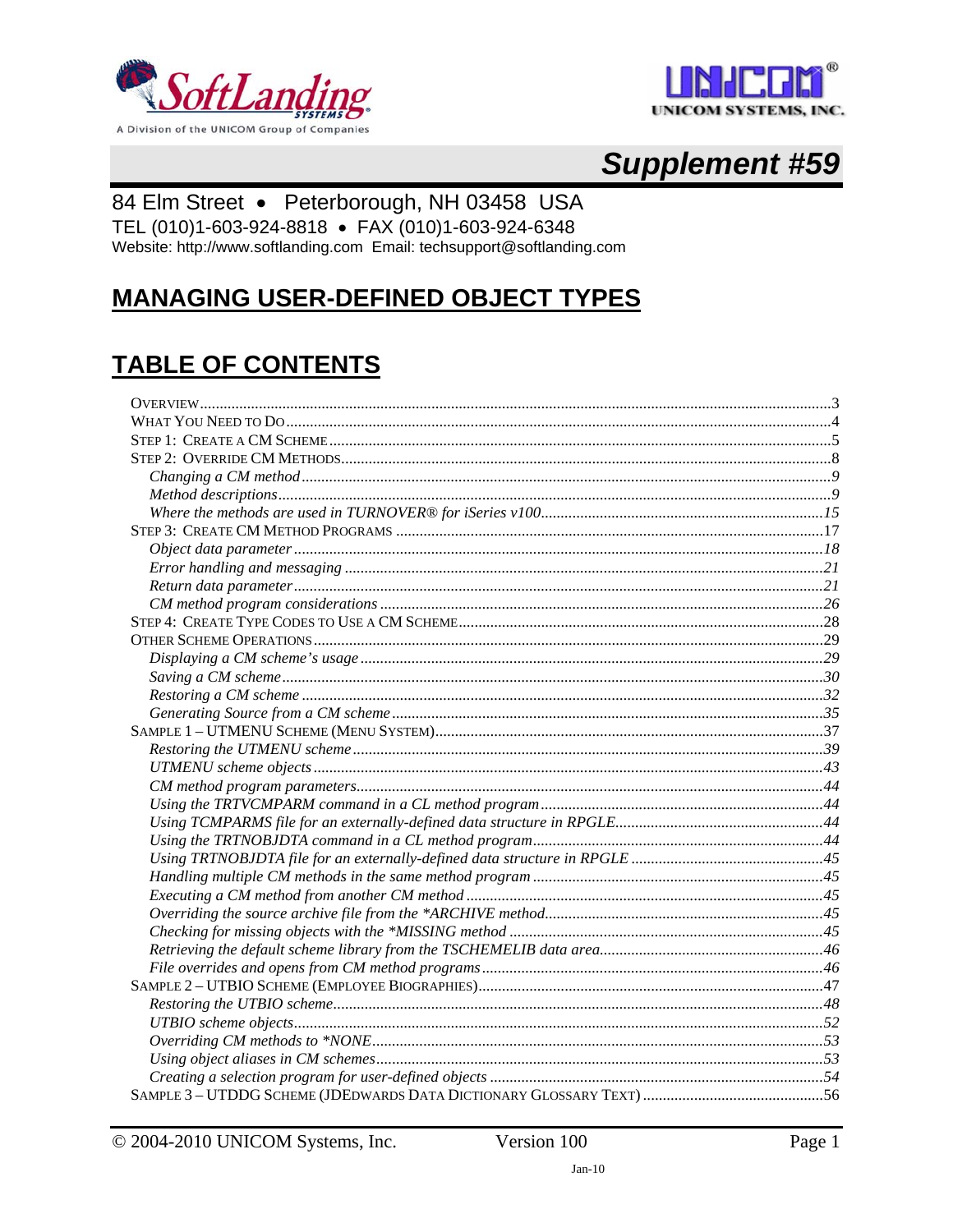### **Managing User-Defined Object Types**

 This document describes how you can manage user-defined object types to selectively override change management methods that TURNOVER® for iSeries v100 executes for an object.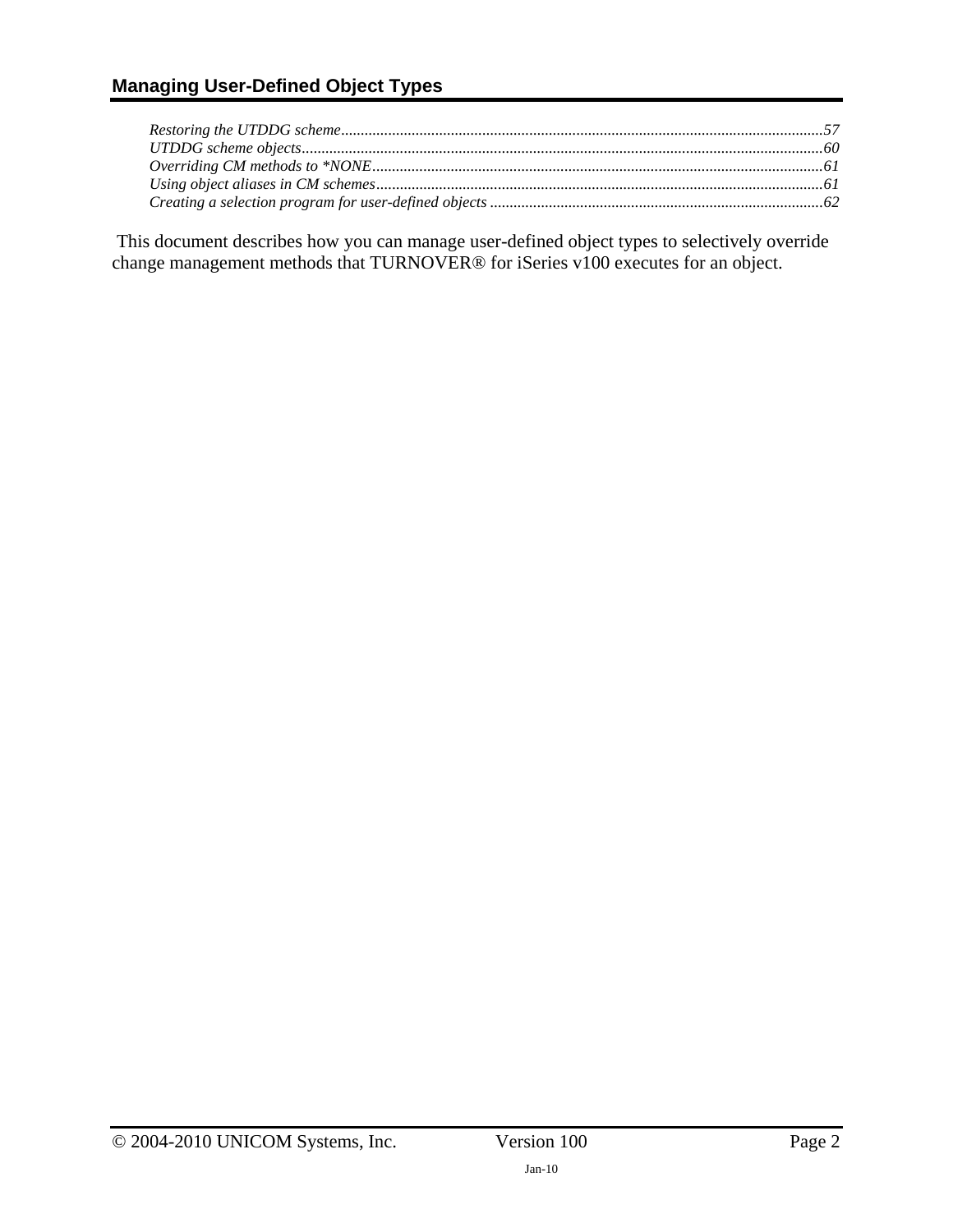# <span id="page-2-1"></span><span id="page-2-0"></span>**OVERVIEW**

#### **UNICOM Systems, Inc. Caution**

The information in this document is intended for advanced TURNOVER® for iSeries v100 users. If you are not thoroughly familiar with TURNOVER® for iSeries v100, you should not work with change management schemes without first discussing your goals with a UNICOM Systems, Inc. Technical Support Representative, Trainer or agent. Chances are very good that the base TURNOVER® for iSeries v100 features already support what you want to accomplish.

Since its inception, TURNOVER® has performed a significant amount of processing steps in order to correctly and safely promote the source and object for any given type code. As a matter of fact, there are sixteen individual steps, or "methods" that TURNOVER® for iSeries v100 uses during. For example,

- How should the source be archived?
- How should its authority be changed?
- How should the original source be deleted?

These sixteen methods are collectively referred to as the TURNOVER® for iSeries v100 Change Management "scheme" for that type code. TURNOVER® for iSeries v100 always executed these methods using default system commands such as **MOVOBJ**, **CRTDUPOBJ**, **CHKOBJ**, and so forth. $<sup>1</sup>$  $<sup>1</sup>$  $<sup>1</sup>$ </sup>

With TURNOVER® for iSeries v100, you can create your own *change management schemes* to define any of the sixteen *change management methods* that you would execute for an object type. For example, you may want to write a CM Scheme that will manage the promotion of certain data records in one of your company's key database files. Or a CM scheme that would enable some enhanced promotion processing for SQL. Or a CM scheme that would use IBM's CHGPF data conversion method instead of the more traditional methods such as \*MAP \*DROP.

Several sample change management schemes are shipped with TURNOVER® for iSeries v100. You can use these schemes as examples or create your own schemes. These schemes include sample source programs that you can browse to better understand the concepts. The sample schemes are described beginning on page [28](#page-36-2).

 $\overline{a}$ 

<span id="page-2-2"></span><sup>&</sup>lt;sup>1</sup> If the object type had a record in the TURNOVER® for iSeries v100 User-defined Type file (TUSRTYPF), TURNOVER® for iSeries v100 bypassed these methods. For more information about the TUSRTYPF file and its relationship to CM schemes, see *Relationship between the TUSRTYPF file and CM schemes* on page 26.)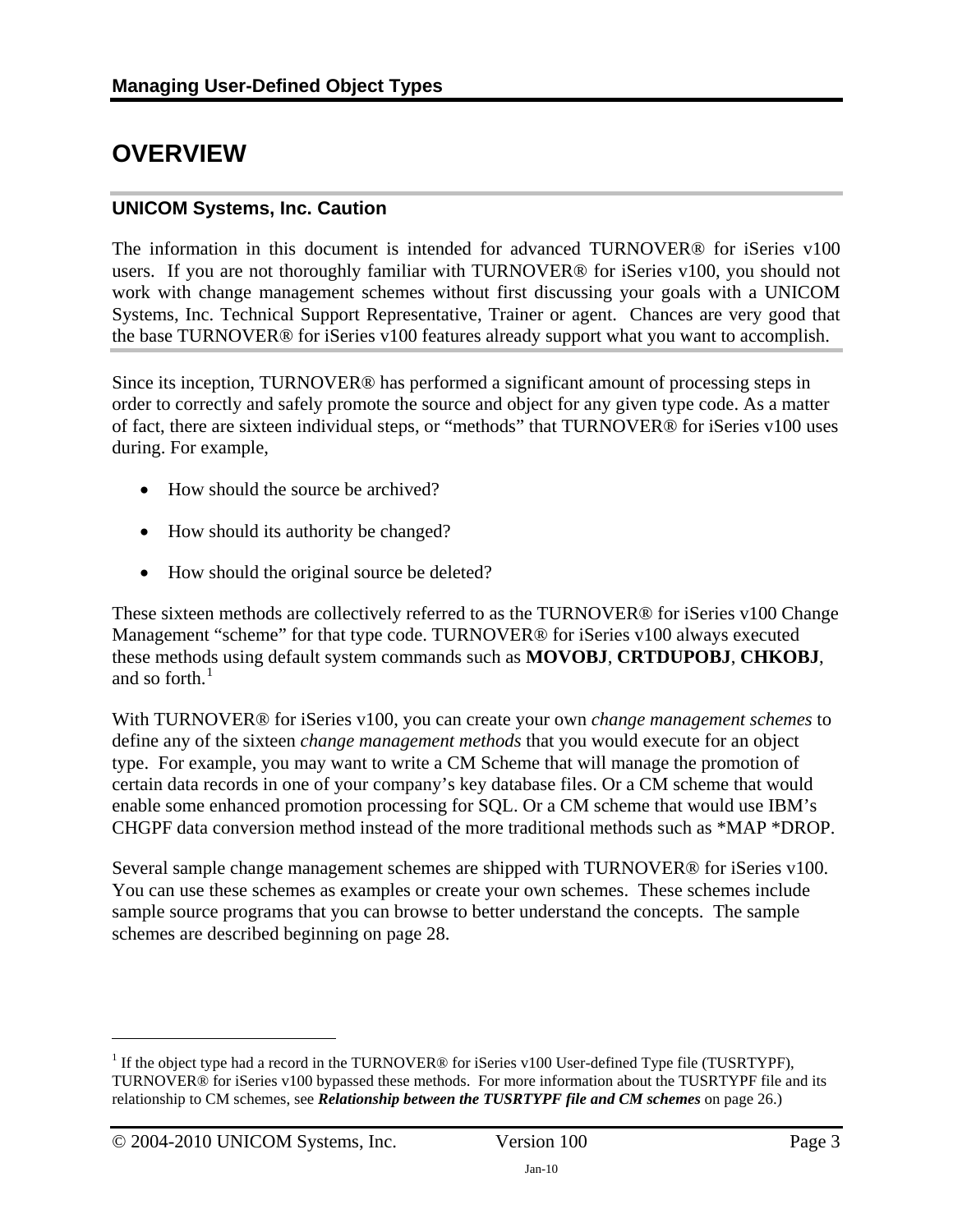# <span id="page-3-1"></span><span id="page-3-0"></span>**WHAT YOU NEED TO DO**

The steps you need to perform to set up and use a change management scheme are:

- 1) Create a change management scheme. (See *[Step 1: Create a CM Scheme](#page-4-1)* on page [5](#page-4-1).)
- 2) Override change management methods for the new change management scheme (as necessary). (See *[Step 2: Override CM Methods](#page-7-1)* on page [8.](#page-7-1))
- 3) Create *change management method programs* for change management methods you have overridden. (See *[Step 3: Create CM Method Programs](#page-16-1)* on page [17.](#page-16-1))
- 4) Create new TURNOVER® for iSeries v100 type codes or change existing TURNOVER® for iSeries v100 type codes to use the new change management scheme. (See *[Step 4: Create](#page-27-1)  [Type Codes to Use a CM Scheme](#page-27-1)* on page [28](#page-27-1).)

These steps are described in detail in this document.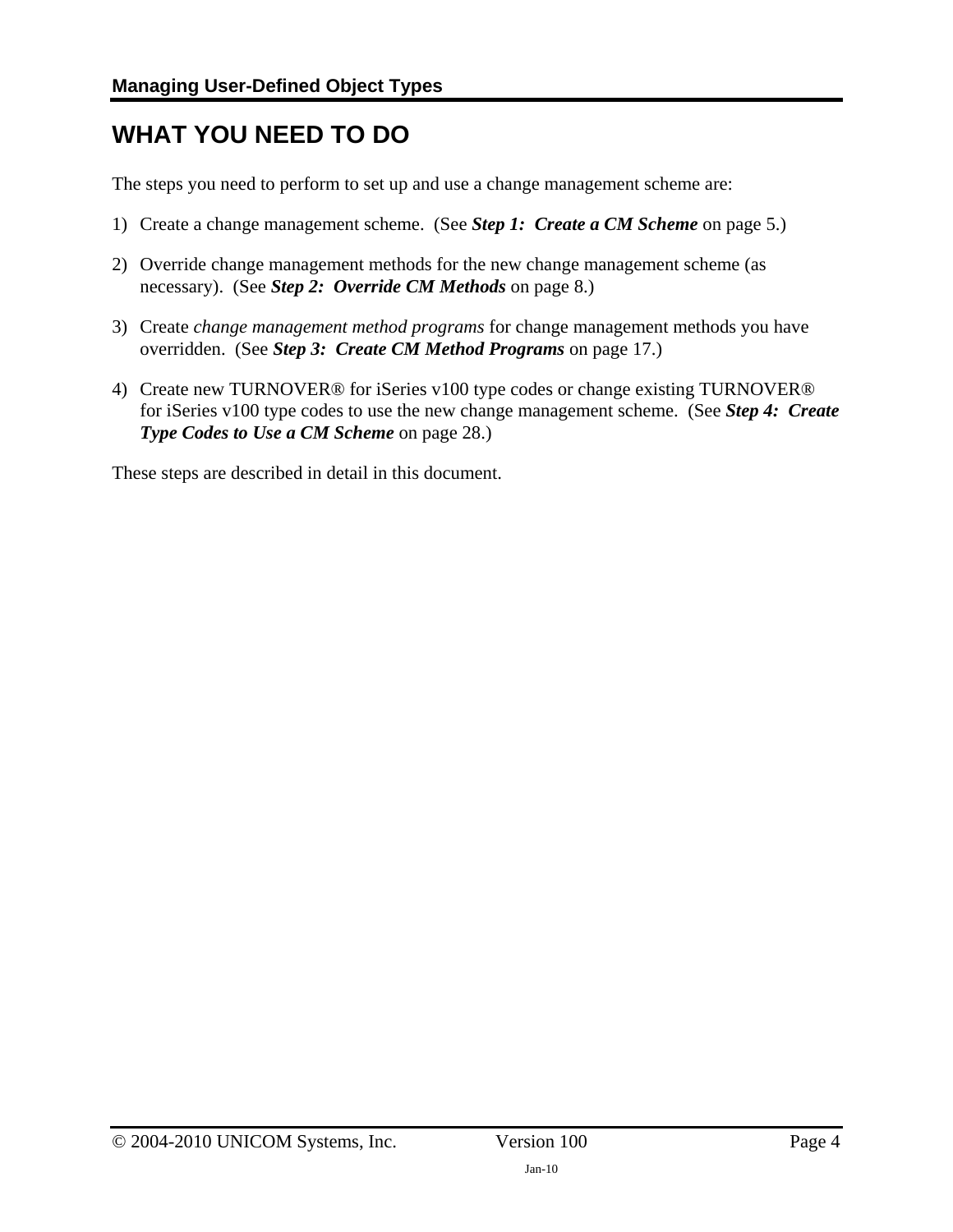# <span id="page-4-1"></span><span id="page-4-0"></span>**STEP 1: CREATE A CM SCHEME**

To work with change management (CM) schemes, type **TWRKCMSCH** on a TURNOVER® for iSeries v100 command line and press **Enter**. The *Work with Change Management Schemes* panel appears:

| 6/15/01<br>08:05:04                |                                                                                                           | Work with Change Management Schemes |                    | Your Company, Inc.<br>YOURSYS |
|------------------------------------|-----------------------------------------------------------------------------------------------------------|-------------------------------------|--------------------|-------------------------------|
|                                    | 2=Change 3=Copy 4=Delete 5=Methods 7=Usage 9=Save                                                         |                                     |                    |                               |
| Scheme<br>UTBIO<br>UTDDG<br>UTMENU | Description<br>Employee Biography Scheme<br>JDEdwards Data Dictionary Glossary Text<br>Menu System Scheme |                                     |                    |                               |
| $F3 = Fx$ it                       | P6=Add                                                                                                    | F8=Restore F12=Cancel               | F21=System command | <b>Bottom</b>                 |

This panel lists all the CM schemes that have been defined to TURNOVER® for iSeries v100. (Details about other options on this panel are described beginning on page [29.](#page-28-1)) Press **F6=Add** to create a new scheme. You must have TURNOVER® for iSeries v100 **System Defaults** authority to create CM schemes. The *Create CM Scheme (TCRTCMSCH)* panel appears:

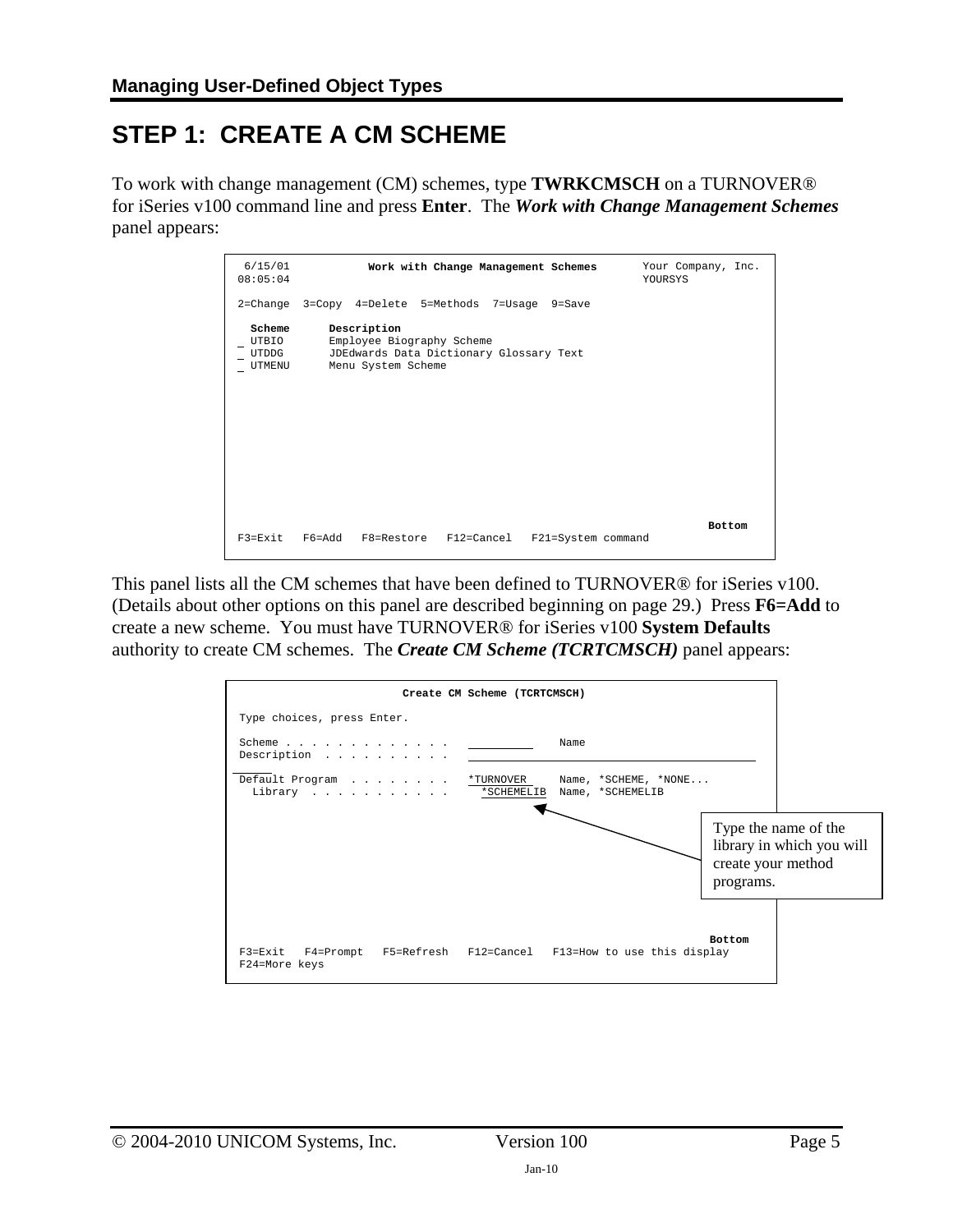On the *Create CM Scheme* panel, supply the information TURNOVER® for iSeries v100 needs to create a CM scheme. Descriptions of the fields follow:

#### **Scheme**

Supply the name you want to give the CM scheme. Once you create a CM scheme, you can update TURNOVER® for iSeries v100 global type code definitions to refer to it by this name.

#### **Description**

Supply a description of the CM scheme.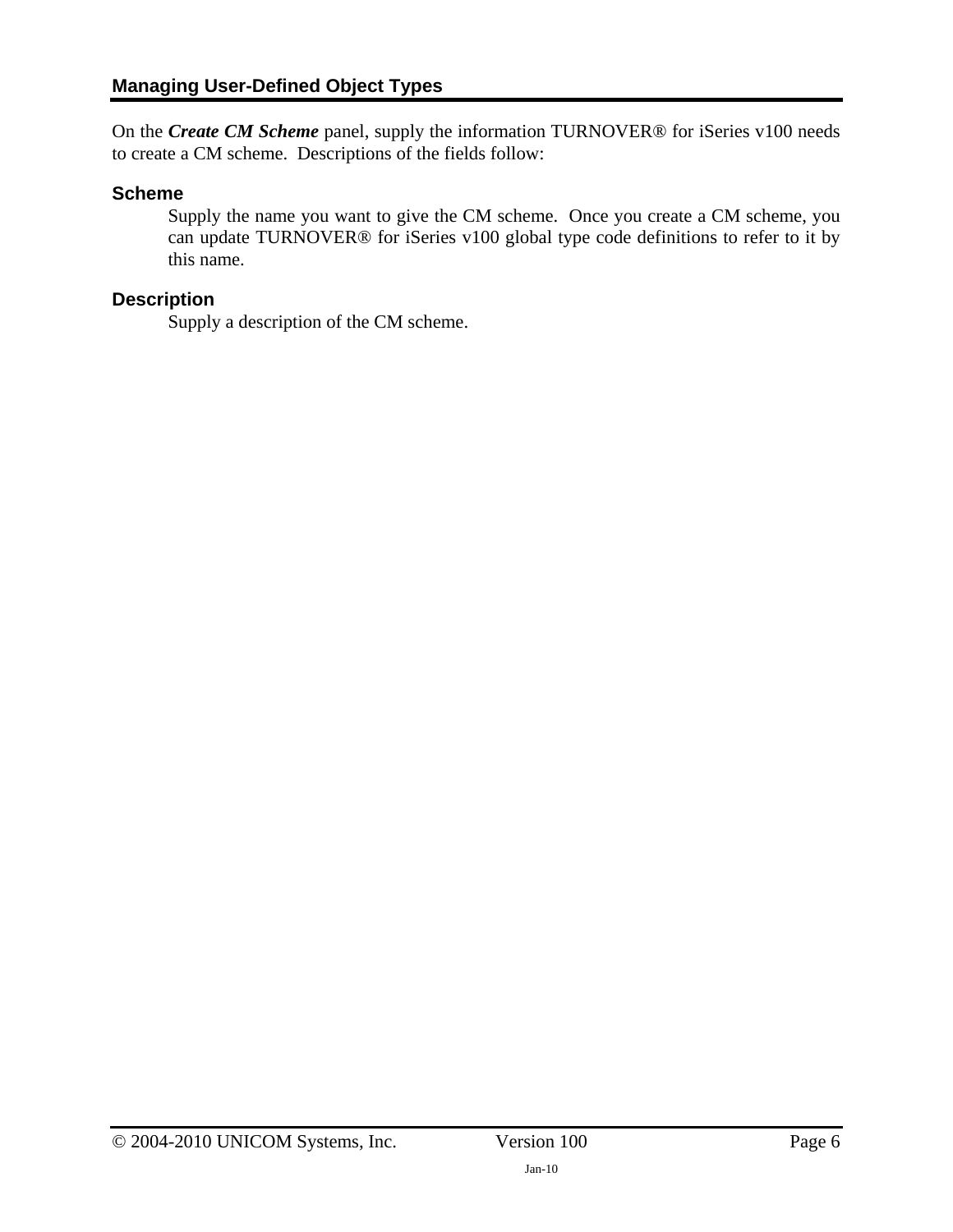#### **Default Program**

Each scheme is comprised of sixteen individual methods. For ease of implementation, all methods are originally set to invoke the \*DEFUALT program in the \*DEFUALT library. These two parmameters set the value of this scheme's default method processing program. (For information about method programs and libraries, see *[Changing a CM](#page-8-1)  [method](#page-8-1)* on page [9](#page-8-1).) Your choices are:

- Name Type a specific "hard coded" default method program name. **\*SCHEME** The default method program is the same name as the scheme. **\*NONE** For any method set to \*DEFAULT, TURNOVER® for iSeries v100 will perform *no processing whatsoever.* For example, if you are writing a scheme that handles handles objects with no source code, you might want to instruct TURNOVER® for iSeries v100 to do no processing on the Archive Source method.
- **\*TURNOVER** Use TURNOVER® for iSeries v100's standard processing methodology. This is useful if you need to customize the processing for only a few of the methods and all of the others you'll defer back to TURNOVER® for iSeries v100's control. (For more information, see page [8.](#page-7-1))

#### **Default Program Library**

Your choices are:

Name Type a specific "hard coded" default method library name.

**\*SCHEMELIB** TURNOVER® for iSeries v100 will retrieve the library name from the TSCHEMELIB data area (which is originally set to ?????).

When you finish supplying the scheme information, press **Enter**. TURNOVER® for iSeries v100 creates the scheme and adds it to the list on the *Work with Change Management Schemes* panel.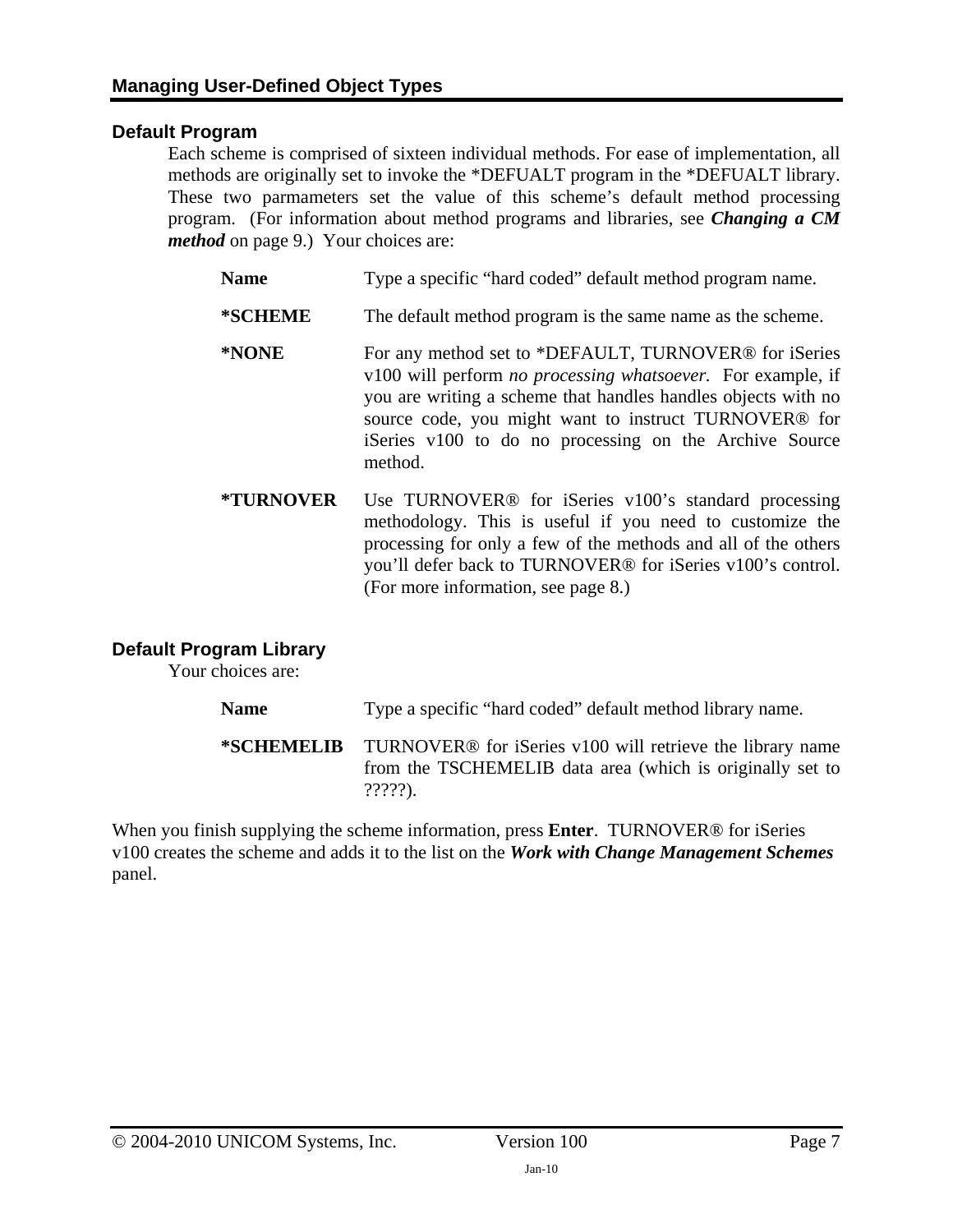# <span id="page-7-1"></span><span id="page-7-0"></span>**STEP 2: OVERRIDE CM METHODS**

To fully customize your new CM scheme, you must override some of its CM methods to call your own processing program(s). To override a CM method, you need to change the name of the method program, the name of its library, or the names of both the program and library you want TURNOVER® for iSeries v100 to call when executing the method.

To begin working with your scheme's CM methods, select the scheme with option **5** on the *Work with Change Management Schemes* panel. The *Work with Change Management Scheme Methods* panel appears:

| 5/30/01<br>09:42:41                                                                                                                                                         |                                                                                    |                                                                                                                                                      | Work with Change Management Scheme Methods                                                                                                                                                                                              | Your Company, Inc.<br><b>YOURSYS</b> |
|-----------------------------------------------------------------------------------------------------------------------------------------------------------------------------|------------------------------------------------------------------------------------|------------------------------------------------------------------------------------------------------------------------------------------------------|-----------------------------------------------------------------------------------------------------------------------------------------------------------------------------------------------------------------------------------------|--------------------------------------|
| Scheme UTMENU Menu System Scheme<br>Default method program *TURNOVER<br>Library UTMENUPRD                                                                                   |                                                                                    |                                                                                                                                                      |                                                                                                                                                                                                                                         |                                      |
| $2$ =Change                                                                                                                                                                 |                                                                                    |                                                                                                                                                      |                                                                                                                                                                                                                                         |                                      |
| Method<br>*ARCHIVE *DEFAULT<br>*BROWSE<br>*CHGOBJ<br>*CHGOBJOWN *DEFAULT<br>*CHKOBJ<br>*CHKSRC<br>*CMPSRC<br>*CPYSRCF *DEFAULT<br>*CRTDUPOBJ *DEFAULT<br>*DLTOBJ<br>*DLTSRC | Program<br>* DEFAULT<br>* DEFAULT<br>*DEFAULT<br>*DEFAULT<br>* DEFAULT<br>*DEFAULT | Library<br>*DEFAULT<br>*DEFAULT<br>*DEFAULT<br>*DEFAULT<br>*DEFAULT<br>*DEFAULT<br>*DEFAULT<br>*DEFAULT<br>*DEFAULT<br>*DEFAULT *DEFAULT<br>*DEFAULT | Description<br>Archive Source<br>Browse Source<br>Change Object Attributes<br>Change Object Owner<br>Check for Object<br>Check for Source<br>Compare Source<br>Copy Source<br>Create Duplicate Object<br>Delete Object<br>Delete Source |                                      |
|                                                                                                                                                                             |                                                                                    |                                                                                                                                                      | F3=Exit F11=Change scheme F12=Cancel F21=System command                                                                                                                                                                                 | More                                 |

This panel lists all the CM methods for the scheme you selected.

At the top of the screen is the current setting for this scheme's default method processing program and library as specified/controlled in Step 1 above. Any method that lists \*DEFAULT for its processing program and/or library name will use these values. Pressing F11 will take you back to these settings if you'd like to change them here.

Next, you see each of the sixteen methods that can apply to a promotion situation. For each method, you see the name of the method, the name of the program TURNOVER® for iSeries v100 calls to process the method, the name of the library where the method resides, and a description of the method.

For ease of use, all methods are initially set to \*DEFAULT. This enables you to focus more on the "exceptions" than the "rule". The next section, *[Changing a CM method](#page-8-1)* , describes how you do this.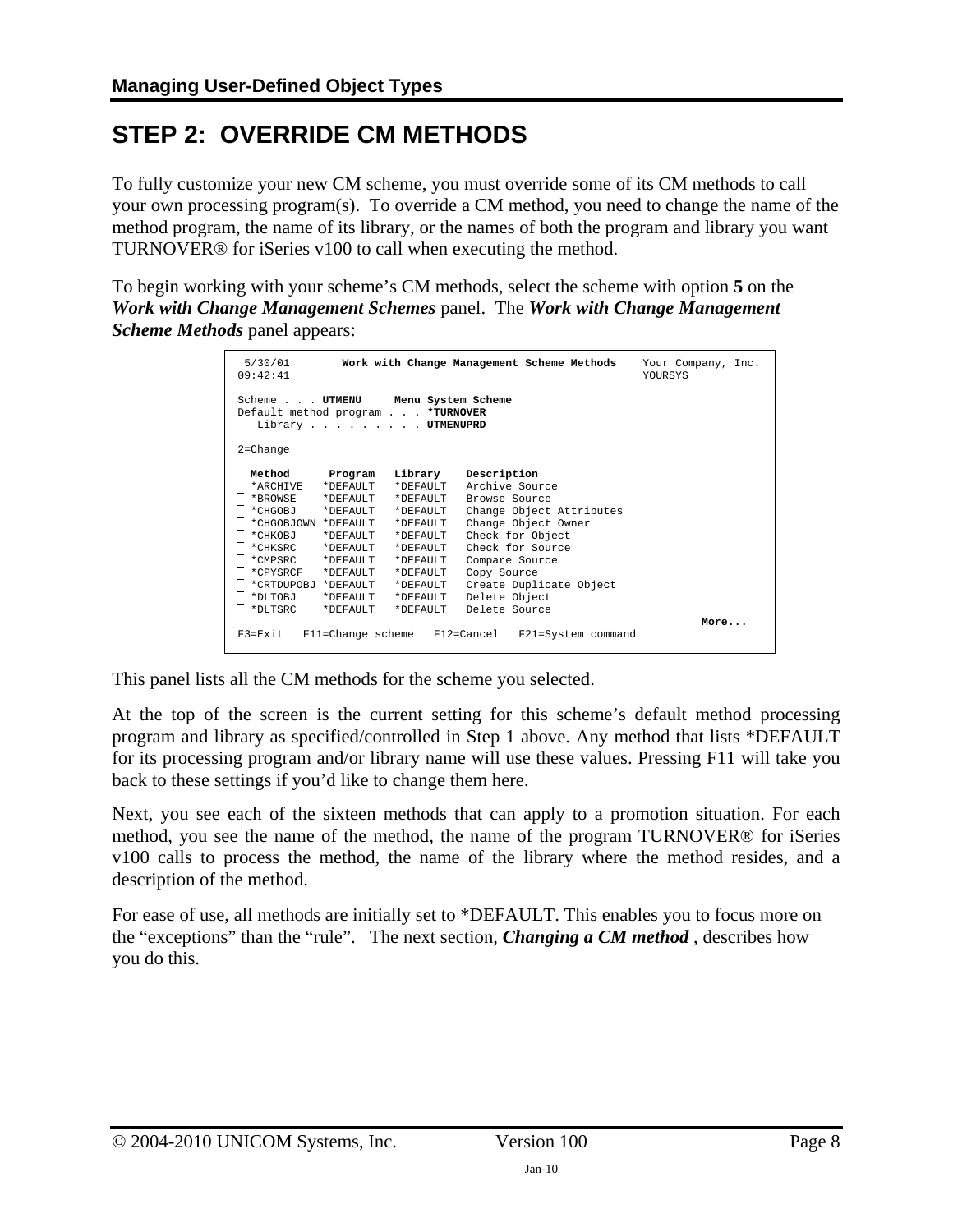#### <span id="page-8-0"></span>**UNICOM Systems, Inc. Note**

When you distribute, using the Remote Configuration Wizard or a form, application definitions with global type code definitions that reference change management schemes, TURNOVER® for iSeries v100 does NOT automatically send the change management scheme definitions and method programs. To send change management schemes and method programs to remote computers, you must use the **TSAVCMSCH** (**Save CM Scheme**) and **TRSTCMSCH** (**Restore CM Scheme**) commands. For more information, see *[Saving a CM scheme](#page-29-1)* on page [30](#page-29-1) and *[Restoring a CM scheme](#page-31-1)* on page [32](#page-31-1).

## <span id="page-8-1"></span>**Changing a CM method**

### <span id="page-8-2"></span>**Method descriptions**

The nature of the object type represented by the CM scheme determines if you need to override a CM method. Each CM method is listed in this section, with a brief guideline for when you might need to override it. (For more detailed information, see the **Notes** following these descriptions. Also, see *[Step 3: Create CM Method Programs](#page-16-1)* on page [17](#page-16-1) and the sample CM schemes beginning on page [28](#page-36-2).)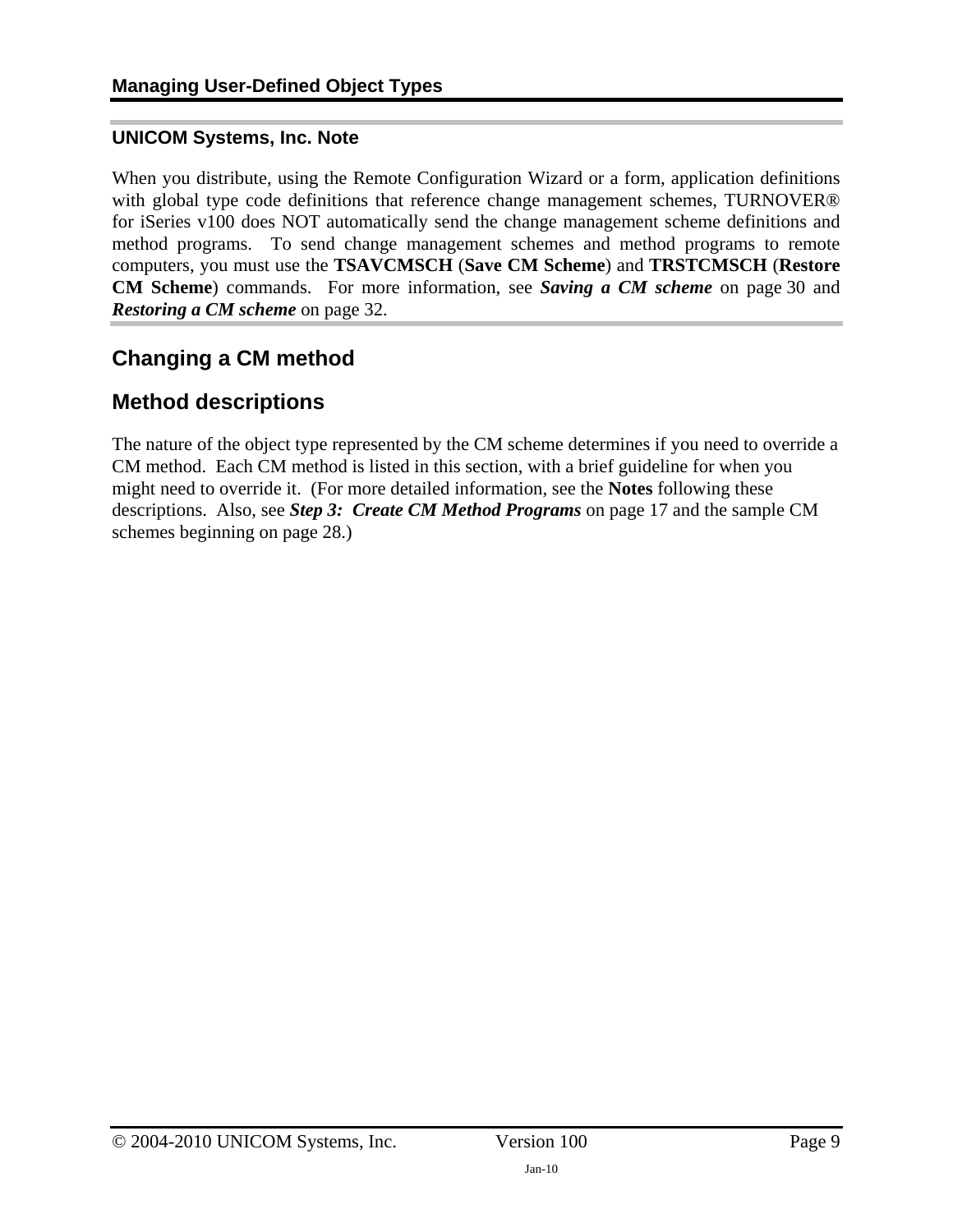<span id="page-9-1"></span>

| Method Name <sup>2</sup>              | <b>Description</b>                                                                                                                                                                                                                                                                                                                                                                                                                                                                                                                                                                |
|---------------------------------------|-----------------------------------------------------------------------------------------------------------------------------------------------------------------------------------------------------------------------------------------------------------------------------------------------------------------------------------------------------------------------------------------------------------------------------------------------------------------------------------------------------------------------------------------------------------------------------------|
| *ARCHIVE<br>(Archive Object's Source) | TURNOVER <sup>®</sup> for iSeries v100's default handing for this method is<br>to copy the source member to the source file that is specified in the<br>application definition and to compress the source member there.                                                                                                                                                                                                                                                                                                                                                           |
|                                       | You must provide a method program (or override this method to<br>*NONE) if the object type managed by this scheme is an object type<br>that has source associated with it (that is, the global type code creation<br>command references the "&SM", "&SF", and "&SL" substitution<br>variables) but the "source" for the object type is not stored in the form<br>of a physical file (source file or database file) member. (For example,<br>the "source" might be keyed database records in several files that are<br>processed by a "compiler" to generate some kind of object.) |
|                                       | Note: The description (immediately above) about providing a method<br>program also applies to other methods relating to source: *CHKSRC,<br>*CMPSRC, *CPYSRC, *CPYSRCF, and *DLTSRC. You can also<br>override the *CMPSRC method to *NONE if the condition described<br>above exists.                                                                                                                                                                                                                                                                                             |
|                                       | Note: You do not have to provide a method program or override the<br>*ARCHIVE method to *NONE if all applications that manage the<br>object type handled by this scheme have *NONE for the Source<br>archive file application default.                                                                                                                                                                                                                                                                                                                                            |
|                                       | This is one of several CM methods (the others are *MISSING and<br>*RTVOBJD) that require that data (other than that returned by the<br><b>Return Error Flag)</b> be returned to the calling program. (For more<br>information, see *ARCHIVE (Archive Object's Source) CM<br><i>method</i> on page 24.)                                                                                                                                                                                                                                                                            |
| *BROWSE<br>(Browse Object's Source)   | TURNOVER® for iSeries v100 uses command STRSEU<br><b>OPTION(5)</b> as the default method handler for this method.                                                                                                                                                                                                                                                                                                                                                                                                                                                                 |
|                                       | You can provide a method program to browse objects of this object<br>type if the source or the object itself (if the object type is non-source)<br>for the object type managed by this scheme is not stored in a form that<br>can be edited using <b>STRSEU</b> (source physical file).                                                                                                                                                                                                                                                                                           |

 $\overline{a}$ 

<span id="page-9-0"></span><sup>2</sup> The method name is the first parameter for all CM method programs (see *Step 3: Create CM Method Programs* on page 17).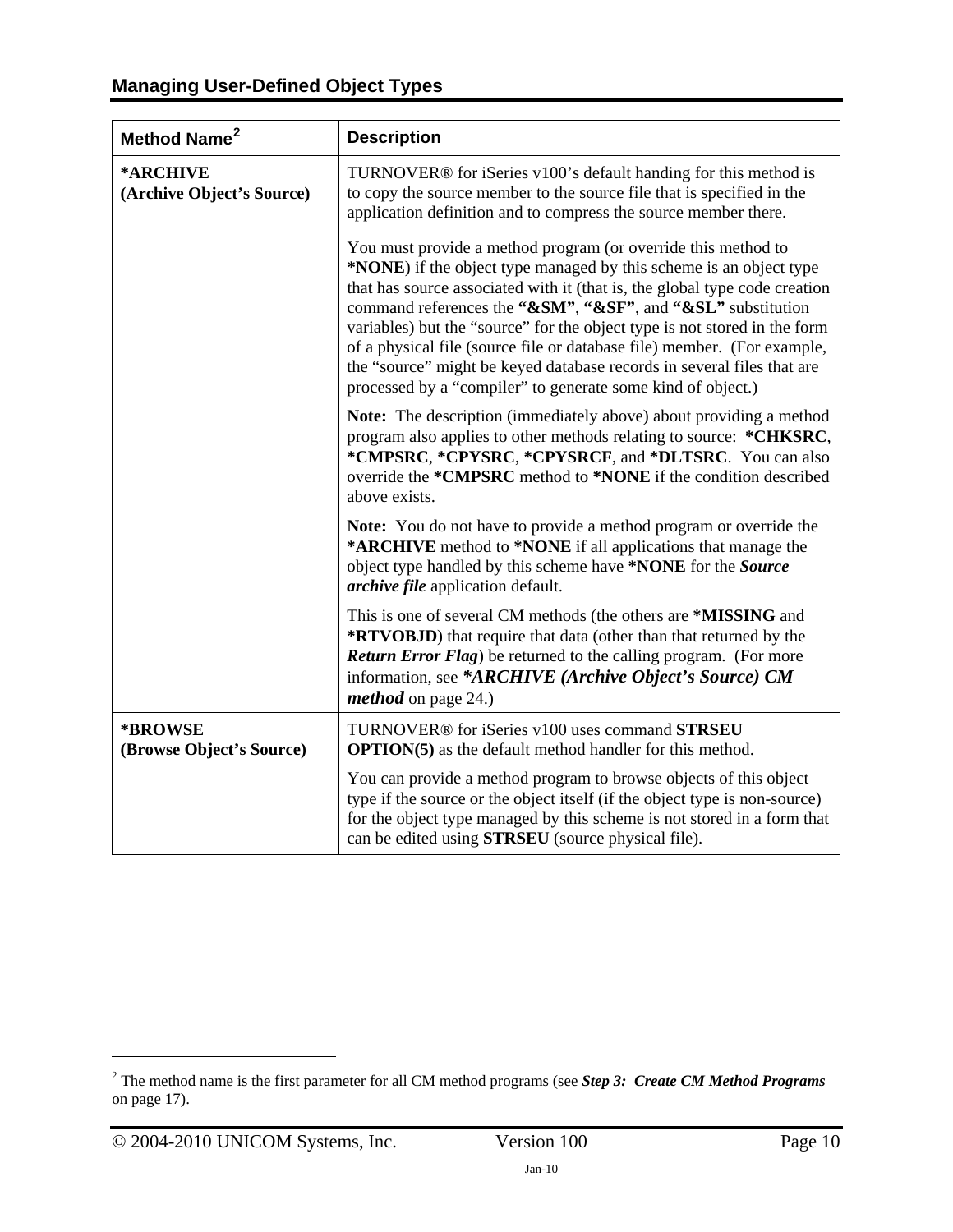# **Managing User-Defined Object Types**

| <b>Method Name</b>                                     | <b>Description</b>                                                                                                                                                                                                                                                                                                                                                                                 |
|--------------------------------------------------------|----------------------------------------------------------------------------------------------------------------------------------------------------------------------------------------------------------------------------------------------------------------------------------------------------------------------------------------------------------------------------------------------------|
| *CHGOBJ<br>(Change Object Attributes)                  | TURNOVER <sup>®</sup> for iSeries v100 is hard-coded to change object<br>attributes (based on production object, test object, reference object)<br>based on object type. Before Release 5.3 introduced CM schemes,<br>this functionality was only supported for objects of type *PGM,<br>*CMD, *MODULE, *SRVPGM, and *FILE, with appropriate<br>attributes being changed based on the object type. |
|                                                        | You must provide a method program if you use the scheme to manage<br>an object type other than those mentioned above, and if it is necessary<br>to make some kind of change to the objects attributes upon promotion.<br>If the object type is one of the types mentioned above, or if no<br>changes need to be made to the object upon promotion, you can set<br>this method to *TURNOVER.        |
| *CHGOBJOWN<br>(Change Object Owner)                    | TURNOVER® for iSeries v100 uses the CHGOBJOWN command<br>as the default method handler for this method.                                                                                                                                                                                                                                                                                            |
|                                                        | You must provide a method program for this method if the object type<br>managed by this scheme is not a valid value for the CHGOBJOWN<br><b>OBJTYPE</b> parameter. Alternatively, you can override this method to<br>*NONE if you do not need to change object ownership for the object<br>type.                                                                                                   |
| *CHKOBJ<br>(Check for Object)                          | TURNOVER® for iSeries v100 uses the CHKOBJ command as the<br>default method handler for this method.                                                                                                                                                                                                                                                                                               |
|                                                        | You must override this method if the object type (global type code<br>definition) represented by the scheme is not a valid value for the<br><b>CHKOBJ OBJTYPE</b> parameter. For example, if the object type is<br>*MYOBJTYP, you must override this method. If the object type is<br>*PGM, you do not need to override this method.                                                               |
| *CHKSRC<br>(Check for Object's Source)                 | TURNOVER® for iSeries v100 uses command CHKOBJ (with<br><b>OBJTYPE</b> = $*$ <b>FILE</b> and <b>MBR</b> = source member) as the default<br>method handler for this method. (For more information, see the<br>description of *ARCHIVE on page 10.)                                                                                                                                                  |
| *CMPSRC<br>(Compare Source Members<br>for Object Type) | TURNOVER <sup>®</sup> for iSeries v100 uses the command found in the<br>TOCMPSRC data area (shipped as <b>CMPSRCMBR</b> ) as the default<br>method handler for this method. (For more information, see the<br>description of *ARCHIVE on page 10.)                                                                                                                                                 |
| *CPYSRCF<br>(Copy Object's Source)                     | TURNOVER <sup>®</sup> for iSeries v100 uses the Copy File (CPYF)<br>command as the default method handler for this method. (This<br>method includes checkout, promotion, copying archived source, and<br>so forth.)                                                                                                                                                                                |
|                                                        | (For more information, see the description of *ARCHIVE on<br>page 10. Also, see CM method program considerations on<br>page 26 for additional important information about method programs                                                                                                                                                                                                          |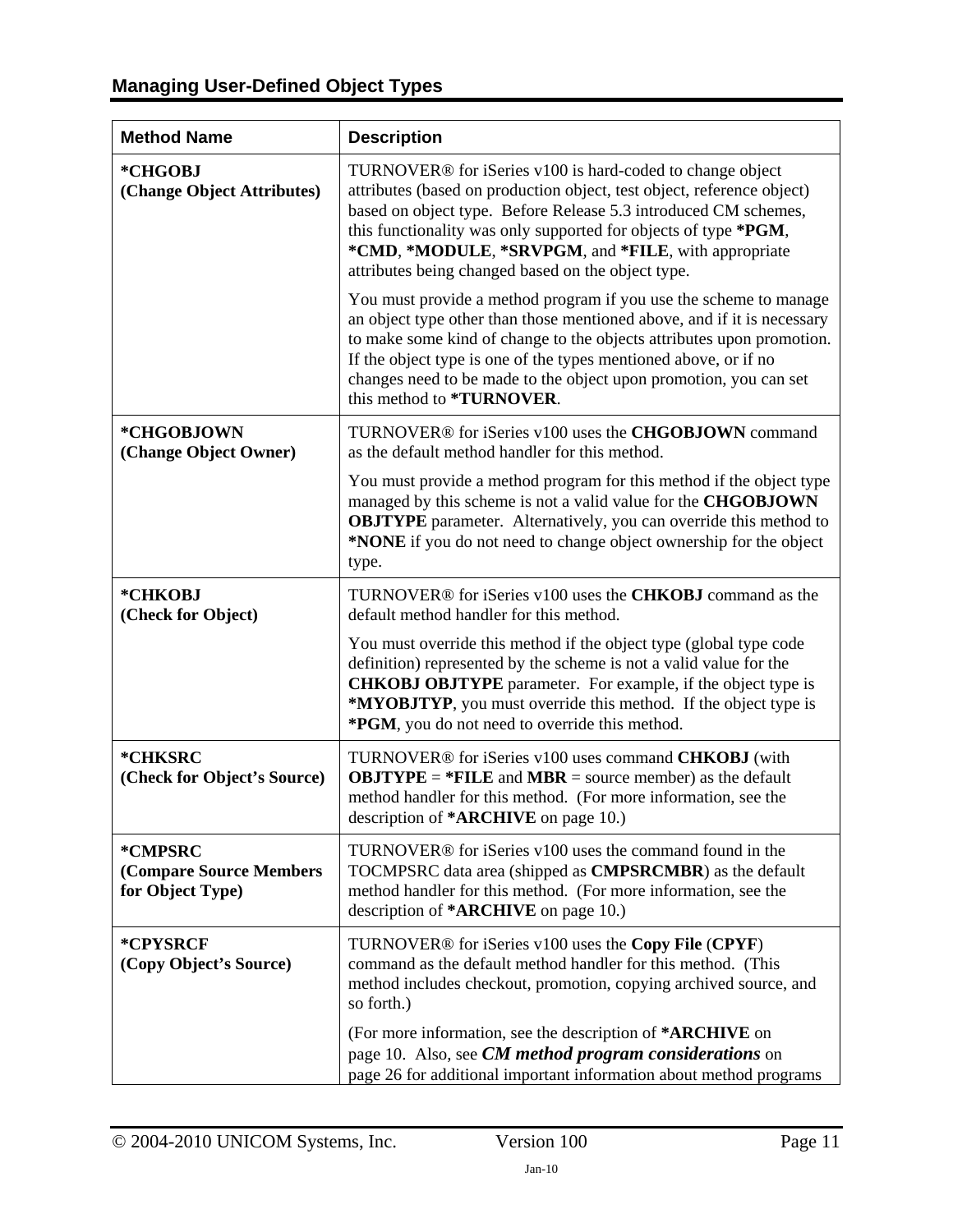| <b>Method Name</b> | <b>Description</b> |
|--------------------|--------------------|
|                    | for this method.)  |

| <b>Method Name</b>                       | <b>Description</b>                                                                                                                                                                                                                                                                                                                                                                                                                                                                                                                                                                                                                                                                         |
|------------------------------------------|--------------------------------------------------------------------------------------------------------------------------------------------------------------------------------------------------------------------------------------------------------------------------------------------------------------------------------------------------------------------------------------------------------------------------------------------------------------------------------------------------------------------------------------------------------------------------------------------------------------------------------------------------------------------------------------------|
| *CRTDUPOBJ<br>(Create Duplicate Object)  | TURNOVER® for iSeries v100 uses the <b>CRTDUPOBJ</b> command as<br>the default method handler for this method.                                                                                                                                                                                                                                                                                                                                                                                                                                                                                                                                                                             |
|                                          | You must override this method if the object type (global type code<br>definition) represented by the scheme is not a valid value for the<br><b>CRTDUPOBJ OBJTYPE</b> parameter. Even if you have no intention<br>of using TURNOVER® for iSeries v100 promotion methods CD<br>(Create Duplicate Object) or CSCD (Copy Source, Create Duplicate<br>Object) with object types managed by the scheme, you must still<br>provide a method program if the object type cannot be duplicated<br>using the CRTDUPOBJ command. This is because TURNOVER®<br>for iSeries v100 uses CRTDUPOBJ to duplicate objects to a<br>distribution work library when forms are distributed to other<br>computers. |
|                                          | (See CM method program considerations on page 26 for<br>additional important information about method programs for this<br>method.)                                                                                                                                                                                                                                                                                                                                                                                                                                                                                                                                                        |
| *DLTOBJ<br>(Delete Object)               | TURNOVER® for iSeries v100 uses different commands to delete<br>objects, depending on the object type. (The command to use for each<br>object type is found in file TDLTOBJF.) Basically, if the object type<br>is a valid parameter for the CHKOBJ OBJTYPE parameter, it is<br>probably unnecessary to provide a method program for this method.<br>The type is probably already handled by TURNOVER® for iSeries<br>v100's default handling.                                                                                                                                                                                                                                             |
| *DLTSRC<br>(Delete Object's Source)      | TURNOVER <sup>®</sup> for iSeries v100 uses the <b>RMVM</b> (Remove Member)<br>command as the default method handler for this method. (For more<br>information, see the description of *ARCHIVE on page 10.)                                                                                                                                                                                                                                                                                                                                                                                                                                                                               |
| *EDTSRC<br>(Edit Object's Source)        | TURNOVER <sup>®</sup> for iSeries v100 uses command <b>STRSEU</b><br><b>OPTION(2)</b> as the default method handler for this method, except<br>when the Programmer Worklist Editor defaults are set to *CODE400.                                                                                                                                                                                                                                                                                                                                                                                                                                                                           |
|                                          | While it is not required, you can provide a method program to edit<br>this object type if the source or the object itself (if the object type is<br>non-source) for the object type managed by this scheme is not stored<br>in a form that can be edited using STRSEU (source physical file).                                                                                                                                                                                                                                                                                                                                                                                              |
| *GRTOBJAUT<br>(Grant Object Authorities) | TURNOVER® for iSeries v100 uses a combination of several<br>commands (RVKOBJAUT, GRTOBJAUT, and CHGOBJPGP) as<br>the default handler for this method. This method includes setting<br>object authorities upon promotion, based on an existing object,<br>reference object, and so forth.                                                                                                                                                                                                                                                                                                                                                                                                   |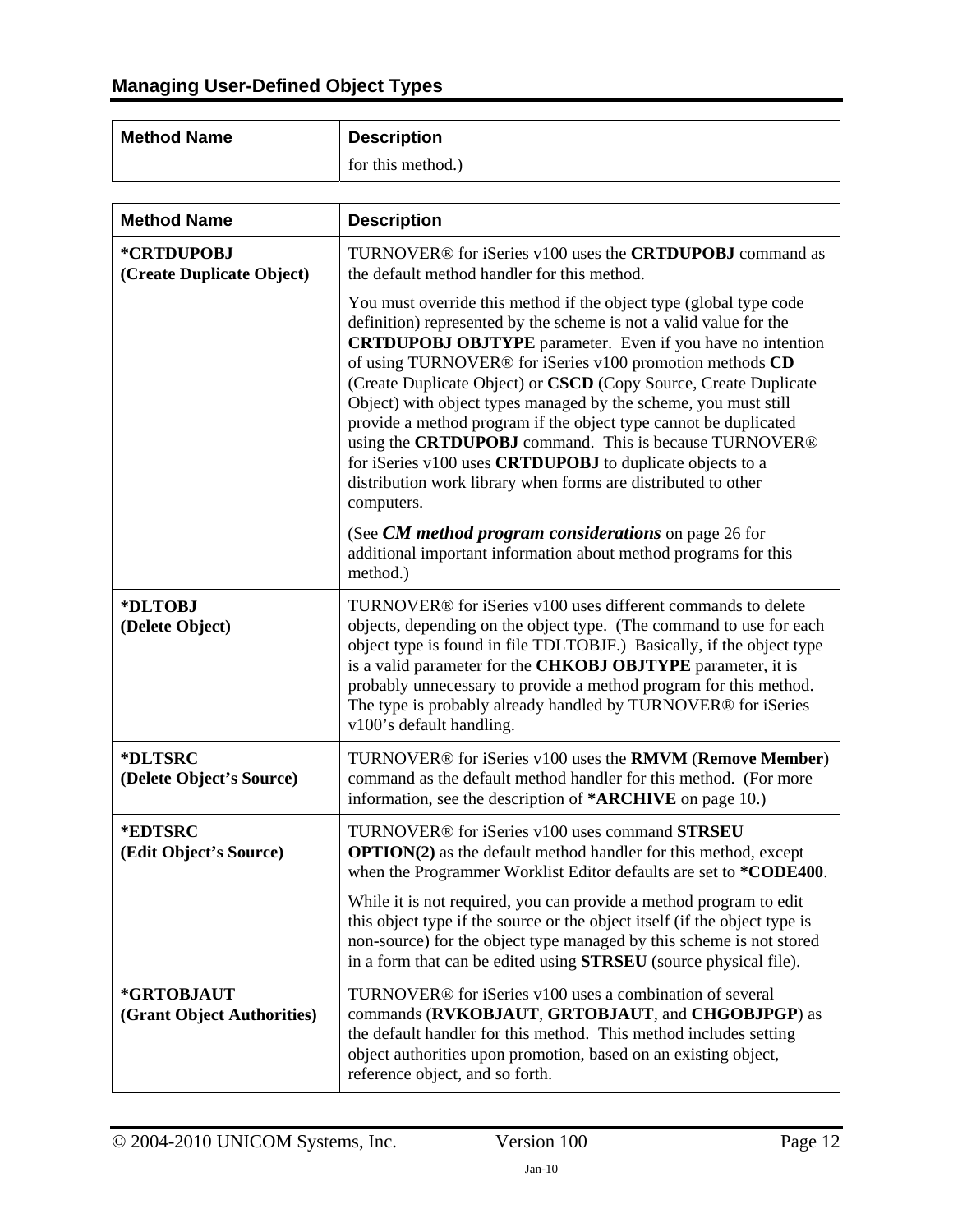<span id="page-12-0"></span>

|                                                                | You must provide a method program for this method if the object type<br>managed by this scheme is not a valid value for the GRTOBJAUT<br><b>OBJTYPE</b> parameter. Alternatively, you can override this method to<br>*NONE if it is not necessary to set authorities for the object type.                                                                                                                                                                                                                                                                                                                                                                                                                                                                                                                                                               |
|----------------------------------------------------------------|---------------------------------------------------------------------------------------------------------------------------------------------------------------------------------------------------------------------------------------------------------------------------------------------------------------------------------------------------------------------------------------------------------------------------------------------------------------------------------------------------------------------------------------------------------------------------------------------------------------------------------------------------------------------------------------------------------------------------------------------------------------------------------------------------------------------------------------------------------|
| <b>Method Name</b>                                             | <b>Description</b>                                                                                                                                                                                                                                                                                                                                                                                                                                                                                                                                                                                                                                                                                                                                                                                                                                      |
| *MISSING<br><b>(Create Missing Objects</b><br>for Object Type) | This is one of several CM methods (the others are *ARCHIVE and<br>*RTVOBJD) that require that data (other than that returned by the<br>Return Error Flag) be returned to the calling program.                                                                                                                                                                                                                                                                                                                                                                                                                                                                                                                                                                                                                                                           |
|                                                                | (See *MISSING (Create Missing Objects) CM method on<br>page 23 for a description of the return data format for this method and<br>for a description of how and when to override this method.)                                                                                                                                                                                                                                                                                                                                                                                                                                                                                                                                                                                                                                                           |
| *MOVOBJ<br>(Move Object)                                       | TURNOVER® for iSeries v100's default method handler for this<br>method is the <b>MOVOBJ</b> command.                                                                                                                                                                                                                                                                                                                                                                                                                                                                                                                                                                                                                                                                                                                                                    |
|                                                                | You must override this method if the object type (global type code<br>definition) represented by the scheme is not a valid value for the<br>MOVOBJ OBJTYPE parameter. Even if you have no intention of<br>using TURNOVER® for iSeries v100 promotion methods MO (Move<br>Object) or CSMO (Copy Source, Move Object) with object types<br>managed by the scheme, you must still provide a method program if<br>the object type cannot be moved using the MOVOBJ command. This<br>is because TURNOVER® for iSeries v100 uses MOVOBJ to archive<br>objects to the TnnnnnnnD library and to move them back from that<br>library if TURNOVER® for iSeries v100 recovers a form or runs a<br>recovery form. (On a remote computer, TURNOVER® for iSeries<br>v100 also uses MOVOBJ to move objects to the TnnnnnnnS from-<br>library when forms are received). |
|                                                                | (See CM method program considerations on page 26 for<br>additional important information about method programs for this<br>method.)                                                                                                                                                                                                                                                                                                                                                                                                                                                                                                                                                                                                                                                                                                                     |
| *RTVOBJD<br>(Retrieve Object                                   | TURNOVER® for iSeries v100 uses the RTVOBJD command as the<br>default method handler for this method.                                                                                                                                                                                                                                                                                                                                                                                                                                                                                                                                                                                                                                                                                                                                                   |
| Description)                                                   | You might want to provide a method program for this method (but it<br>is not required) if the object type represented by the scheme is not a<br>valid value for the RTVOBJD OBJTYPE parameter. For example,<br>you might provide a method program to retrieve the text description of<br>objects so the text will appear on the Programmer Worklist panel that<br>displays the object description, and on several other TURNOVER®<br>for iSeries v100 panels that display object descriptions.                                                                                                                                                                                                                                                                                                                                                          |
|                                                                | You should override this method to *NONE if the object type is not<br>valid for RTVOBJD and a method program is not provided.<br>(TURNOVER® for iSeries v100 does not attempt then to retrieve<br>object descriptions for this scheme.)<br>This is one of several CM methods (the others are *ARCHIVE and                                                                                                                                                                                                                                                                                                                                                                                                                                                                                                                                               |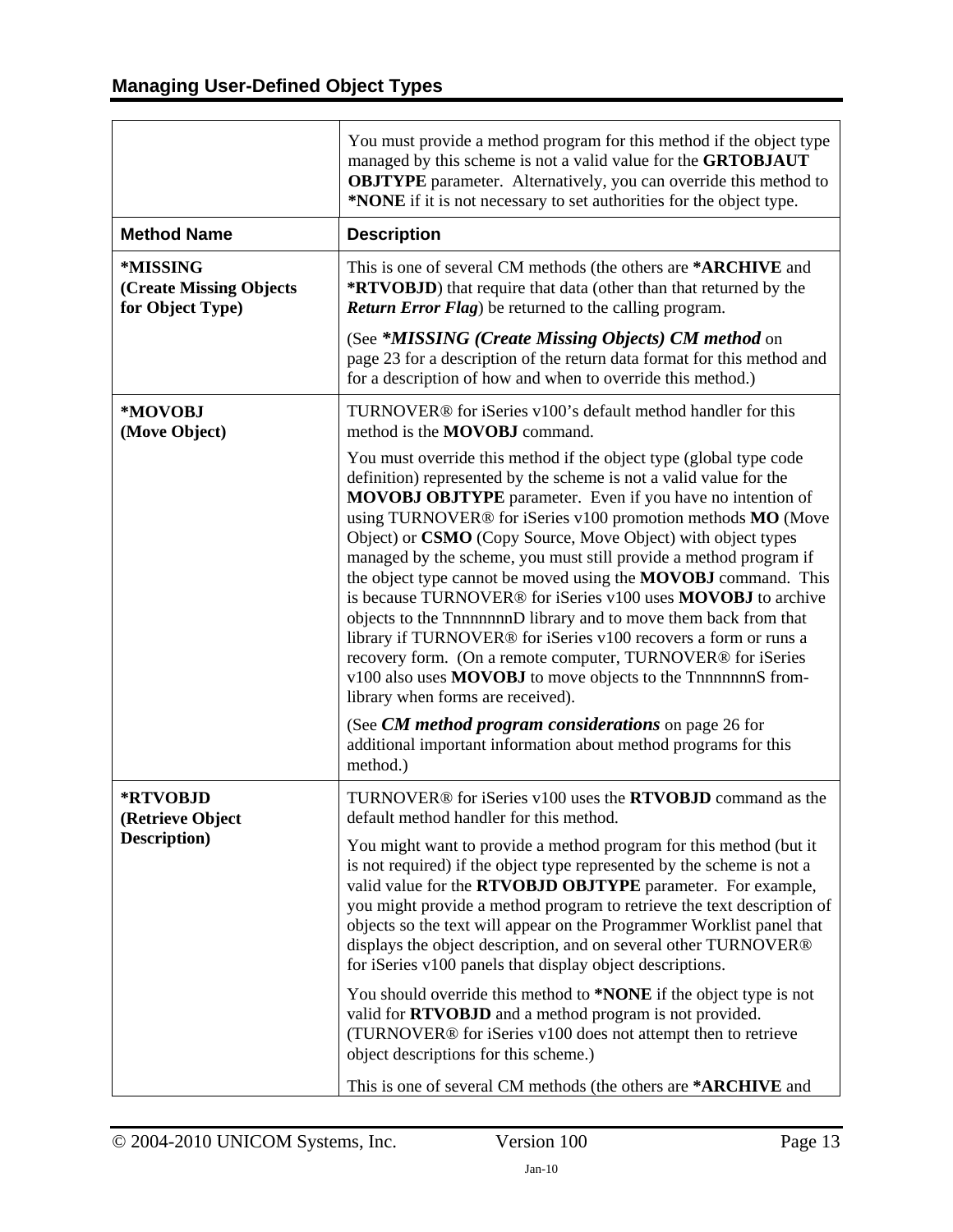| <b>*MISSING</b> ) that require that data (other than that returned by the |
|---------------------------------------------------------------------------|
| <b>Return Error Flag)</b> be returned to the calling program. (See        |
| <i>*RTVOBJD (Retrieve Object Description) CM method on</i>                |
| page 21 for information about the proper format for returning object      |
| information from this method.)                                            |

**Notes:** Method programs that handle these methods must return a **Y** as its *Return Error Flag* parameter if it cannot successfully execute the method (for example, if for **\*ARCHIVE** it cannot archive source or for **\*CHGOBJ** it cannot change the object). (For information about the *Return Error Flag*, see *[Step 3: Create CM Method Programs](#page-16-1)* on page [17](#page-16-1) and *[Error handling](#page-20-1)  [and messaging](#page-20-1)* on page [21](#page-20-1).)

Also, we recommend that you have the method program send informational messages to the calling program that describe exactly why the action was unsuccessful (for example, you could have a **\*CHKSRC** method program return a message like *"Definition for my special object MYOBJ not found in library MYDEVLIB"* if the object's source does not exist.(See *[Error](#page-20-1)  [handling and messaging](#page-20-1)* on page [21](#page-20-1).)

If the method program does not successfully execute methods **\*CHGOBJ**, **\*CHGOBJOWN**, and **\*GRTOBJAUT**, the TURNOVER® for iSeries v100 form runs with warnings.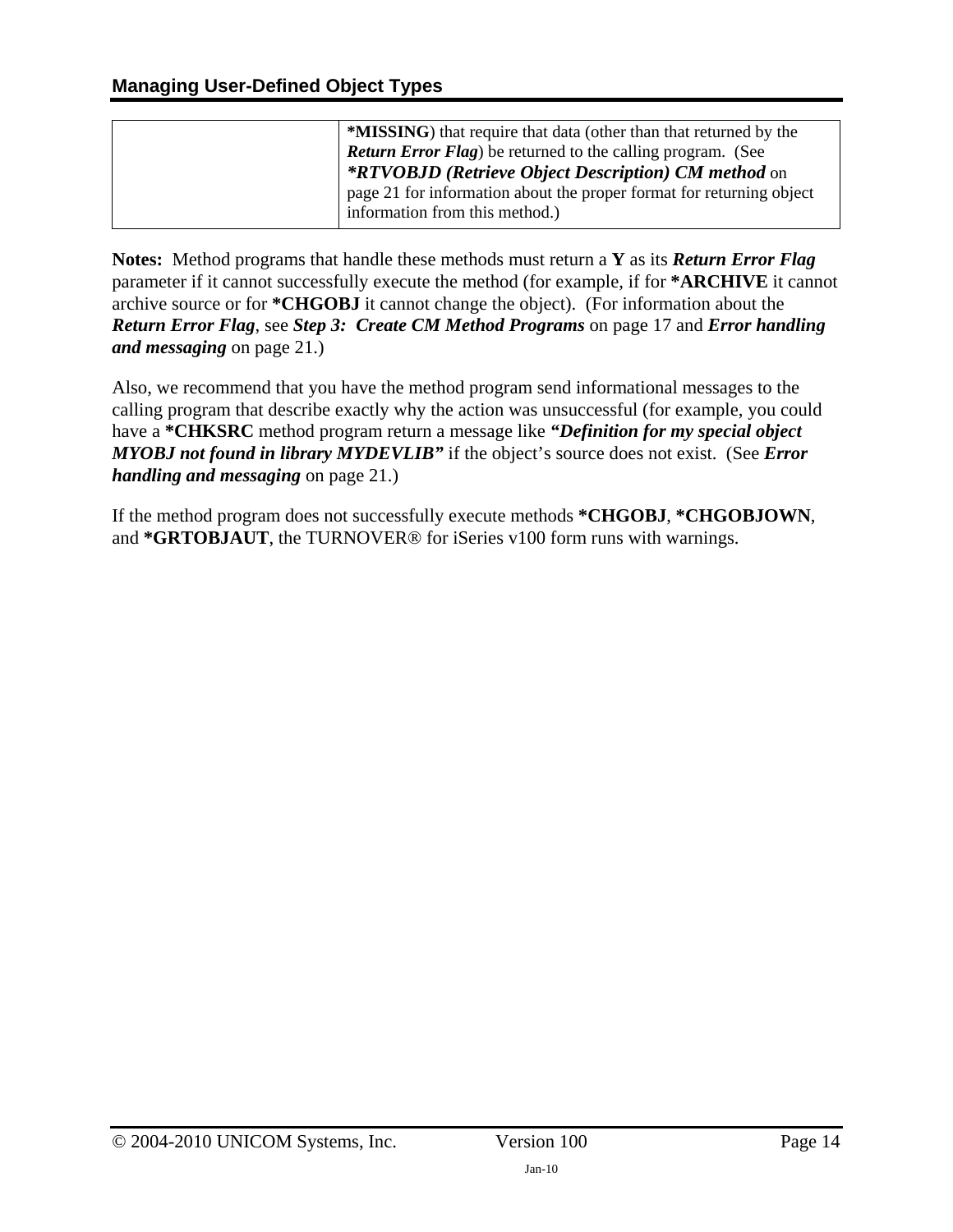# <span id="page-14-1"></span><span id="page-14-0"></span>**Where the methods are used in TURNOVER® for iSeries v100**

The following table summarizes where each CM method is used in TURNOVER® for iSeries v100.

| <b>Method Name</b>                    | In TURNOVER® for iSeries v100, this method is used for                                                                                                                                                                                                  |  |
|---------------------------------------|---------------------------------------------------------------------------------------------------------------------------------------------------------------------------------------------------------------------------------------------------------|--|
| *ARCHIVE                              | Archiving a source member during a form promotion.<br>❏                                                                                                                                                                                                 |  |
| (Archive Object's Source)             | Note: Only applies if the global type code involves source (that is,<br>the global type code creation command references the "&SM",<br>"&SF", and "&SL" substitution variables).                                                                        |  |
| *BROWSE<br>(Browse Object's Source)   | Browsing an object description by pressing <b>F2</b> on the <i>Display</i><br>$\Box$<br><b>Object Description (TDSPOBJD)</b> panel. (Note: The F2 key is<br>available if the object is an object type that has source, and the<br>source can be found.) |  |
|                                       | Browsing source on the <i>Work with Object History</i> panel, using<br>$\Box$<br>option 1 (Browse current source) and option 2 (Browse archived<br>source).                                                                                             |  |
|                                       | Browsing source on a worklist, using option 35 (Browse source).<br>□                                                                                                                                                                                    |  |
|                                       | Browsing source anywhere else that TURNOVER® for iSeries<br>$\Box$<br>v100 includes an option for doing so.                                                                                                                                             |  |
| *CHGOBJ<br>(Change Object Attributes) | Setting object attributes during a form promotion.<br>$\Box$                                                                                                                                                                                            |  |
| *CHGOBJOWN<br>(Change Object Owner)   | Setting object ownership (in primary and explode libraries)<br>$\Box$<br>during a form promotion.                                                                                                                                                       |  |
|                                       | Setting object ownership in temporary distribution libraries.<br>$\Box$                                                                                                                                                                                 |  |
| *CHKOBJ                               | Setting the Obj Y/N flag on a worklist.<br>$\Box$                                                                                                                                                                                                       |  |
| (Check for Object)                    | Error checking when the promotion method is <b>MO</b> (Move<br>$\Box$<br>Object), CD (Create Duplicate Object), CSMO (Copy Source,<br>Move Object), or CSCD (Copy Source, Create Duplicate<br>Object).                                                  |  |
|                                       | Checking for an object anywhere that TURNOVER® for iSeries<br>$\Box$<br>v100 needs to determine if an object exists. (There are many<br>such places.)                                                                                                   |  |
| *CHKSRC                               | Setting the Src Y/N flag on a worklist.<br>$\Box$                                                                                                                                                                                                       |  |
| (Check for Object's Source)           | Error checking when the promotion method is CS (Copy<br>$\Box$<br>Source), CSMO (Copy Source, Move Object), or CSCD (Copy<br>Source, Create Duplicate Object).                                                                                          |  |
|                                       | Checking for an object's source anywhere that TURNOVER®<br>$\Box$<br>for iSeries v100 needs to determine if source exists. (There are                                                                                                                   |  |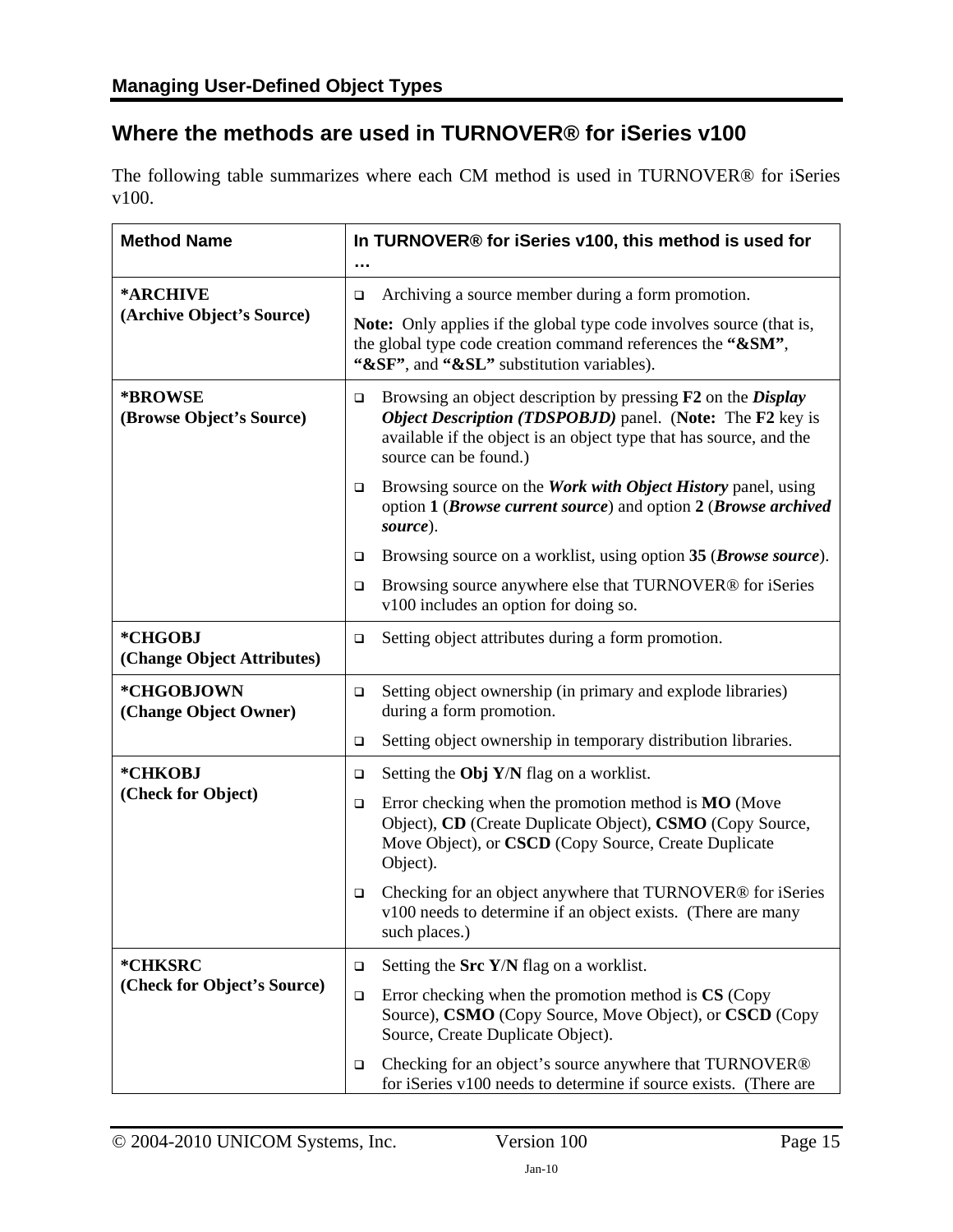many such places.)

| <b>Method</b>                                                  | In TURNOVER® for iSeries v100, this method is used for                                                                      |  |  |
|----------------------------------------------------------------|-----------------------------------------------------------------------------------------------------------------------------|--|--|
|                                                                | $\cdots$                                                                                                                    |  |  |
| *CPYSRCF<br>(Copy Object's Source)                             | Copying source during checkout.<br>$\Box$                                                                                   |  |  |
|                                                                | Copying source during a form promotion.<br>$\Box$                                                                           |  |  |
|                                                                | Copying source when changing a checkout record.<br>$\Box$                                                                   |  |  |
|                                                                | Copying source to the distribution library.<br>$\Box$                                                                       |  |  |
|                                                                | Copying source during receive of distribution.<br>$\Box$                                                                    |  |  |
| *CRTDUPOBJ<br>(Create Duplicate Object)                        | Duplicating an object that has a non-source object type during<br>$\Box$<br>checkout.                                       |  |  |
|                                                                | Duplicating an object during a form promotion.<br>$\Box$                                                                    |  |  |
|                                                                | Duplicating an object to the distribution library.<br>$\Box$                                                                |  |  |
|                                                                | Duplicating an object to the explode library.<br>$\Box$                                                                     |  |  |
| *DLTOBJ                                                        | Deleting an object during a form recovery.<br>$\Box$                                                                        |  |  |
| (Delete Object)                                                | Deleting a from-object during a form promotion.<br>$\Box$                                                                   |  |  |
|                                                                | Deleting an existing object before a worklist compile.<br>$\Box$                                                            |  |  |
| *DLTSRC                                                        | Deleting source when changing a checkout record.<br>$\Box$                                                                  |  |  |
| (Delete Object's Source)                                       | Deleting source during a form recovery.<br>$\Box$                                                                           |  |  |
|                                                                | Deleting a from-source during a form promotion.<br>$\Box$                                                                   |  |  |
|                                                                | Deleting source for a delete line ("D") on a form.<br>$\Box$                                                                |  |  |
| *EDTSRC<br>(Edit Object's Source)                              | Editing source on a worklist, using option 32 (Edit source).<br>$\Box$                                                      |  |  |
| *GRTOBJAUT<br>(Grant Object Authorities)                       | Setting object authorities (in primary and explode libraries)<br>$\Box$<br>during a form promotion.                         |  |  |
| *MISSING<br><b>(Create Missing Objects</b><br>for Object Type) | Creating missing items on the Work with Application<br>$\Box$<br>Definitions panel, using option 14 (Create missing items). |  |  |
| *MOVOBJ                                                        | Moving out an original object during a form promotion.<br>$\Box$                                                            |  |  |
| (Move Object)                                                  | Moving back an original object during a form recovery.<br>$\Box$                                                            |  |  |
|                                                                | Moving an object from the Thinning S library to the<br>$\Box$<br>Thhmmssjjj library during distribution.                    |  |  |
|                                                                | Moving an object during a form promotion, using method MO<br>$\Box$<br>(Move Object) or CSMO (Copy Source, Move Object).    |  |  |
|                                                                | Moving an object from the Thhmmssijj library to the<br>$\Box$                                                               |  |  |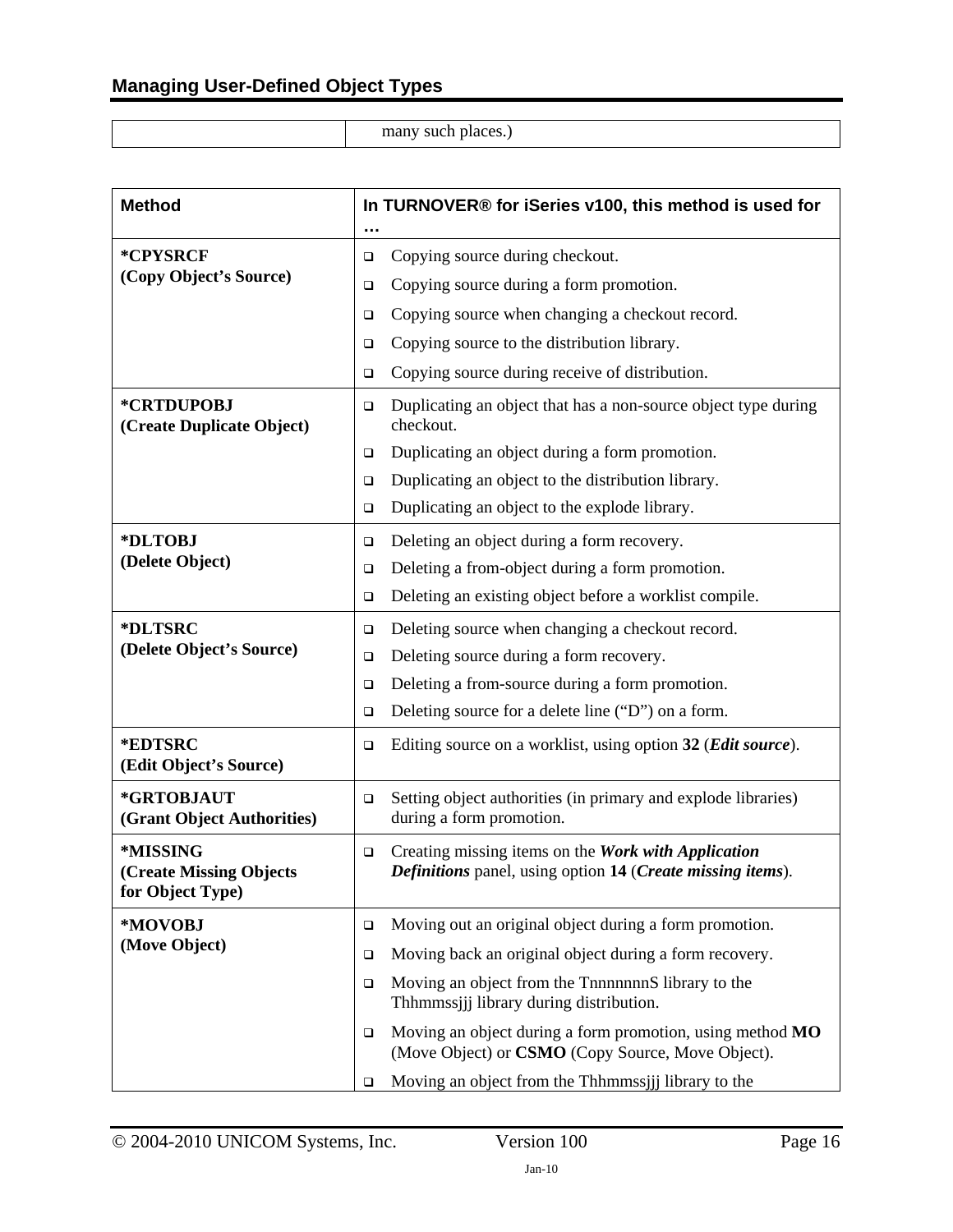<span id="page-16-0"></span>

|                               | The Theorem S library during receive of distribution.          |  |
|-------------------------------|----------------------------------------------------------------|--|
| *RTVOBJD                      | Returning data in a number of instances. For more information, |  |
| (Retrieve Object Description) | read the description of this method on page 13.                |  |

# <span id="page-16-1"></span>**STEP 3: CREATE CM METHOD PROGRAMS**

This section describes the method program parameters, which are the same for all CM method programs. It also describes how you can use several TURNOVER® for iSeries v100 files and commands to simplify parsing parameters passed to and from the CM method programs.

All CM method programs must accept these four parameters:

| <b>Parameter</b>         | Length | Data Type | <b>Description</b>                                                                                                                                                                                                                                                                                                                                               |
|--------------------------|--------|-----------|------------------------------------------------------------------------------------------------------------------------------------------------------------------------------------------------------------------------------------------------------------------------------------------------------------------------------------------------------------------|
| <b>Method Name</b>       | 10     | Character | The name of the CM method. This is the first parameter<br>for all method programs. (See the table beginning on<br>page 9 for a list and descriptions of methods.)                                                                                                                                                                                                |
| <b>Object Data</b>       | 2000   | Character | Information about the object for which you are executing<br>the method. For a detailed description of this parameter,<br>see <i>Object data parameter</i> below.                                                                                                                                                                                                 |
| <b>Return Error Flag</b> | -1     | Character | Specifies whether or not TURNOVER <sup>®</sup> for iSeries v100<br>needs to perform error handling for the method program<br>and send informational messages to the calling program.<br>The method programs must return a $\bf{Y}$ if it cannot<br>successfully execute the method. For more information,<br>see <i>Error handling and messaging</i> on page 21. |
| <b>Return Data</b>       | 2000   | Character | Information returned by the method program. While<br>only three CM methods (*ARCHIVE, *MISSING, and<br><b>*RTVOBJD</b> ) require data to be passed back to the<br>calling program, all method programs must accept this<br>parameter. For more information, see <b>Return data</b><br><i>parameter</i> on page 21.                                               |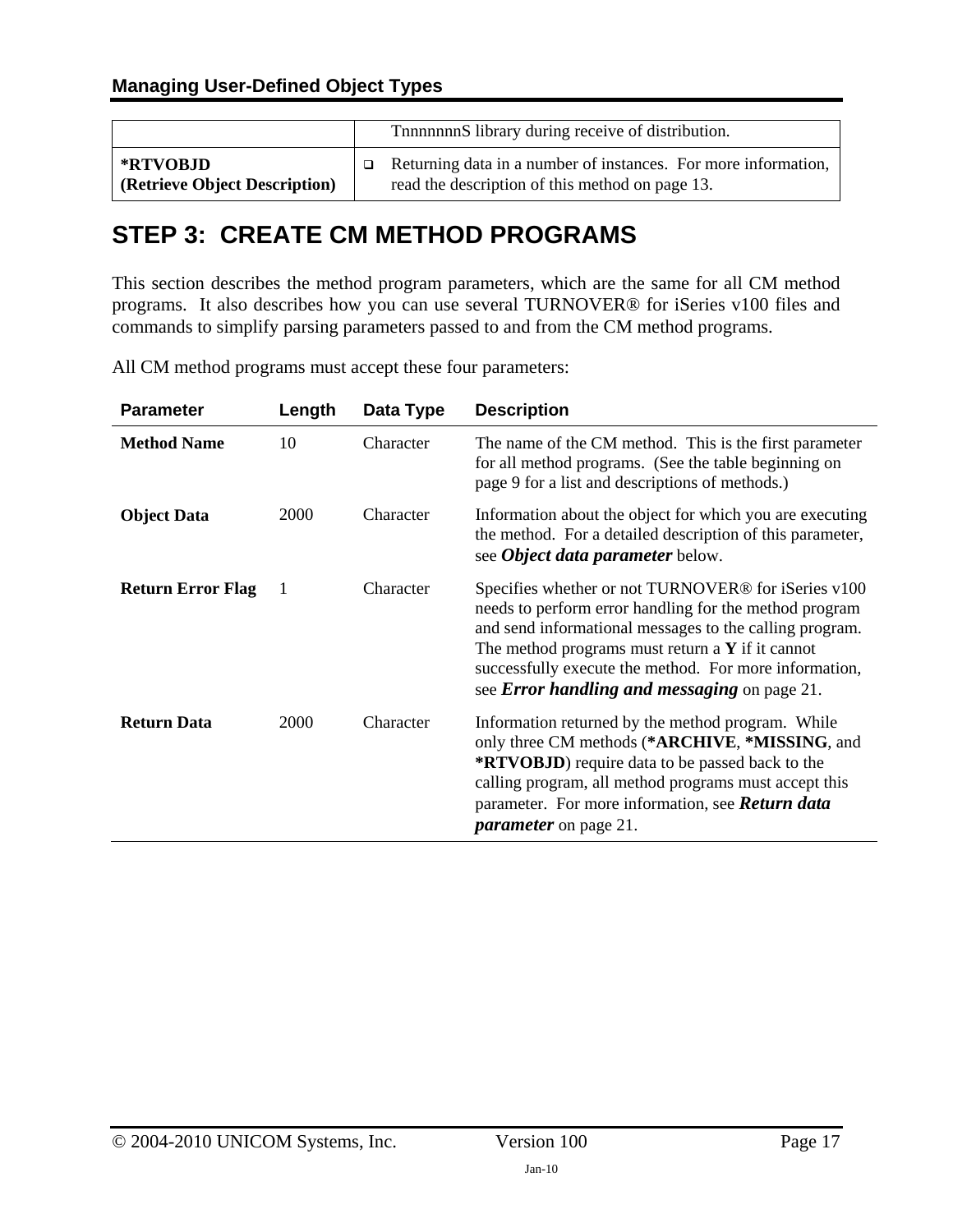## <span id="page-17-1"></span><span id="page-17-0"></span>**Object data parameter**

The *Object data* parameter is the second parameter for all CM method programs. This parameter has 2000 positions, and not all of its data elements are relevant to all of the CM methods. The format of this parameter and the methods for which each data element is relevant follows:<sup>[3](#page-17-2)</sup>

| <b>Data Element</b>                | Length       | Data Type      | <b>Relevant CM Methods</b>                                         |
|------------------------------------|--------------|----------------|--------------------------------------------------------------------|
| Form number                        | 7            | Packed decimal | None                                                               |
| Line number                        | 3            | Packed decimal | None                                                               |
| Object type code                   | 10           | Character      | All                                                                |
| Object type                        | 10           | Character      | A11                                                                |
| Promotion method                   | 5            | Character      | None                                                               |
| Target object                      | 10           | Character      | A11                                                                |
| Target object library              | 10           | Character      | All                                                                |
| Target source file                 | 10           | Character      | *CHKSRC, *CPYSRCF, *DLTSRC, *EDTSRC,<br>*BROWSE, *CMPSRC, *ARCHIVE |
| Target source library              | 10           | Character      | *CHKSRC, *CPYSRCF, *DLTSRC, *EDTSRC,<br>*BROWSE, *CMPSRC, *ARCHIVE |
| Target source member               | 10           | Character      | *CHKSRC, *CPYSRCF, *DLTSRC, *EDTSRC,<br>*BROWSE, *CMPSRC, *ARCHIVE |
| From object                        | 10           | Character      | *MOVOBJ, *CRTDUPOBJ                                                |
| From object library                | 10           | Character      | *MOVOBJ, *CRTDUPOBJ                                                |
| From source file                   | 10           | Character      | *CPYSRCF, *ARCHIVE                                                 |
| From source file library           | 10           | Character      | *CPYSRCF, *ARCHIVE                                                 |
| From source member                 | 10           | Character      | *CPYSRCF, *ARCHIVE                                                 |
| Programmer                         | 10           | Character      | None                                                               |
| Reference                          | 10           | Character      | None                                                               |
| Create parm                        | $\mathbf{1}$ | Character      | *CHGOBJ                                                            |
| Create reference object            | 10           | Character      | *CHGOBJ                                                            |
| Create reference object library    | 10           | Character      | *CHGOBJ                                                            |
| Authority parm                     | 1            | Character      | *CHGOBJOWN, *GRTOBJAUT                                             |
| Authority reference object         | 10           | Character      | *CHGOBJOWN, *GRTOBJAUT                                             |
| Authority reference object library | 10           | Character      | *CHGOBJOWN, *GRTOBJAUT                                             |
| Owner                              | 10           | Character      | *CHGOBJOWN                                                         |

<span id="page-17-2"></span> $3 \text{ A}$  method program should not depend on, for a particular CM method, data elements that are not listed as being relevant to that method.

 $\overline{a}$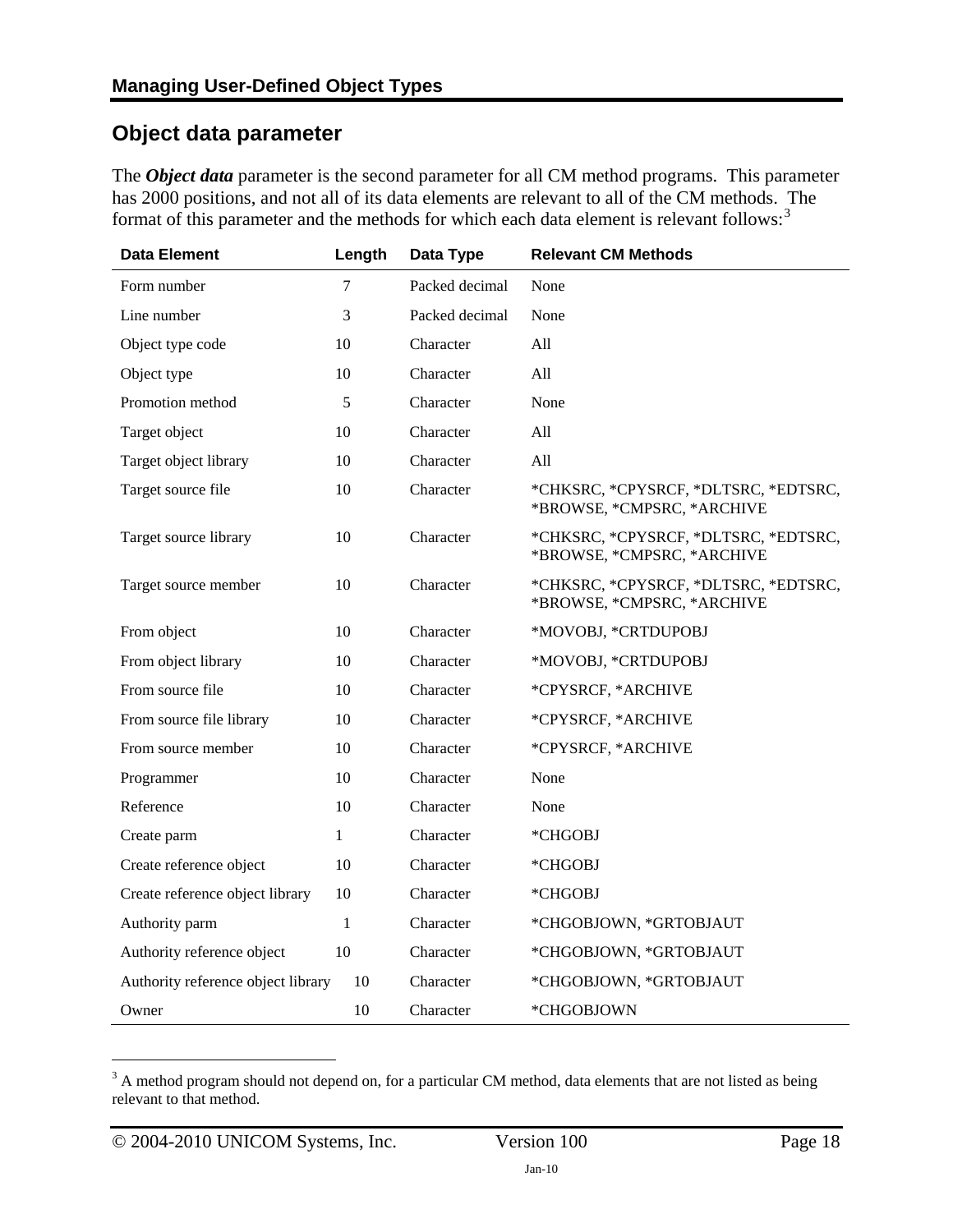### *Parameter template file (TCMPARMS)*

TURNOVER® for iSeries v100 provides a parameter template file (TCMPARMS) that has the field layout previously described in the table for the *Object data* parameter (see page [18\)](#page-17-1). This file is provided for your convenience; you can have CM method programs use it to parse the incoming *Object data* parameter using an externally-defined data structure. See the sample CM schemes beginning on page [28](#page-36-2).

### *TRTVCMPARM (Retrieve CM Method Parameter) command*

You can use the **TRTVCMPARM** (**Retrieve CM Method Parameter**) command in a CM method program (CL program only) to parse the incoming *Object data* parameter into program variables.

|                                             | Retrieve CM Method Parameter (TRTVCMPARM) |                                                                     |
|---------------------------------------------|-------------------------------------------|---------------------------------------------------------------------|
| Type choices, press Enter.                  |                                           |                                                                     |
|                                             |                                           |                                                                     |
|                                             |                                           |                                                                     |
|                                             |                                           |                                                                     |
| Parameter<br>CL variable for returned value |                                           | *FORM, *LINE, *TYPCD<br>Character value                             |
|                                             |                                           | <b>Bottom</b>                                                       |
| F24=More keys                               |                                           | F3=Exit F4=Prompt F5=Refresh F12=Cancel F13=How to use this display |

Descriptions of the **TRTVCMPARM** command parameters follow:

#### **Object data**

The *Object data* parameter (length is 2000; data type is Character) that TURNOVER<sup>®</sup> for iSeries v100 passed to the CM method.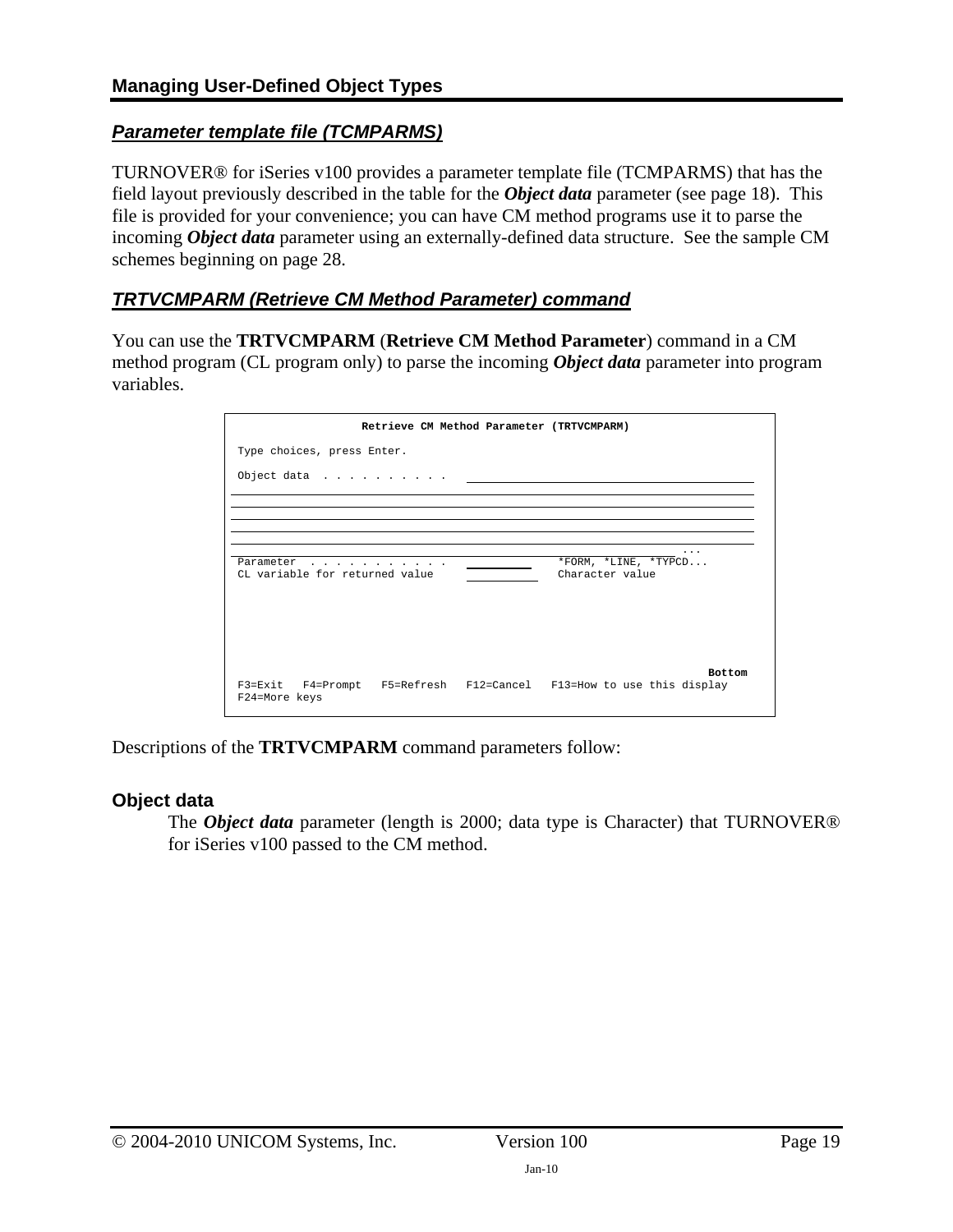#### **Parameter**

The data element (length is 10; data type is Character) you want retrieved from the *Object data* parameter. Valid values are:

 $\mathbf{r}$ 

| Value    | <b>Description</b>                       | <b>Value</b> | <b>Description</b>                 |
|----------|------------------------------------------|--------------|------------------------------------|
| *FORM    | Form number                              | *FSRCF       | From source file                   |
| *LINE    | Line number                              | *FSRCL       | From source library                |
| *TYPCD   | Type code                                | *FSRCM       | From source member                 |
| *OBJTY   | Object type                              | *PGMR        | Programmer                         |
| *HOWTO   | Promotion method: CSCO, MO,<br>and so on | $*$ REF      | Project and task reference         |
| $*$ OBJ  | Target object                            | *DFTS        | Create parameter: R, P, S, T       |
| $*LIB$   | Target library                           | *DFTSO       | Create reference object            |
| *TSRCF   | Target source file                       | *DFTSL       | Create reference object library    |
| *TSRCL   | Target source library                    | *AUTH        | Authority parameter: R, P, S, T    |
| *TSRCM   | Target source member                     | *AUTHO       | Authority reference object         |
| *FOBJ    | From object                              | *AUTHL       | Authority reference object library |
| $*$ FLIB | From library                             | *OWNER       | Owner                              |

#### **CL variable for returned value**

(Length is 10; data type is Character)

#### TRTVCMPARM command example

A \*MOVOBJ method program for a user-defined object type might include this section of code:

|                                                          | TRTVCMPARM OBJDTA(&OBJDTA) PARMNAME(*FOBJ) RTNVAR(&FROMOBJ) |
|----------------------------------------------------------|-------------------------------------------------------------|
|                                                          | TRTVCMPARM OBJDTA(&OBJDTA) PARMNAME(*FLIB) RTNVAR(&FROMLIB) |
| TRTVCMPARM OBJDTA(&OBJDTA) PARMNAME(*LIB) RTNVAR(&TOLIB) |                                                             |
| MYMOVCMD OBJ(&FROMLIB/&FROMOBJ) TOLIB(&TOLIB)            |                                                             |

For additional examples of how you can use the **TRTVCMPARM** command in a method program, see the sample CM schemes beginning on page [28.](#page-36-2)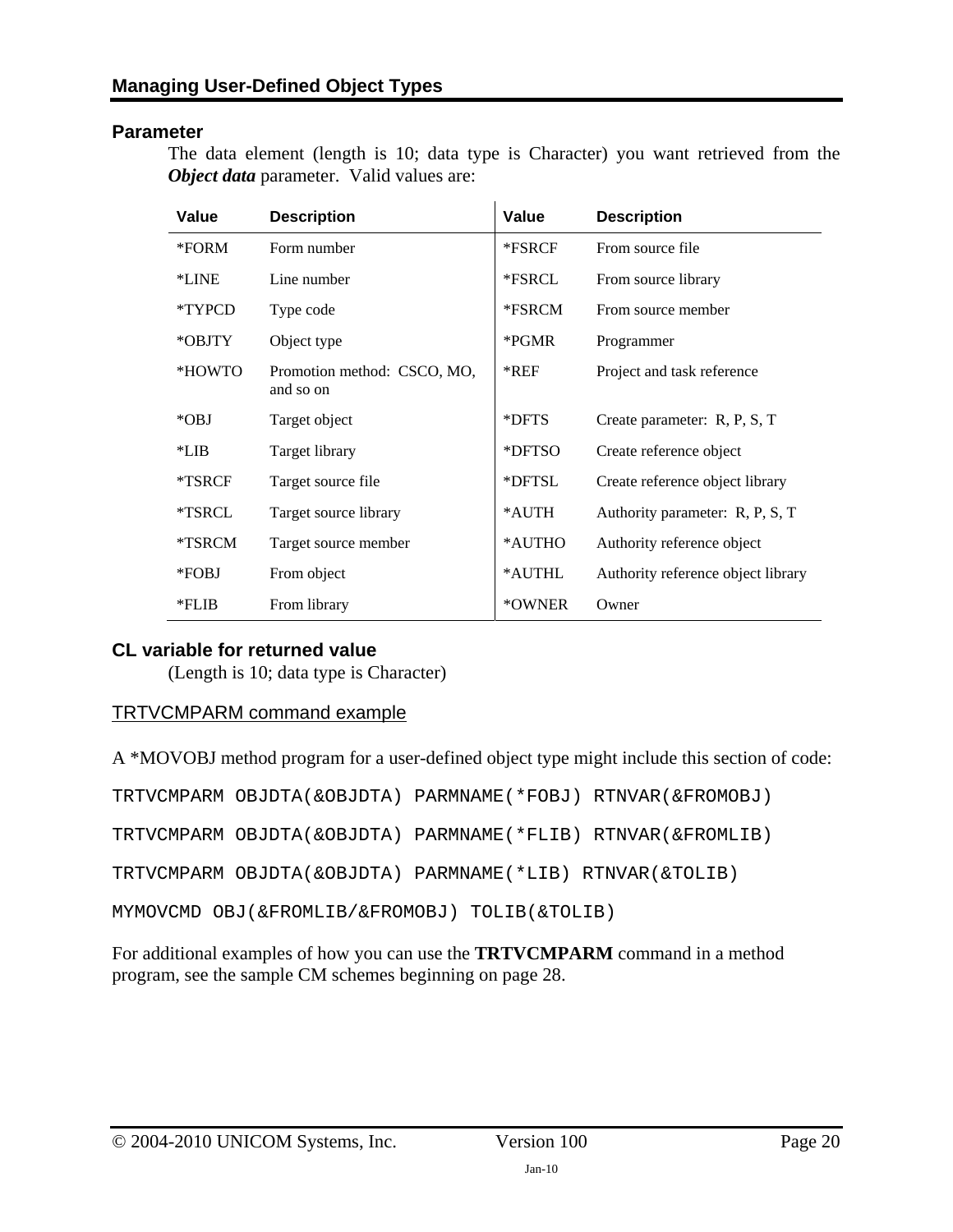# <span id="page-20-1"></span><span id="page-20-0"></span>**Error handling and messaging**

All method programs must return a **Y** in the *Return Error Flag* parameter if the program cannot successfully execute its associated method. (For example, a \***CHKOBJ** method program should return **Y** if it cannot find the object.) This ensures that TURNOVER® for iSeries v100's processing continues appropriately.

You can (optionally) have method programs send informational messages to the calling program (**\*PRV**) that describe exactly why the action was unsuccessful or that indicate authorization problems, and so forth. (For example, you could have a **\*CHKOBJ** method program return a message like *"My special MYLIB/MYOBJ not found"* if the object it is checking does not exist.)

### <span id="page-20-2"></span>**Return data parameter**

While all method programs must accept returned data (in the *Return data* parameter), only three CM methods require the method program to return data (other than the *Return Error Flag*) to TURNOVER® for iSeries v100. The methods requiring returned data are **\*RTVOBJD**, **\*ARCHIVE**, and **\*MISSING**. The required format for the returned data depends on which of these methods the method program is handling. Information about the returned data for these three CM methods is provided in the following sections.

### <span id="page-20-3"></span>*\*RTVOBJD (Retrieve Object Description) CM method*

The data that you can have **\*RTVOBJD** method programs return and the format of that data follows:

| Data Element                  | Length | Data Type |
|-------------------------------|--------|-----------|
| Object text                   | 50     | Character |
| Owner                         | 10     | Character |
| Return library                | 10     | Character |
| Object attribute              | 10     | Character |
| Object user-defined attribute | 10     | Character |
| Create date                   | 13     | Character |
| Source file                   | 10     | Character |
| Source file library           | 10     | Character |
| Source member                 | 10     | Character |
| Source date                   | 13     | Character |
| Object level                  | 8      | Character |
| Licensed program              | 16     | Character |
| PTF                           | 10     | Character |
| <b>APAR</b>                   | 10     | Character |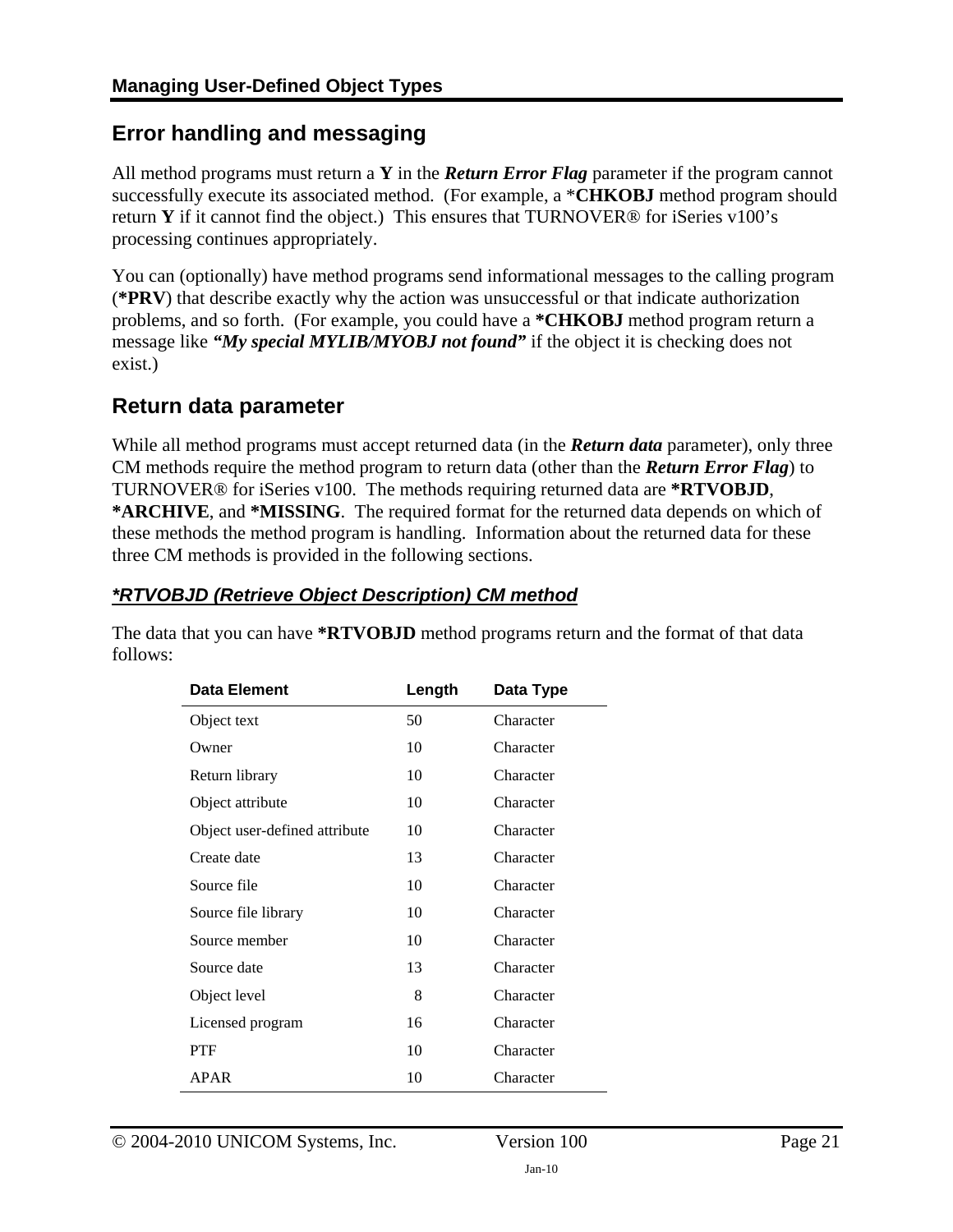#### **Managing User-Defined Object Types**

TURNOVER® for iSeries v100 provides a Return Object Description Data file (TRTNOBJDTA), which has the field layout described in the previous table. This file is provided for your convenience; you can have CM method programs use it to parse the returned data using an externally-defined data structure. (See the sample CM schemes beginning on page [28.](#page-36-2))

### *TRTNOBJDTA (Set RTNOBJDTA Parameter) command*

You can use the **TRTNOBJDTA** (**Set RTNOBJDTA Parameter**) command in a CM method program (CL program only) to parse the return data.

|                                                                                      | Set RTNOBJDTA Parameter (TRTNOBJDTA) |                        |
|--------------------------------------------------------------------------------------|--------------------------------------|------------------------|
| Type choices, press Enter.                                                           |                                      |                        |
| RTNOBJDTA in                                                                         |                                      |                        |
|                                                                                      |                                      |                        |
|                                                                                      |                                      |                        |
| Data type $\ldots$ , $\ldots$ , $\ldots$<br>Value                                    | $*$ NULL                             | *TEXT, *OWNER, *RTNLIB |
| CL variable for returned value                                                       |                                      | Character value        |
|                                                                                      |                                      |                        |
|                                                                                      |                                      |                        |
| F3=Exit F4=Prompt F5=Refresh F12=Cancel F13=How to use this display<br>F24=More keys |                                      | <b>Bottom</b>          |

#### *TRTNOBJDTA* command example

A **\*RTVOBJD** method program for setting text and source data elements of the returned data might include this section of code:<sup>[4](#page-21-0)</sup>

```
TRTNOBJDTA OBJDTA(&RTNOBJDTA) DTATYP(*TEXT) VALUE(&TEXT) + 
RTNOBJDTA(&RTNOBJDTA)
```

```
TRTNOBJDTA OBJDTA(&RTNOBJDTA) DTATYP(*SRCF) VALUE(&SRCF) + 
RTNOBJDTA(&RTNOBJDTA)
```

```
TRTNOBJDTA OBJDTA(&RTNOBJDTA) DTATYP(*SRCFLIB) 
VALUE(&SRCFLIB) + RTNOBJDTA(&RTNOBJDTA)
```
 $\overline{a}$ 

<span id="page-21-0"></span><sup>4</sup> It is not necessary to set *all* elements for *all* object types.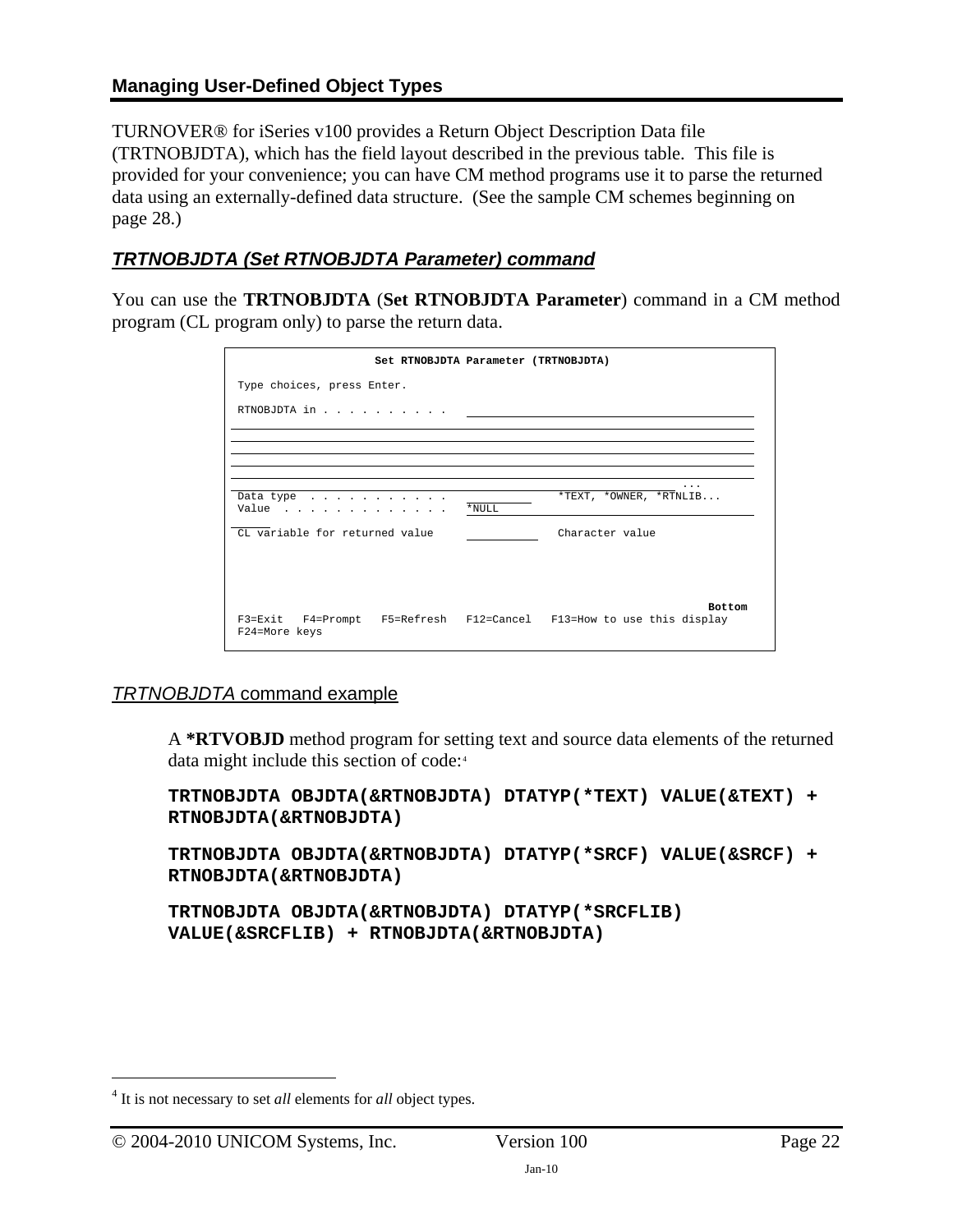#### **TRTNOBJDTA OBJDTA(&RTNOBJDTA) DTATYP(\*SRCMBR) VALUE(&SRCMBR) + RTNOBJDTA(&RTNOBJDTA)**

For additional examples of how you can use the **TRTNOBJDTA** command in a method program, see the sample CM schemes on page [28.](#page-36-2)

#### <span id="page-22-0"></span>*\*MISSING (Create Missing Objects) CM method*

TURNOVER® for iSeries v100 uses the **\*MISSING** CM method when it checks an application or application level for missing items. When TURNOVER® for iSeries v100 checks for missing objects, it examines all the type code definitions for the application or level.

TURNOVER® for iSeries v100's default handling of the **\*MISSING** CM method is to check, in the type code definition, for these objects for each type code:

- Libraries that are referenced as either the From or Target Source file library or From or Target object library.
- Source files that are referenced as either the From or Target Source file.
- Reference objects that are referenced as either the Creation or Authority Reference object.

For each of the above objects it does not find, TURNOVER® for iSeries v100 returns a creation command (**CRTLIB** . . ., **CRTSRCPF** . . ., **CRTREFOBJ** . . .) for the missing object. TURNOVER® for iSeries v100 displays the creation command in a panel selection list and executes the command if the user selects it.

You must override the **\*MISSING** CM method to **\*NONE** or provide a method program that performs the appropriate checks for the existence of the objects listed above and returns the appropriate creation command if they are not found, if any of these conditions exist:

- The source files do not actually represent iSeries source files.
- The libraries referenced in the type code do not actually represent iSeries libraries.
- The reference objects are not of an actual iSeries object type.

The data elements from the *Object data* parameter (see *[Object data parameter](#page-17-1)* on page [18\)](#page-17-1) that are significant for the **\*MISSING** CM method are:

| <b>Data Element</b>   | <b>Description</b>                                                                          |
|-----------------------|---------------------------------------------------------------------------------------------|
| Target object         | The name of the library, source file, or reference object the method<br>program will check. |
| Target object library | The library of the target object (library, source file, or reference object).               |
| Object type           | LIBRARY, SRC-PF, or REFOBJ.                                                                 |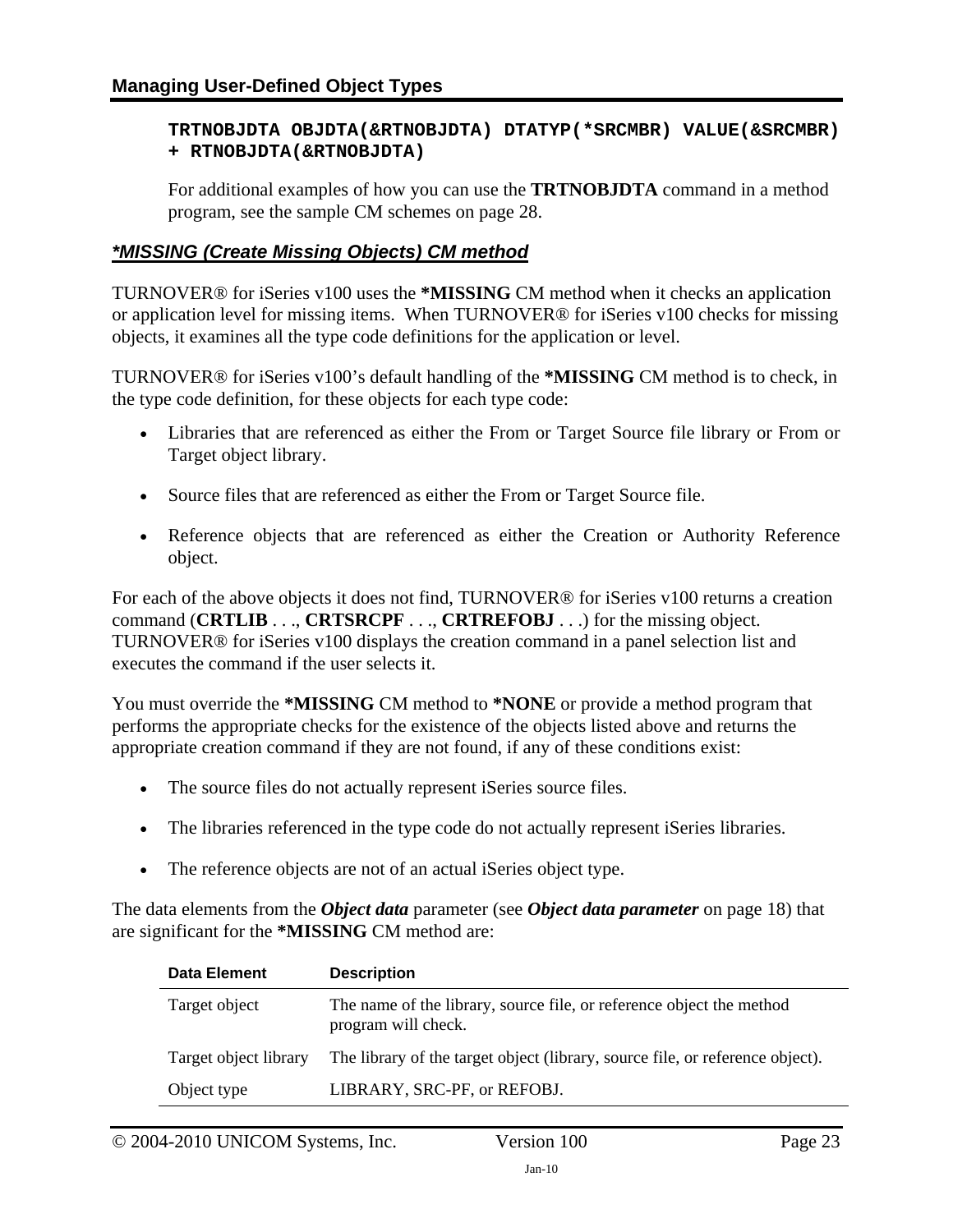Using the **TRTVCMPARM** command in a CL program, you can parse the target object, target object library, and object type data elements from the *Object data* parameter, as follows:

```
TRTVCMPARM OBJDTA(&OBJDTA) PARMNAME(*OBJ) RTNVAR(&OBJ) 
TRTVCMPARM OBJDTA(&OBJDTA) PARMNAME(*LIB) RTNVAR(&LIB) 
TRTVCMPARM OBJDTA(&OBJDTA) PARMNAME(*OBJTY) RTNVAR(&OBJTY)
```
Alternatively, you can use the TCMPARMS (Parameter Template) file in an RPG program to parse the *Object data* parameter using an externally-defined data structure.

The CM method program must check for the existence of the object, using whatever means is appropriate for the object type. If the program does not find the object, it must use the *Return data* parameter (see *[Return data parameter](#page-20-2)* on page [21](#page-20-1)) to return the command string TURNOVER® for iSeries v100 will use to create the object. If the object does not need to be created, then you should have the program return blanks in the *Return data* parameter.

### <span id="page-23-0"></span>*\*ARCHIVE (Archive Object's Source) CM method*

TURNOVER® for iSeries v100 uses an **\*ARCHIVE** method program to copy the archived source from the "source file" in the form archive library (T*nnnnnnn*D) to the archive "source file."

**Note:** These files are probably not actual source files. If they were, it would not be necessary to override this method. (See **Important Information** on page [25](#page-24-0).)

The data elements from the *Object data* parameter (see *[Object data parameter](#page-17-1)* on page [18\)](#page-17-1) that are significant for the **\*ARCHIVE** CM method are:

| <b>Data Element</b>   | <b>Description</b>                                                                                                     |
|-----------------------|------------------------------------------------------------------------------------------------------------------------|
| From source file      | The "source file" from which the source must be copied. (This will be<br>the target source file on the form line.)     |
| From source library   | The T <i>rinnnnnn</i> D library.                                                                                       |
| From source member    | The source "member" from which the source must be copied. (This will<br>be the target source member on the form line.) |
| Target source file    | The name of the source file specified as the <i>Source archive file</i> in the<br>application definition.              |
| Target source library | The name of the library specified as the Source archive file library in<br>the application definition.                 |
|                       | Target source member The Mnnnnnnnnn alias generated by TURNOVER® for iSeries v100.                                     |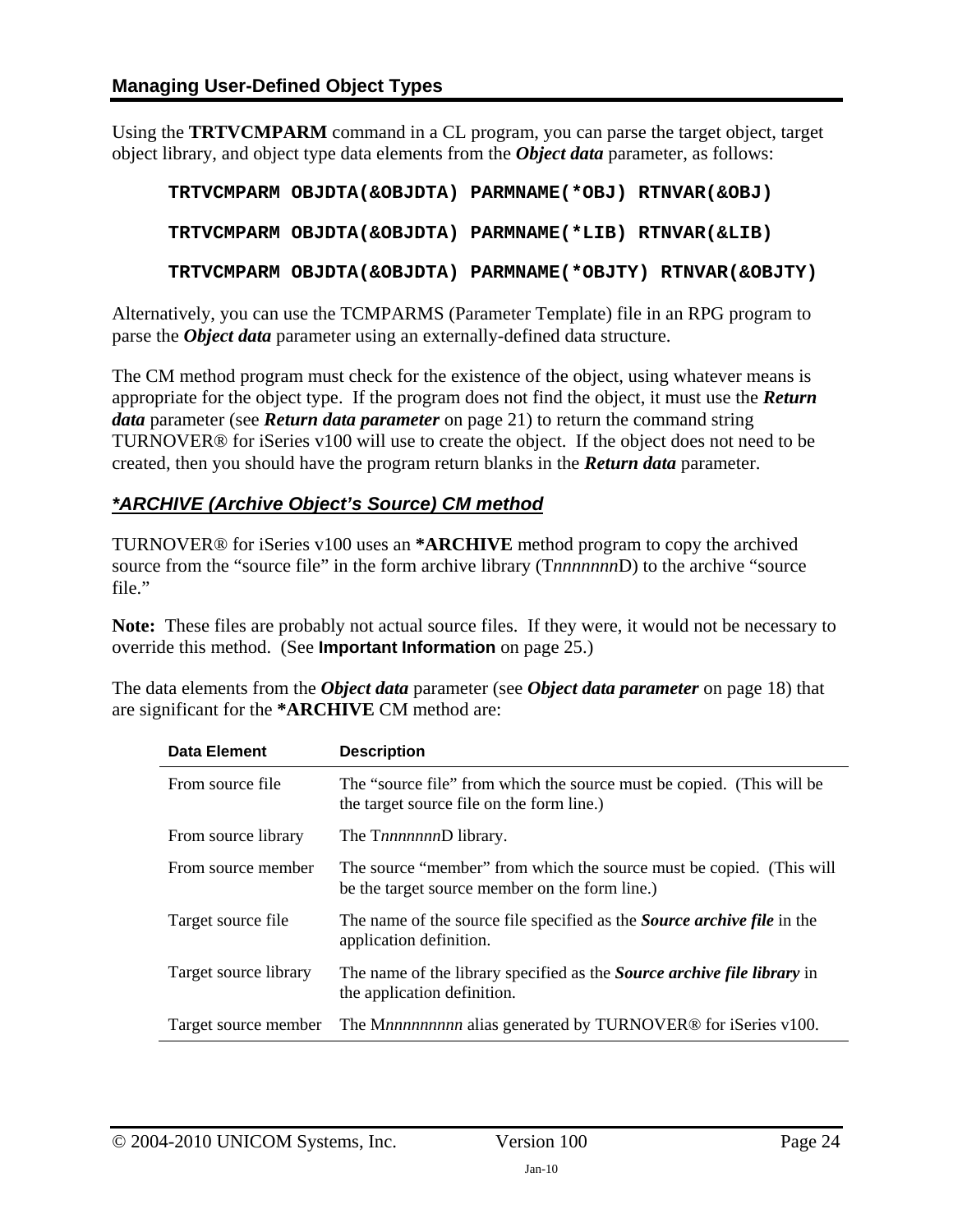You can use the **TRTVCMPARM** command in a CL program to parse the data elements listed above from the *Object data* parameter, as follows:

|  | TRTVCMPARM OBJDTA(&OBJDTA) PARMNAME(*FSRCF) RTNVAR(&FSRCF) |  |
|--|------------------------------------------------------------|--|
|  | TRTVCMPARM OBJDTA(&OBJDTA) PARMNAME(*FSRCL) RTNVAR(&FSRCL) |  |
|  | TRTVCMPARM OBJDTA(&OBJDTA) PARMNAME(*FSRCM) RTNVAR(&FSRCM) |  |
|  | TRTVCMPARM OBJDTA(&OBJDTA) PARMNAME(*TSRCF) RTNVAR(&TSRCF) |  |
|  | TRTVCMPARM OBJDTA(&OBJDTA) PARMNAME(*TSRCL) RTNVAR(&TSRCL) |  |
|  | TRTVCMPARM OBJDTA(&OBJDTA) PARMNAME(*TSRCM) RTNVAR(&TSRCM) |  |

Alternatively, you can use the TCMPARMS (Parameter Template) file in an RPG program to parse the *Object data* parameter using an externally-defined data structure.

#### <span id="page-24-0"></span>**Important Information**

If normal object types (that is, object types that do not use a CM scheme) are managed by the same application definitions that manage object types with schemes that override the **\*ARCHIVE** method, then the *Source archive file* specified in the application definition is probably an iSeries source file and, therefore, not an appropriate target for archiving "source" for this object type. The method program must archive the "source" to the appropriate place.

If the appropriate place is NOT the same as the Target source file*,* Target source file library, and Target source member data elements that were passed to the method program in the *Object data* parameter (as described on page [24\)](#page-23-0), then the method program must use the *Return data* parameter (see *[Return data parameter](#page-20-2)* on page [21\)](#page-20-1) to return the actual values that identify where the "source" was archived. The format of the returned data must be:

- Archive file (positions 1-10)
- Archive file library (positions 11-20)
- Archive member (positions 21-30).

TURNOVER® for iSeries v100 uses the returned data to correctly update TURNOVER® for iSeries v100's archive history database. TURNOVER® for iSeries v100 then knows where the archived source resides if a request is made to browse or copy it.

The sample CM method programs that are shipped with TURNOVER® for iSeries v100 include an **\*ARCHIVE** method program that demonstrates this concept.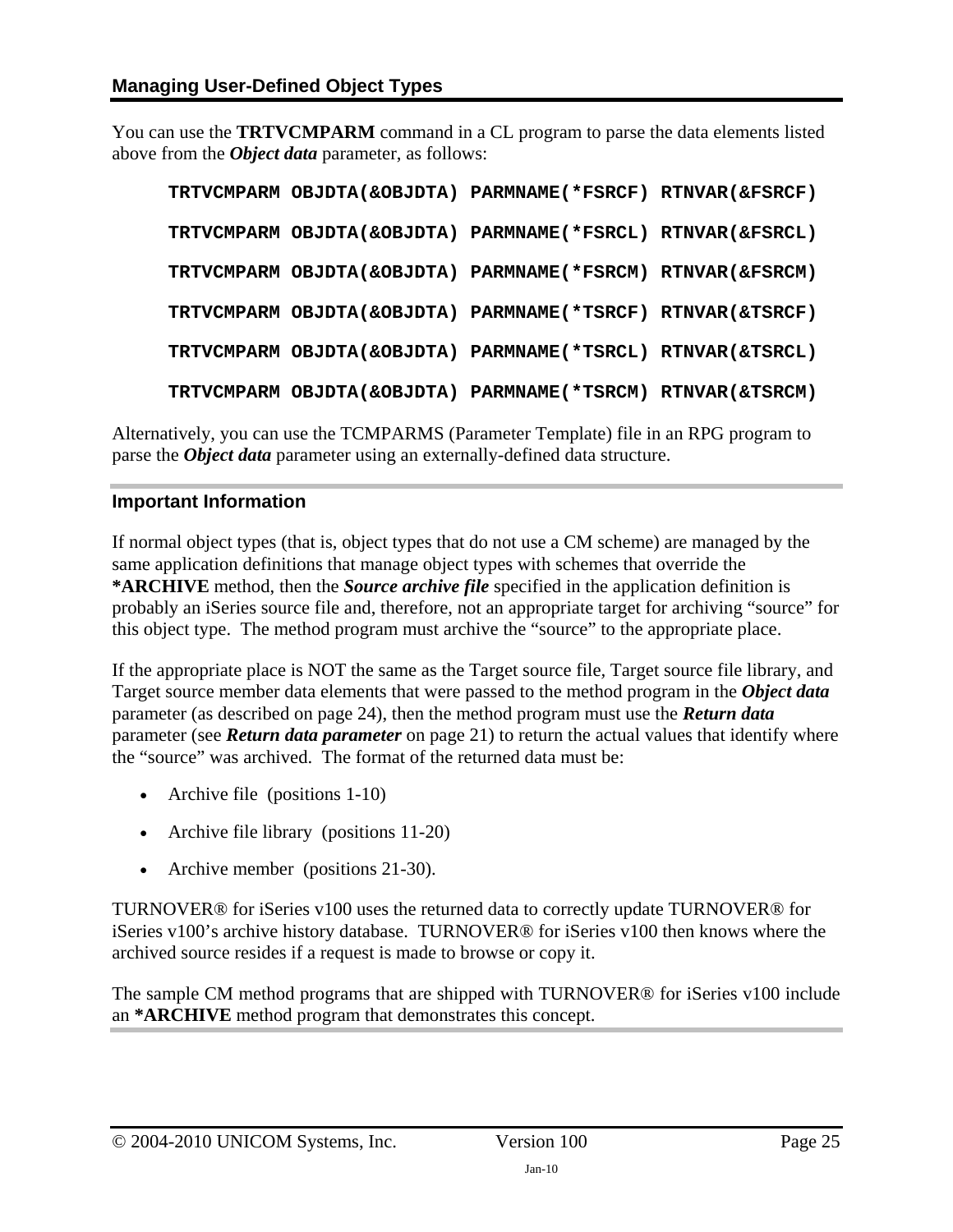## <span id="page-25-1"></span><span id="page-25-0"></span>**CM method program considerations**

This section presents additional information that you should be aware of when working with CM method programs.

### *Establishing an object's environment (in a transient library)*

There are several situations when TURNOVER® for iSeries v100 creates libraries and copies or moves source and objects to those libraries. For example, TURNOVER® for iSeries v100 creates T*nnnnnnn*D archive libraries when forms are run. TURNOVER® for iSeries v100 moves existing versions of objects that are on the form to that library before creating the new version. Also, if there is source for the object type, TURNOVER® for iSeries v100 copies the existing version of that source to the T*nnnnnnn*D archive library. When a form is distributed, TURNOVER® for iSeries v100 creates a work library and duplicates objects into that library, which it then saves. When a distributed form is received, TURNOVER® for iSeries v100 again moves and copies objects and source into the T*nnnnnnn*S from libraries.

Consequently, when a scheme uses a method program to handle the **\*MOVOBJ**,

**\*CRTDUPOBJ**, or \***CPYSRCF** methods, you must keep an important consideration in mind when writing the program. That is, the method program must be capable of moving or duplicating objects and copying source into an empty library. The program must do whatever is necessary to establish the target environment for the move or copy. For example, if records in one or more database files represent an object type, then the method program must automatically create those database files in the target library if they do not exist there already. For examples, review the source code for the sample method programs included with the sample CM schemes beginning on page [28.](#page-36-2)

### <span id="page-25-2"></span>*Relationship between the TUSRTYPF file and CM schemes*

The TUSRTYPEF (TURNOVER® for iSeries v100 User-defined Type) file, serves these purposes:

- If TURNOVER<sup>®</sup> for iSeries v100 finds a record in file TUSRTYPF for the object type (for example, **\*JDEDW**), it bypasses operations (such as changing owner, setting authorities, and so forth) that are not appropriate for the object type, when a form runs. By doing so, TURNOVER® for iSeries v100 does not generate errors (for example, *"\*JDEDW not valid for parameter OBJTYPE"*) that would result in form warnings.
- Prior to Release 5.3, when you added or changed a type code definition, you could supply an object type only if it was a valid iSeries object type (that is a valid value for the **CHKOBJ** parameter **OBJTYPE**) or if there was a record in file TUSRTYPF for the object type.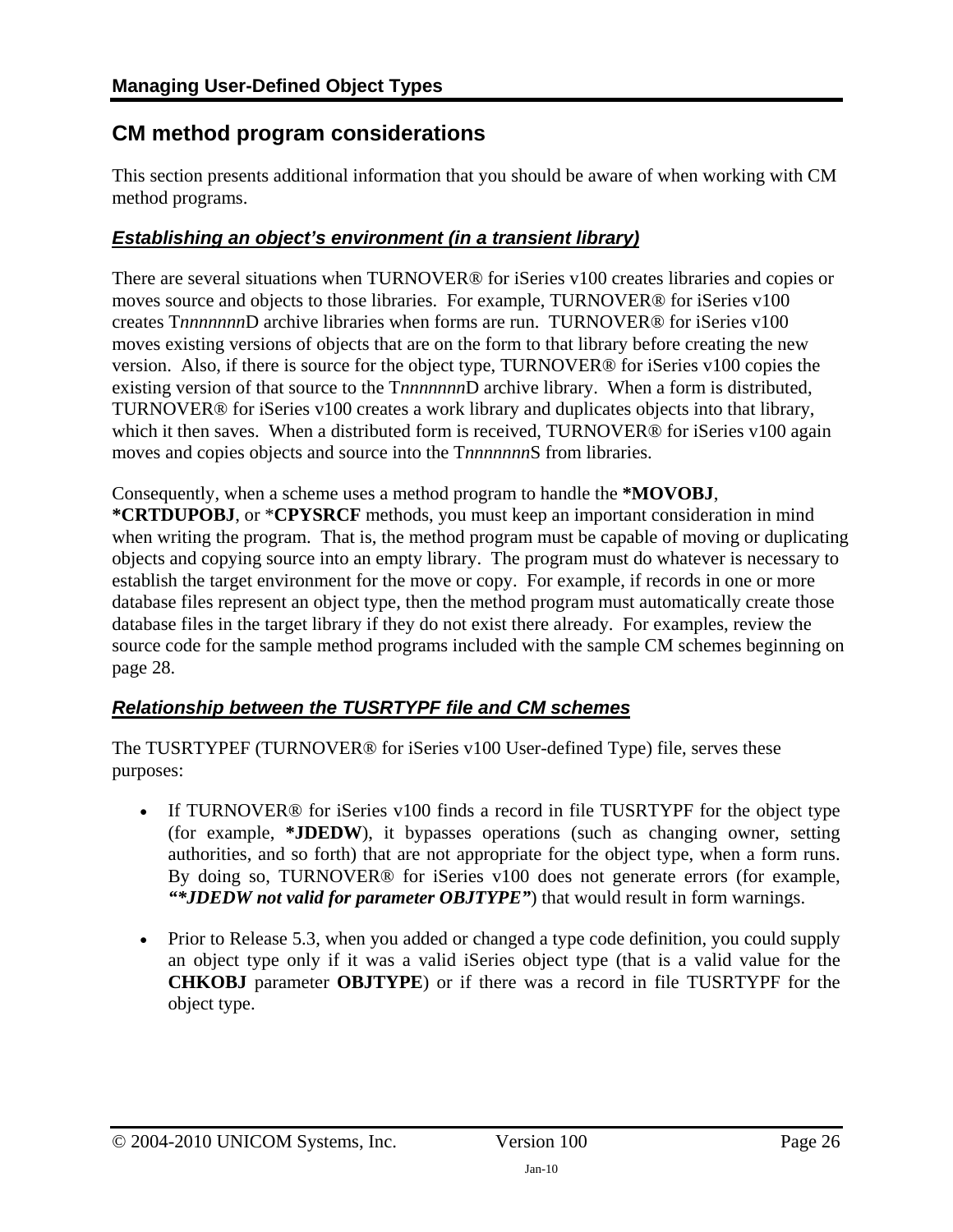#### **UNICOM Systems, Inc. Note**

Object types that you will manage using CM schemes should NOT have records in file TUSRTYPF. To minimize impact on existing interfaces and rare instances of TURNOVER® for iSeries v100 hard-coding to accommodate special object types, TUSRTYPF continues to serve the same purpose as with previous releases (see the bulleted items on the previous page [26](#page-25-2)) during the running of a form. If there is a record in file TUSRTYPF, TURNOVER® for iSeries v100 will still bypass operations such as changing authorities, setting owners, and so forth, even if the object type uses a CM scheme.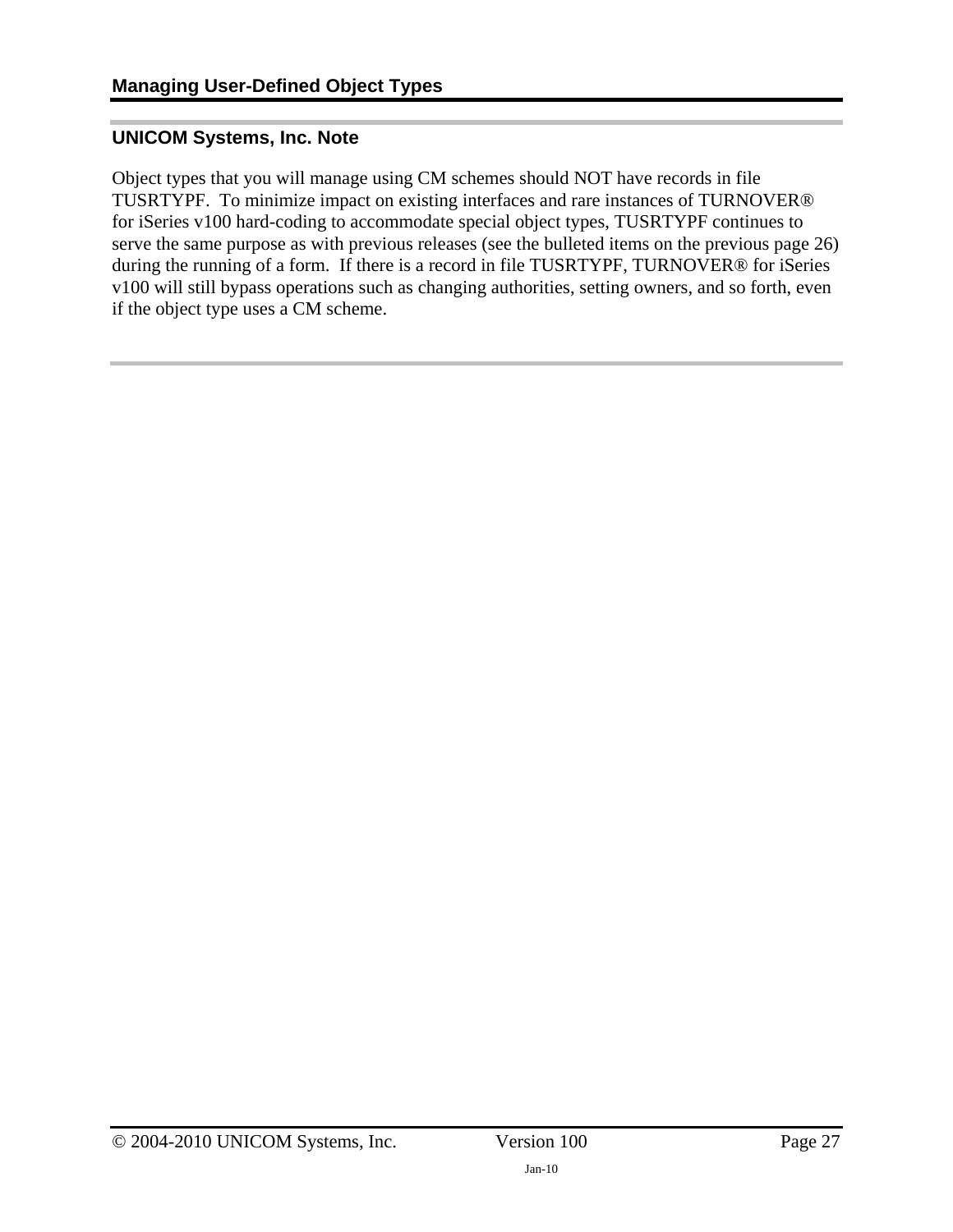# <span id="page-27-1"></span><span id="page-27-0"></span>**STEP 4: CREATE TYPE CODES TO USE A CM SCHEME**

Once you create a CM scheme and override CM methods (as necessary), you can create new TURNOVER® for iSeries v100 type codes or change existing TURNOVER® for iSeries v100 type codes to use the new scheme. For information about how to do this, see *Chapter 8: Utility Menu* (specifically the *Working with TURNOVER® for iSeries v100 Type Code Definitions* section) in the *TURNOVER® for iSeries v100 User Guide*.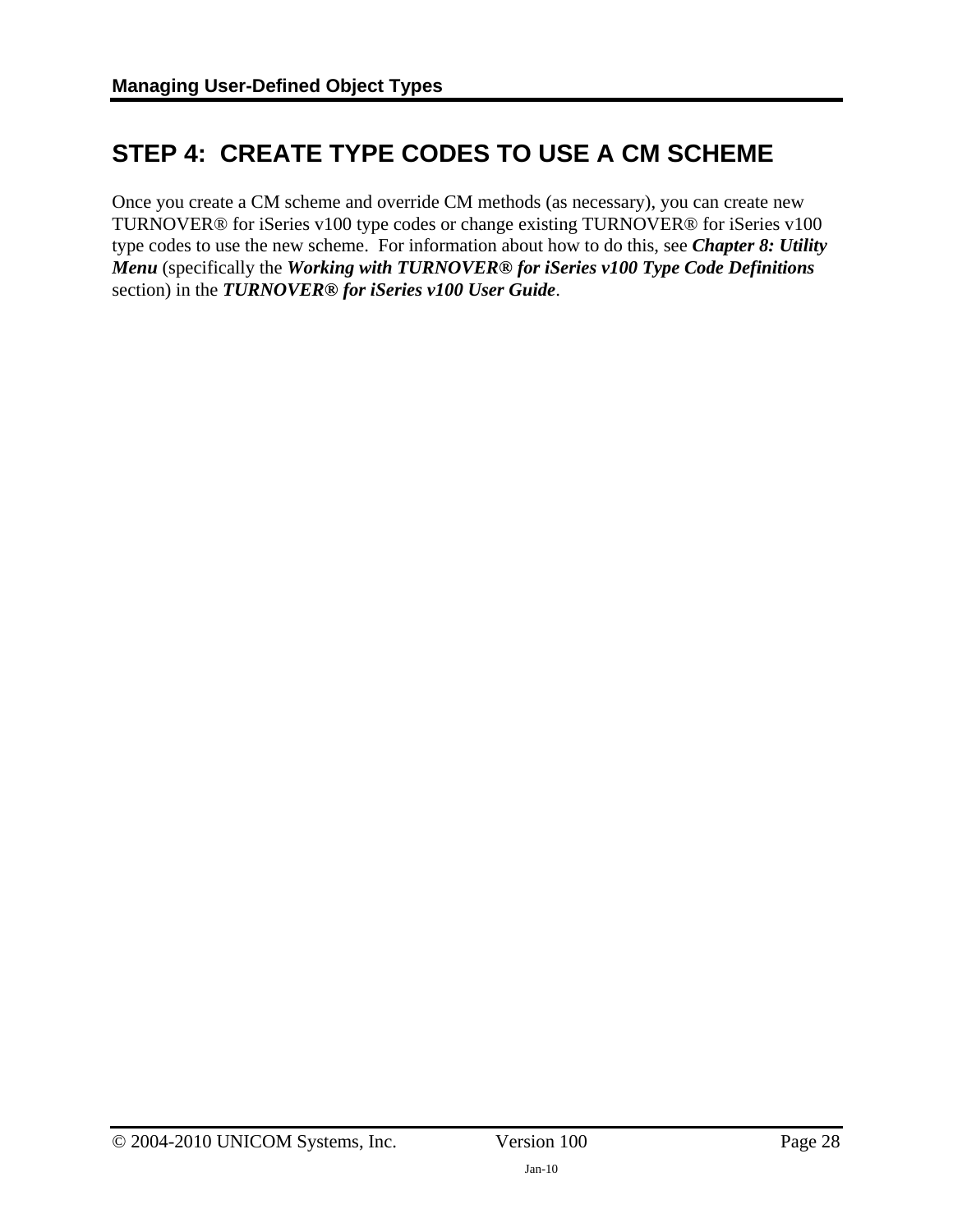# <span id="page-28-1"></span><span id="page-28-0"></span>**OTHER SCHEME OPERATIONS**

You can perform several useful operations with existing schemes. These operations are described in this section.

### <span id="page-28-2"></span>**Displaying a CM scheme's usage**

You might want to see which type codes will be affected if you change a scheme or method program. To display a list of TURNOVER® for iSeries v100 global type codes that are currently using a CM scheme, select a scheme on the *Work with Change Management Schemes* panel with option **7**. A pop-up panel appears:

| 5/30/01<br>15:48:24         | Work with Change Management Schemes                            | Your Company, Inc.<br><b>YOURSYS</b> |
|-----------------------------|----------------------------------------------------------------|--------------------------------------|
|                             | 2=Change 3=Copy 4=Delete 5=Methods 7=Usage 9=Save              |                                      |
| Scheme<br>UTBIO<br>7 UTMENU | Description<br>Employee Biography Scheme<br>Menu System Scheme |                                      |
|                             | Scheme UTMENU<br>Description Menu System Scheme                |                                      |
|                             | Scheme is used by the following type codes:                    |                                      |
| Type<br>UTMENU              | Description<br>My Menu System Menu                             |                                      |
| F3=Exit F12=Cancel          |                                                                | <b>Bottom</b>                        |

This pop-up panel displays a list of type codes that use the scheme you selected.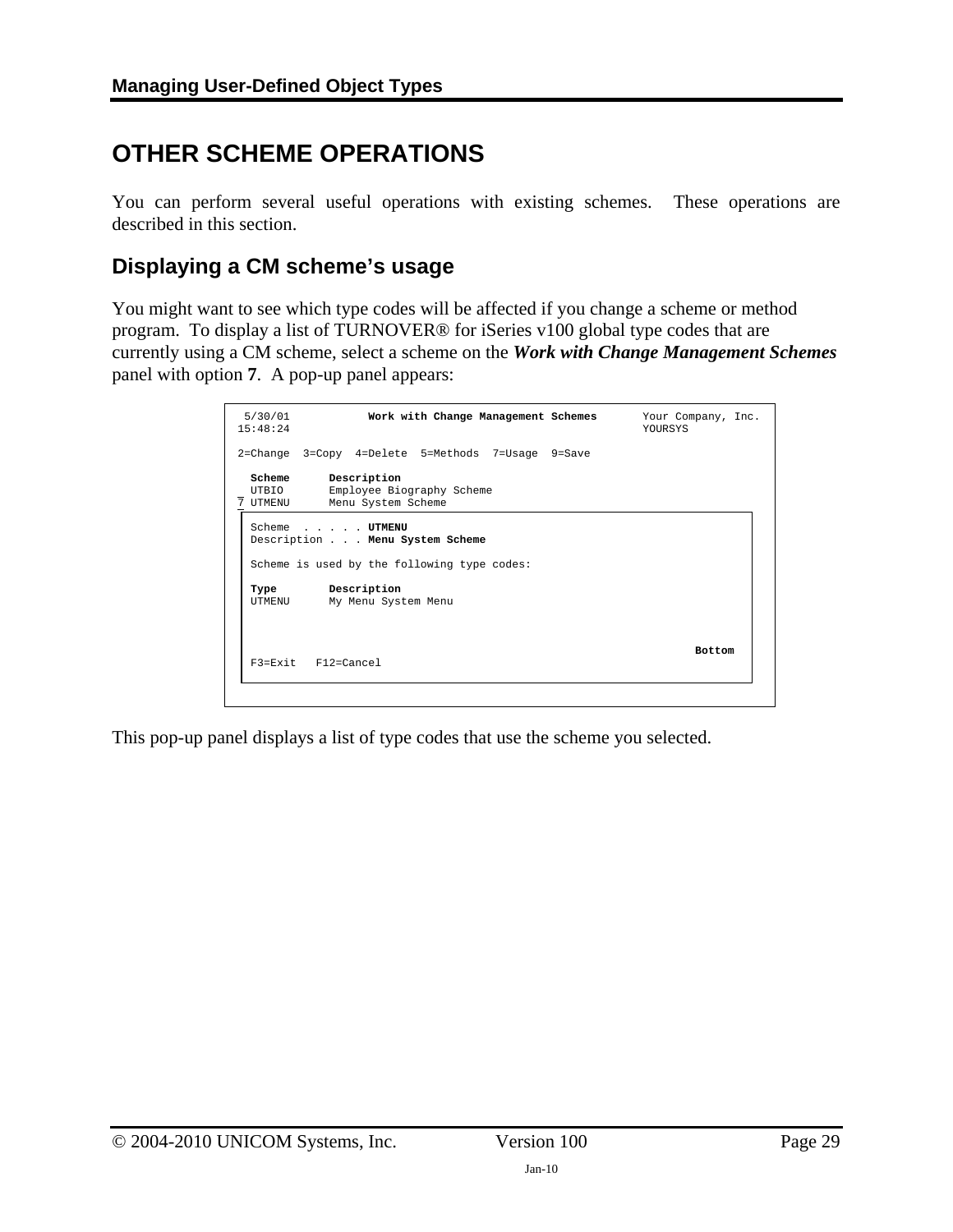## <span id="page-29-1"></span><span id="page-29-0"></span>**Saving a CM scheme**

You can save a CM scheme definition, and optionally save its method programs and resource library, to a save file. (The resource library contains any additional objects required by the method programs.)

**Note:** This command (coupled with Restore a CM scheme; see page [30](#page-29-1)) is useful for exporting and importing your CM Schemes to other iSeries systems that need them. This is necessary if the application definition in which you have created this scheme and its associated Type Code also exists on remote (i.e. live production) machines to which you are distributing this Type Code's objects.

To save a CM scheme, select a scheme on the *Work with Change Management Schemes* panel with option **9** (or type **TSAVCMSCH** on a command line and press **Enter**). A *Save CM Scheme* panel appears:

| Save CM Scheme (TSAVCMSCH)                                                                                                                                                                                |                                                                                         |
|-----------------------------------------------------------------------------------------------------------------------------------------------------------------------------------------------------------|-----------------------------------------------------------------------------------------|
| Type choices, press Enter.                                                                                                                                                                                |                                                                                         |
| Scheme $\ldots$ $\ldots$ $\ldots$ $\ldots$ $\ldots$ $\ldots$ $\vdots$<br>Save method programs<br>*YES<br>Save resource library<br>*NONE<br>Save file<br>$*$ LIBL<br>Library<br>Target release<br>*CURRENT | Name<br>$*$ YES, $*$ NO<br>Name, *NONE<br>Name<br>Name, *LIBL<br>*CURRENT, *PRV, VnRnMn |
| F3=Exit F4=Prompt F5=Refresh F12=Cancel F13=How to use this display<br>F24=More keys                                                                                                                      | <b>Bottom</b>                                                                           |

This panel displays the name of the scheme you selected. Beneath that, it prompts you for the information TURNOVER® for iSeries v100 needs to save the scheme (and optionally its method programs and resource library) to a save file. Descriptions of the fields follow:

#### **Save method programs**

Specify whether or not you want TURNOVER® for iSeries v100 to also save the CM method programs the scheme uses. Your choices are:

- **\*YES** Specify this to have TURNOVER® for iSeries v100 save the CM method programs the scheme uses.
- \***NO** Specify this if you do not want TURNOVER® for iSeries v100 to save the CM method programs the scheme uses.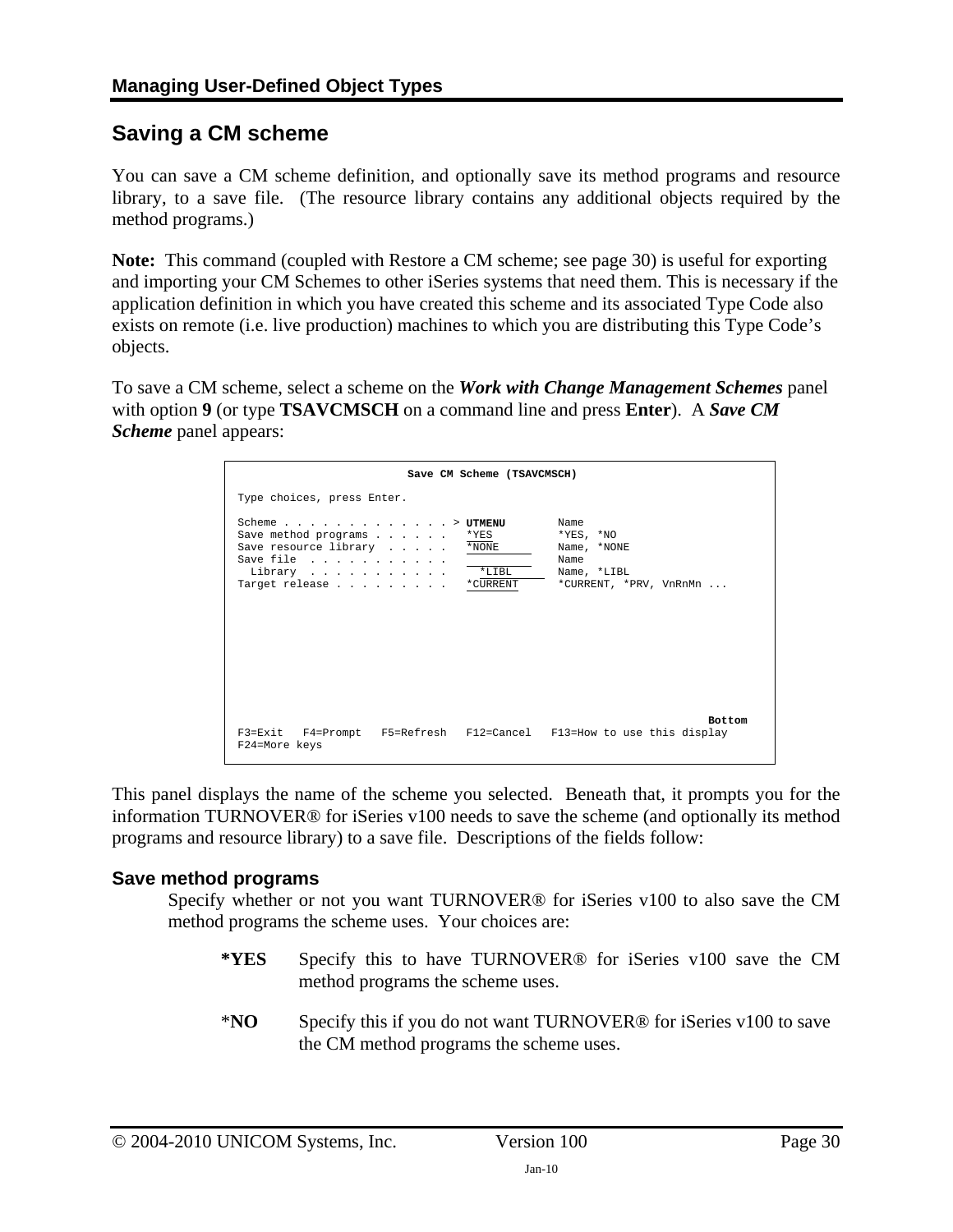#### **Save resource library**

Specify whether or not you want TURNOVER® for iSeries v100 to also save the scheme's resource library. (The resource library contains any additional objects, such as files, called programs, commands, and so forth, required by the scheme's method programs.) Your choices are:

- **Name** Type the name of the resource library to have TURNOVER<sup>®</sup> for iSeries v100 save it. (TURNOVER® for iSeries v100 saves the entire library.)
- **\*NONE** Specify this if you do not want TURNOVER® for iSeries v100 to save the resource library.

### **Save file**

#### **Save file Library**

Supply the name of the save file and library to which you want TURNOVER® for iSeries v100 to save the scheme. Your choices are:

- **Name** Type the names of the save file and library where the file resides.
- **\*LIBL** Specify this for the library name to have TURNOVER® for iSeries v100 search for the save file you have specified using the current library list.

If the save file does not exist, TURNOVER® for iSeries v100 creates it. If the save file already exists, and it contains data, TURNOVER® for iSeries v100 displays a message such as *"Save file UTMENUSAVF in <<library name>> already contains data. (C G)"*. On the Reply line, type **C** (to cancel the save) or **G** (to go ahead with the save).

#### **Target release**

Specify the target system's OS/400 release level you want TURNOVER® for iSeries v100 to use for the save commands (**SAVLIB**, **SAVOBJ**, and so forth) when it saves the scheme, method programs, and resource library. Your choices are **\*CURRENT** or **VnRnMn**.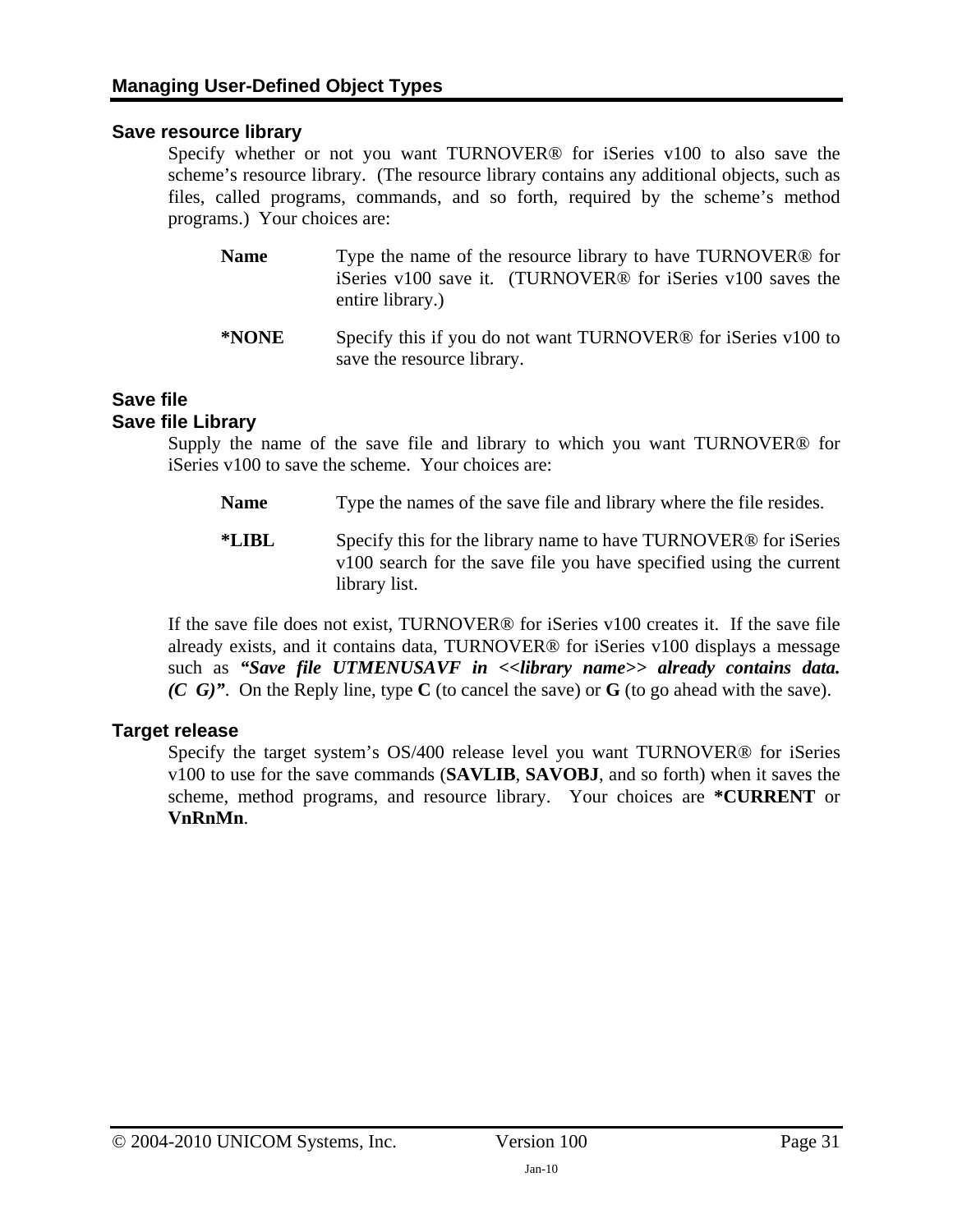# <span id="page-31-1"></span><span id="page-31-0"></span>**Restoring a CM scheme**

You can restore a previously saved CM scheme definition, and optionally restore its method programs and resource library (containing any additional objects required by the method programs), from a save file that was created with the **TSAVCMSCH** command.

**Note:** This command (coupled with Save a CM scheme; see page [30\)](#page-29-1) are useful for exporting and importing your CM Schemes to other iSeries systems that need them. This is necessary if the application definition in which you have created this scheme and its associated Type Code also exists on remote (i.e. live production) machines to which you are distributing this Type Code's objects.

To restore a saved CM scheme, press **F8** on the *Work with Change Management Schemes* panel (or type **TRSTCMSCH** on a command line and press **Enter**). A *Restore CM Scheme* panel appears:

|                                                                                                                                                                                                  | Restore CM Scheme (TRSTCMSCH)                                            |                                                                                                                                             |
|--------------------------------------------------------------------------------------------------------------------------------------------------------------------------------------------------|--------------------------------------------------------------------------|---------------------------------------------------------------------------------------------------------------------------------------------|
| Type choices, press Enter.                                                                                                                                                                       |                                                                          |                                                                                                                                             |
| Save file<br>Library<br>Restore to scheme<br>Replace existing scheme<br>Restore method programs<br>RSTLIB for method programs<br>Restore resource library<br>RSTLIB for resource library *SAVLIB | $*$ LIBL<br>*SAVSCHEME<br>$*_{\rm NO}$<br>$*$ YES<br>* SCHEME<br>$*$ YES | Name<br>Name, *LIBL<br>Name, *SAVSCHEME<br>$*_{\rm NO}$ , $*_{\rm YES}$<br>$*YES, *NO$<br>Name, *SCHEME<br>$*$ YES, $*$ NO<br>Name, *SAVLIB |
| F3=Exit F4=Prompt F5=Refresh F12=Cancel F13=How to use this display<br>F24=More keys                                                                                                             |                                                                          | <b>Bottom</b>                                                                                                                               |

This panel prompts you for the information TURNOVER® for iSeries v100 needs to restore the scheme (and optionally its method programs and resource library) from a save file. Descriptions of the fields follow:

#### **Save file Save file library**

Supply the name of the save file and library from which you want TURNOVER® for iSeries v100 to restore the scheme. (The save file you specify must have been created with the **TSAVCMSCH** command; see page [30](#page-29-1).) Your choices are:

**Name** Type the names of the save file and library where the save file resides.

**\*LIBL** Specify this for the library name to have TURNOVER® for iSeries v100 to search for the save file you have specified using the current library list.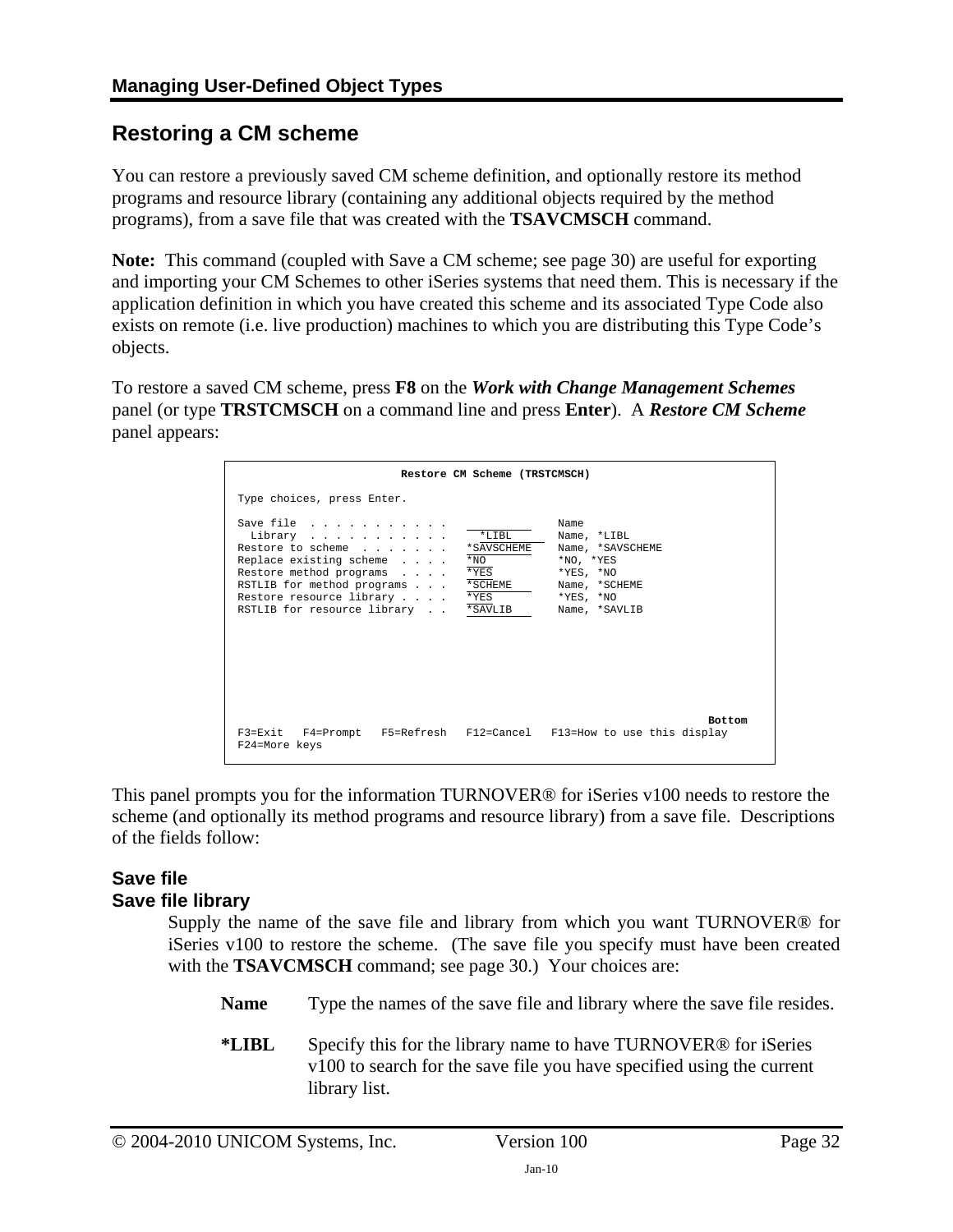#### **Restore to scheme**

Supply the name of the scheme you want TURNOVER® for iSeries v100 to create or update. (If the scheme you specify here already exists, you must specify **\*YES** for the next field, **Replace existing scheme**.) Your choices are:

Name **Type the name of the scheme.** 

**\*SAVSCHEME** Specify this if the name of the scheme you want to restore is the same as the scheme that was saved.

#### **Replace existing scheme**

Specify whether or not you want TURNOVER® for iSeries v100 to overlay an existing scheme with the scheme it is restoring, if the two have the same name. Your choices are:

- **\*NO** Specify this to have TURNOVER® for iSeries v100 abort the command if the scheme it is restoring already exists (that is, the existing scheme has the same name as the scheme TURNOVER<sup>®</sup> for iSeries v100 is restoring).
- \***YES** Specify this to have TURNOVER® for iSeries v100 overlay an existing scheme with the scheme it is restoring, if the two have the same name).

#### **Restore method programs**

Specify whether or not you want TURNOVER® for iSeries v100 to restore any CM method programs that were saved with the scheme. Your choices are:

- **\*YES** Specify this to have TURNOVER® for iSeries v100 restore the CM method programs.
- \***NO** Specify this if you do not want TURNOVER® for iSeries v100 to restore the CM method programs.

#### **RSTLIB for method programs**

Supply the name of the library to which you want TURNOVER® for iSeries v100 to restore any CM method programs that were saved with the scheme. (TURNOVER® for iSeries v100 ignores this field if you specified **\*NO** for the previous **Restore method programs** field.) Your choices are:

- **Name** Type a specific library name.
- **\*SCHEME** Specify this if you want TURNOVER® for iSeries v100 to restore CM method programs to the library specified for the scheme method.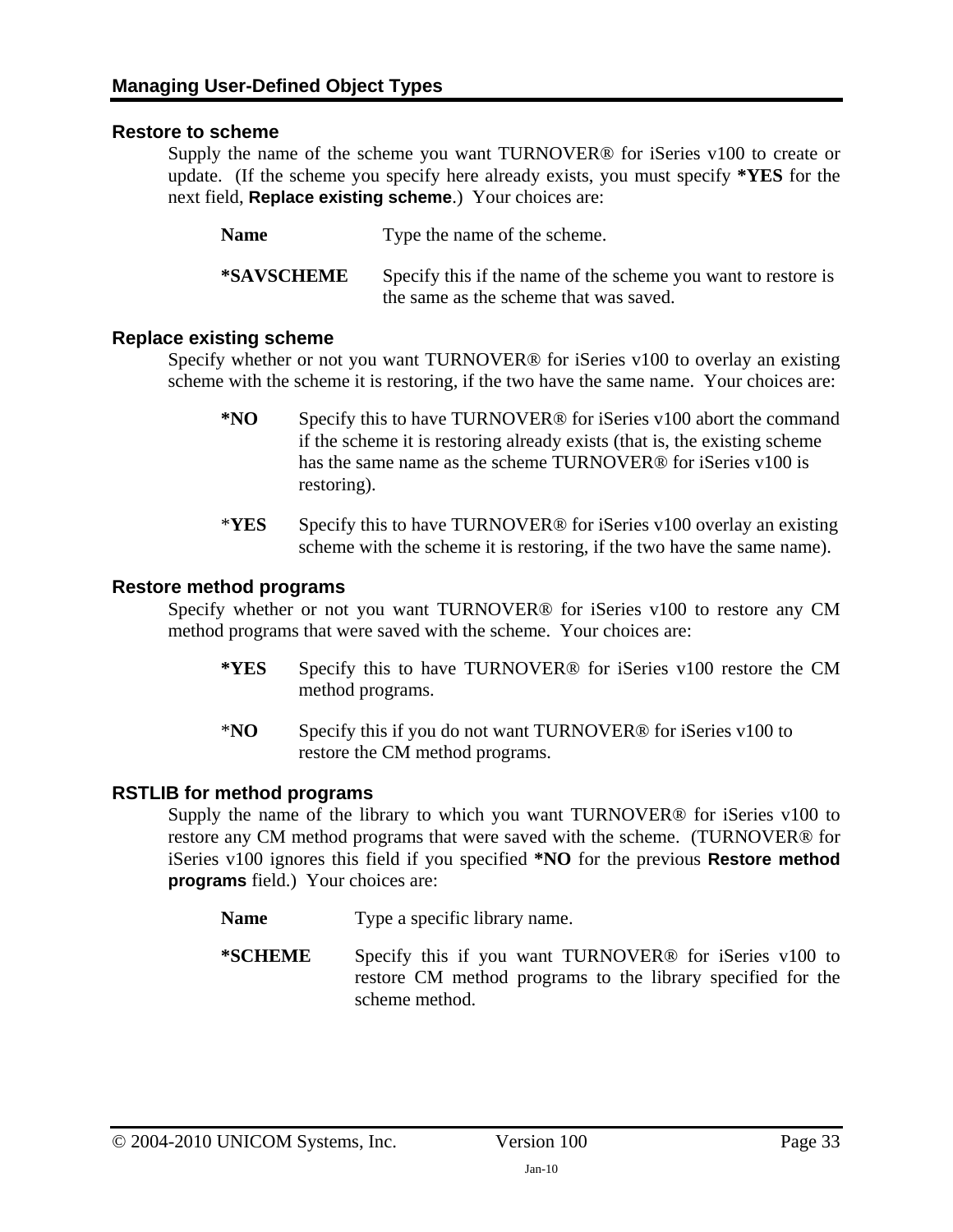#### **Restore resource library**

Specify whether or not you want TURNOVER® for iSeries v100 to restore any resource library that was saved with the scheme. The resource library contains any additional objects, such as files, called programs, commands, and so forth, required by the scheme's method programs. Your choices are:

- **\*YES** Specify this to have TURNOVER® for iSeries v100 also restore any resource library that was saved with the scheme.
- \***NO** Specify this if you do not want TURNOVER® for iSeries v100 to restore any resource library that was saved with the scheme.

#### **RSTLIB for resource library**

Supply the name of the library to which you want TURNOVER® for iSeries v100 to restore the resource library that was saved with the scheme. (TURNOVER® for iSeries v100 ignores this field if you specified **\*NO** for the previous **Restore resource library** field.) Your choices are:

- **Name** Type a specific library name.
- **\*SAVLIB** Specify this if you want TURNOVER® for iSeries v100 to restore the resource library from the same library to which it was saved.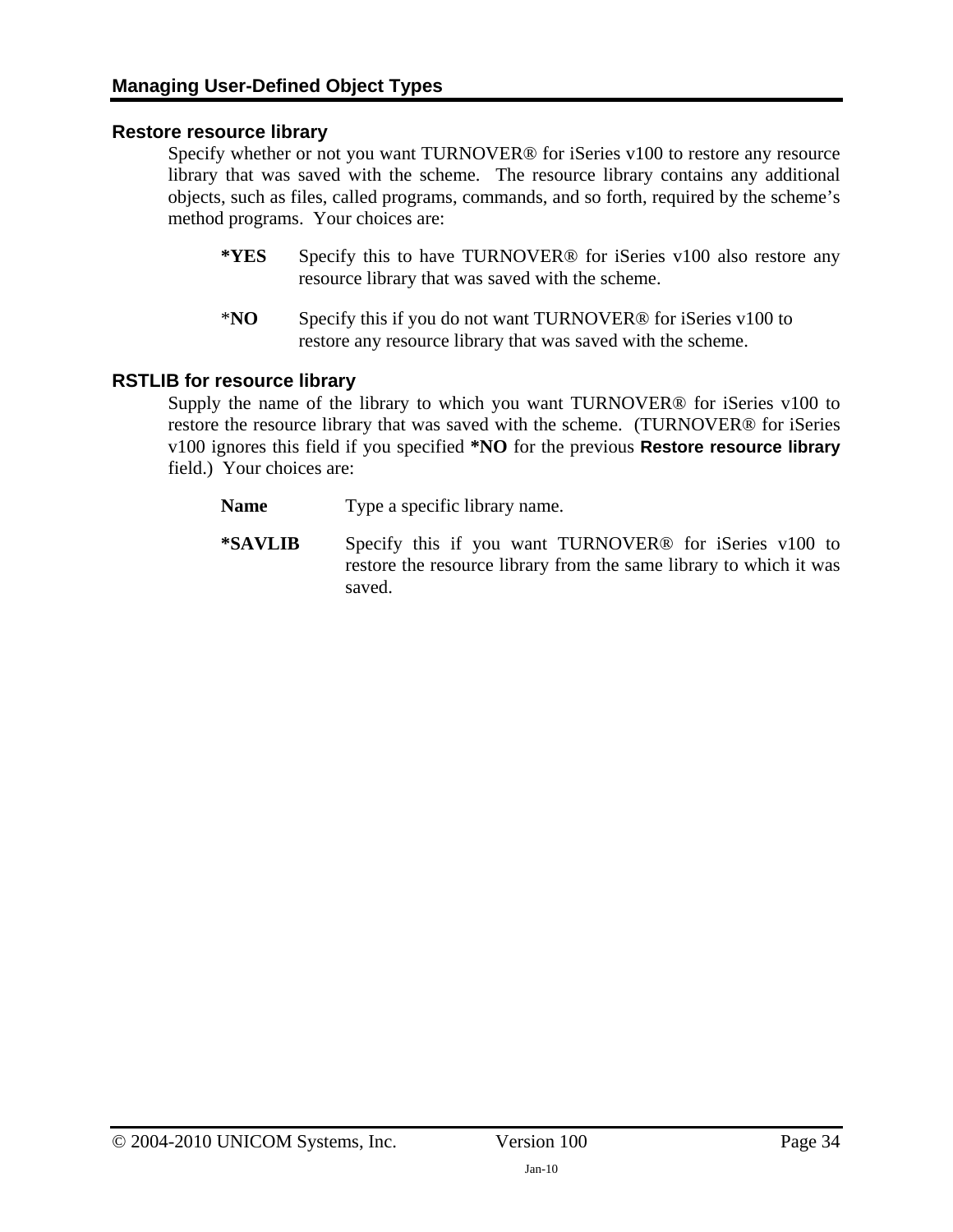## <span id="page-34-1"></span><span id="page-34-0"></span>**Generating Source from a CM scheme**

The **TGENSCHSRC** command can be used to quickly generate a shell or "starter" CL source member for any (or all) of the sixteen methods. This shell source code will have all of the variables defined, you just fill in the necessary logic in the middle.

|                                                                                                                                                                                                       | Restore CM Scheme (TRSTCMSCH)                                                                                                                                                                           |
|-------------------------------------------------------------------------------------------------------------------------------------------------------------------------------------------------------|---------------------------------------------------------------------------------------------------------------------------------------------------------------------------------------------------------|
| Type choices, press Enter.                                                                                                                                                                            |                                                                                                                                                                                                         |
| Save file<br>Library<br>Restore to scheme<br>Replace existing scheme<br>Restore method programs<br>RSTLIB for method programs<br>Restore resource library *YES<br>RSTLIB for resource library *SAVLIB | Name<br>$*$ T. T B T.<br>Name, *LIBL<br>*SAVSCHEME<br>Name, *SAVSCHEME<br>$*_{NO}$<br>$*_{\rm NO}$ , $*_{\rm YES}$<br>*YES<br>*YES, *NO<br>*SCHEME<br>Name, *SCHEME<br>$*$ YES, $*$ NO<br>Name, *SAVLIB |
| F24=More keys                                                                                                                                                                                         | <b>Bottom</b><br>F3=Exit F4=Prompt F5=Refresh F12=Cancel F13=How to use this display                                                                                                                    |

Descriptions of the fields follow:

#### **Scheme**

Supply the name of the scheme for which you would like this command to generate source.

#### **Method**

Supply the name of the method for which you would like this command to generate source. Your choices are:

- **\*ALL** Specify this to have TURNOVER® for iSeries v100 abort the command if the scheme it is restoring already exists (that is, the existing scheme has the same name as the scheme TURNOVER® for iSeries v100 is restoring).
- {Method Name} Select one or more of the 16 schemes for which this command is to generate source.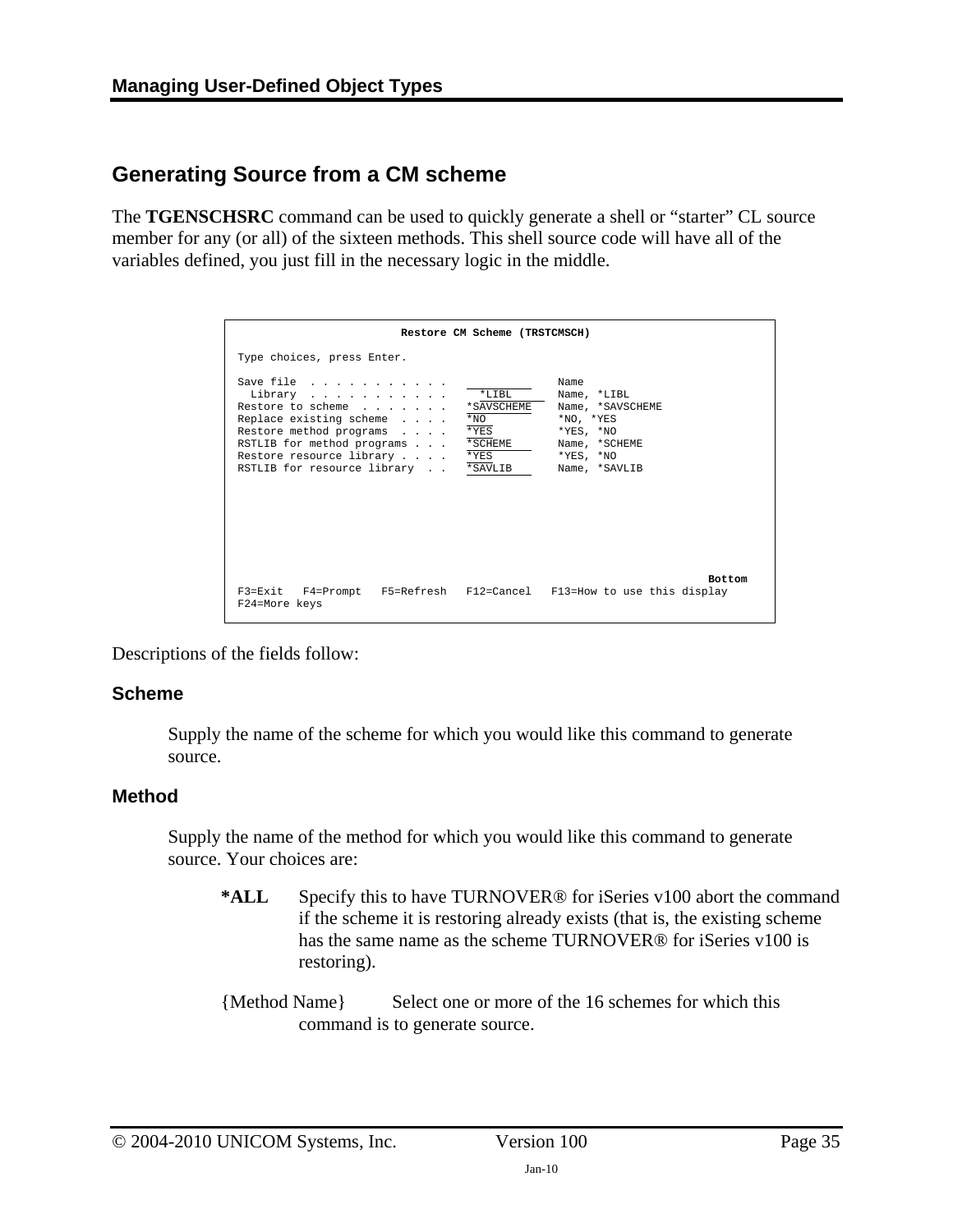### **Source File, Library**

Specify the name of the source file and library to contain the generated source code.

#### **Replace or Add**

Whether you want to overlay existing source member or create new source member.Your choices are:

| *REPLACE |  |  | Overlay existing source code member's source. |
|----------|--|--|-----------------------------------------------|
|----------|--|--|-----------------------------------------------|

**\*ADD** Create a new source member.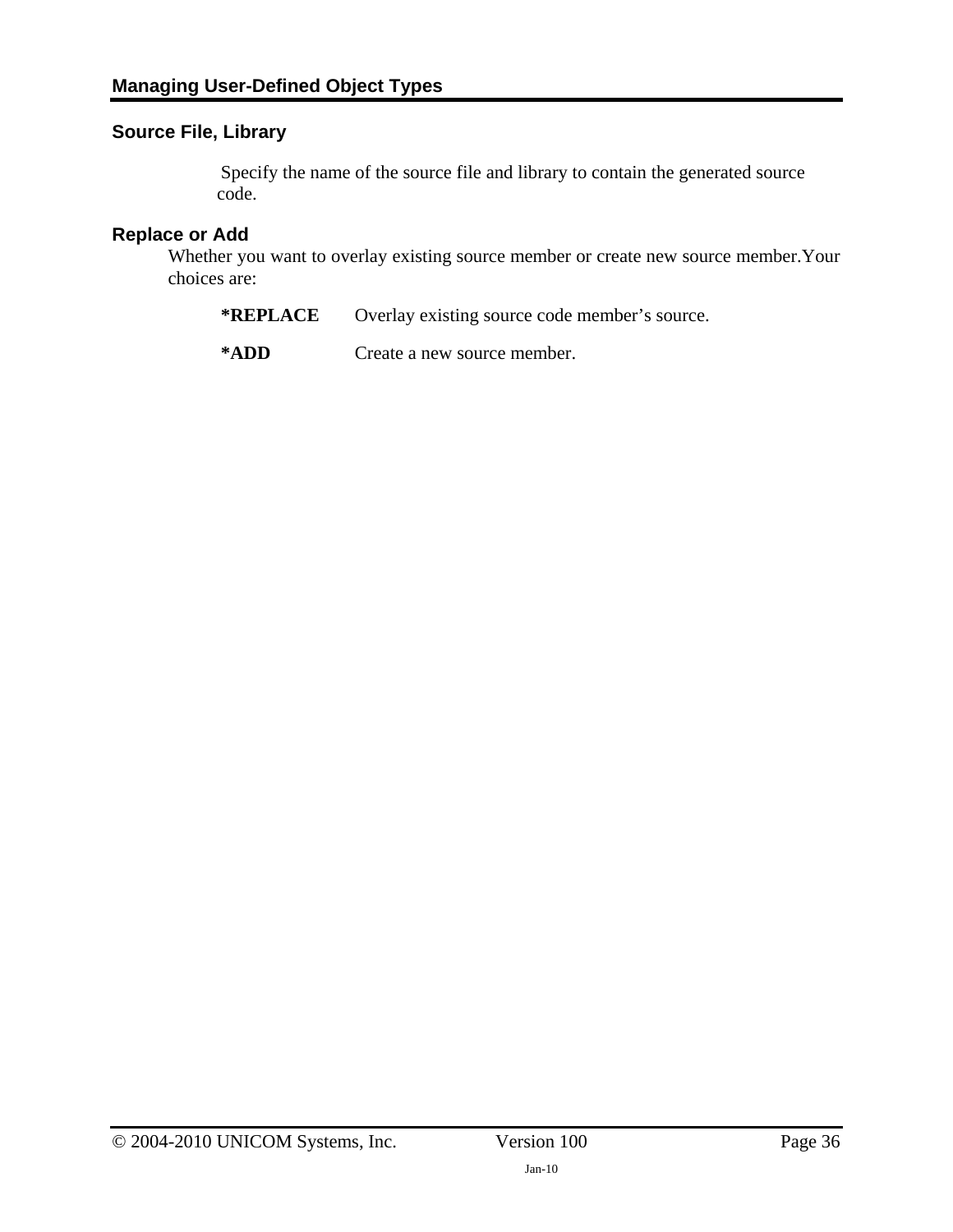# <span id="page-36-2"></span><span id="page-36-1"></span><span id="page-36-0"></span>**SAMPLE 1 – UTMENU SCHEME (MENU SYSTEM)**

The **UTMENU** CM scheme is a sample scheme that manages changes to menus in a homegrown menu system that stores a menu's run-time definition in three files. The files and their fields are:

### **UTMENU – Menu Header File**

Menu Name (Key)

Menu Description

Menu Owner (Retrieved using **\*RTVOBJD** method; set using **\*CHBOBJOWN** method)

Menu Active Y/N (Set using **\*CHGOBJ** method)

Menu Source File (Retrieved using **\*RTVOBJD** method; set by **CRTUTMENU** command)

 Menu Source File Library (Retrieved using **\*RTVOBJD** method; set by **CRTUTMENU** command)

 Menu Source Member (Retrieved using **\*RTVOBJD** method; set by **CRTUTMENU** command)

Menu Create Date (Retrieved using **\*RTVOBJD** method; set by **CRTUTMENU** command)

Menu Source Date (not used)

### **UTMENUOPT – Menu Options File**

 Menu Name (Key) Option Name (Key)

Option Description

Option Command to Execute

### **UTMENUAUT – Menu Authorized Users File**

Menu Name (Key)

Authorized User (Key)

**Note:** The UTMENAUT file is populated by the **CRTUTMENU** command, based on the <AUTHORITYLIST> tag in the XML source. Depending on the application definition, the UTMENAUT file gets updated by the **\*GRTOBJAUT** CM method.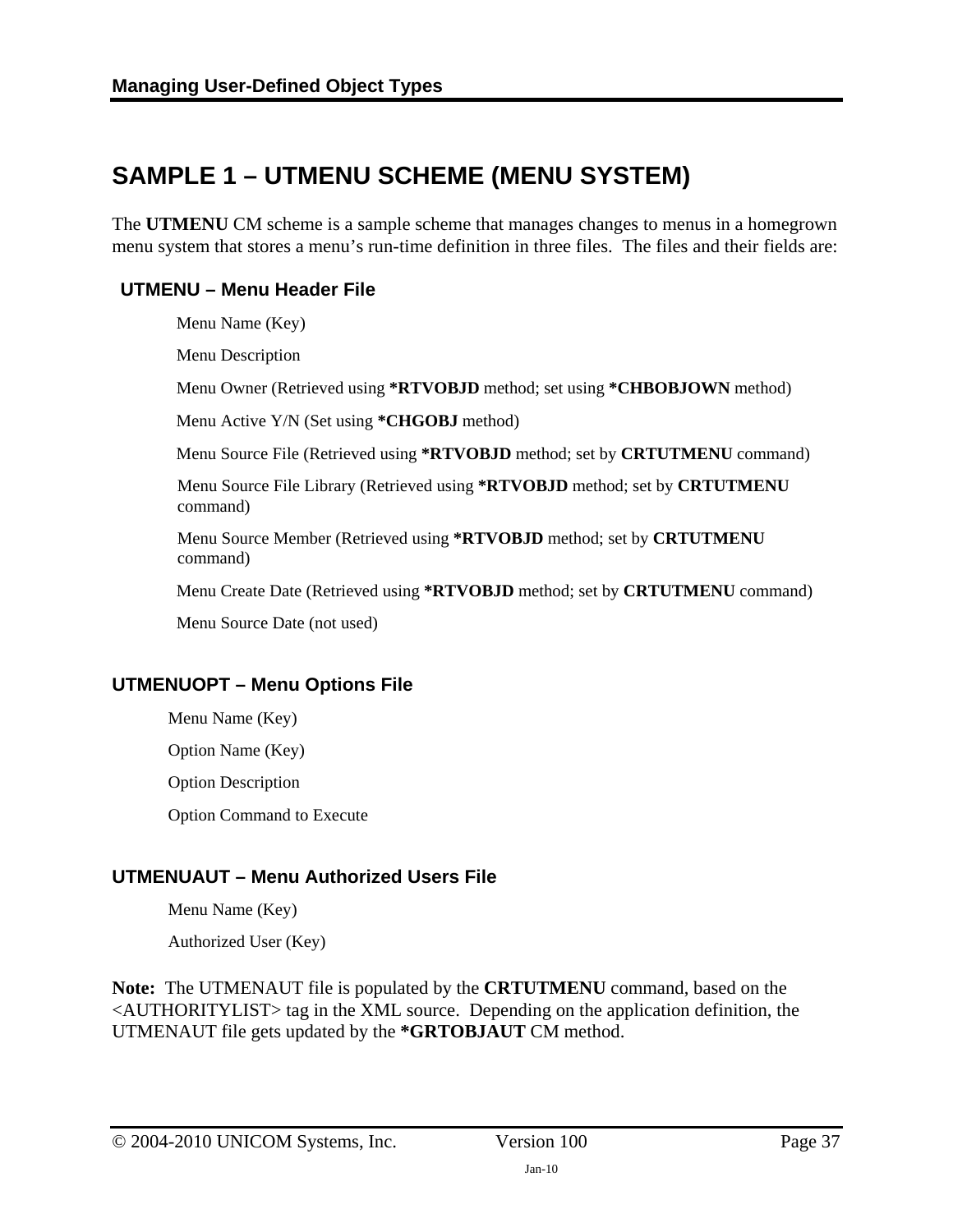### **Managing User-Defined Object Types**

In addition to the UTMENU, UTMENUOPT, and UTMENUAUT files, where a menu's runtime definition is stored, another file, UTMENSRC, stores XML style "source" (the file is not actually a source physical file) members that TURNOVER® for iSeries v100 uses to construct menus using the **UTCRTMENU** command.

<span id="page-37-0"></span>The **UTCRTMENU** command parses the XML source definition for the menu, writing records to the UTMENU, UTMENOPT and UTMENAUT files to create the menu definition.

### **UNICOM Systems, Inc. Note**

The purpose of this sample is to illustrate the usage of a CM scheme, and not how to design a menu system or an XML compiler. Consequently, this sample does not include any commands or programs to actually run a menu once the definition has been created. Also, the **UTCRTMENU** command imposes restrictions on how the XML document (UTMENSRC member) must be formatted beyond those that would be imposed by a true XML parser (see below).

The restrictions imposed by the **UTCRTMENU** command include these:

- Tag names must be uppercase.
- <DESCRIPTION> and </DESCRIPTION> must be on the same line.
- <COMMAND> and </COMMAND> must be on the same line.
- $\langle$  OWNER  $>$  and  $\langle$  OWNER  $>$  must be on the same line.
- $\leq$  ACTIVE> and  $\leq$  ACTIVE> must be on the same line.
- Anything else on the same line as  $\langle$ OPTIONS $>$  or  $\langle$ /OPTIONS $>$  will be ignored.
- Anything else on the same line as <OPTION name="xxxxxxxxxxx"> or </OPTION> will be ignored.
- Anything else on the same line as <AUTHORITYLIST> or </AUTHORITYLIST> will be ignored.

The UTMENU CM scheme is somewhat contrived. It uses an overridden CM method program for every possible method, which would rarely be required for a CM scheme. More likely, at least some of the methods would be overridden to **\*NONE**.

Follow the instructions (see next) for restoring the UTMENU sample CM scheme. Once you restore the scheme, review source code for the scheme's method programs, paying special attention to the tips and techniques described in the remainder of the UTMENU topic.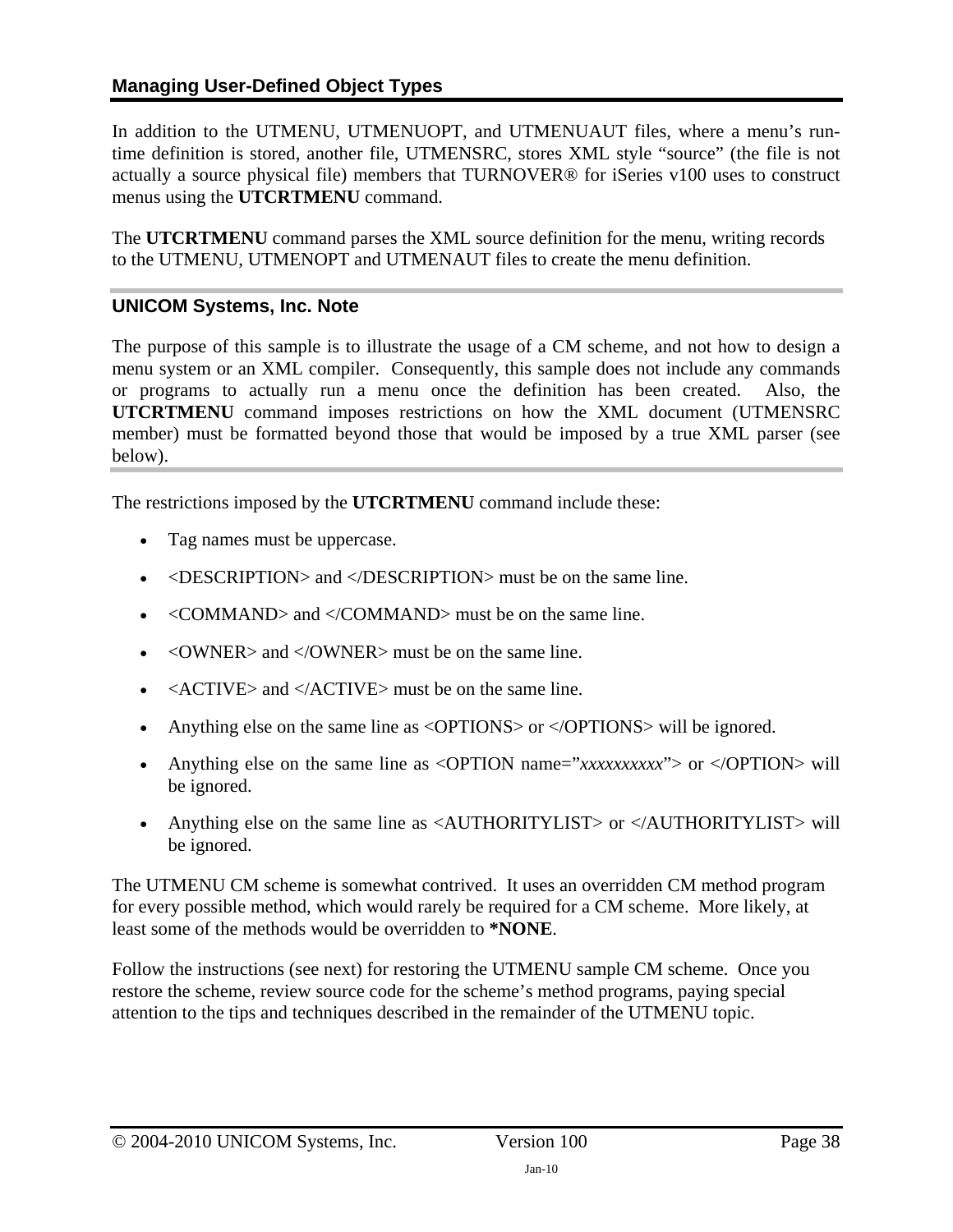### <span id="page-38-1"></span><span id="page-38-0"></span>**Restoring the UTMENU scheme**

To restore the UTMENU scheme, you must perform these steps:

- 1. Sign on as a user profile with authority to restore libraries and TURNOVER® for iSeries v100 application definitions to the system.
- 2. On a TURNOVER® for iSeries v100 command line, type **TWRKCMSCH** and press **Enter**. The *Work with Change Management Schemes* panel appears:

| 6/15/01<br>08:05:04                       | Work with Change Management Schemes                                                                       | Your Company, Inc.<br>YOURSYS |
|-------------------------------------------|-----------------------------------------------------------------------------------------------------------|-------------------------------|
|                                           | 2=Change 3=Copy 4=Delete 5=Methods 7=Usage 9=Save                                                         |                               |
| Scheme<br>UTBIO<br>UTDDG<br><b>UTMENU</b> | Description<br>Employee Biography Scheme<br>JDEdwards Data Dictionary Glossary Text<br>Menu System Scheme |                               |
| $F3 = Fx$ it                              | F6=Add<br>F8=Restore F12=Cancel<br>F21=System command                                                     | <b>Bottom</b>                 |

- 3. If the UTMENU scheme is already listed on this panel, proceed to step 6.
- 4. Press **F8** (*Restore*). The *Restore CM Scheme (TRSTCMSCH)* panel appears:

| Restore CM Scheme (TRSTCMSCH)                                                                                                                                                                                                                                      |                                                                                                                                             |
|--------------------------------------------------------------------------------------------------------------------------------------------------------------------------------------------------------------------------------------------------------------------|---------------------------------------------------------------------------------------------------------------------------------------------|
| Type choices, press Enter.                                                                                                                                                                                                                                         |                                                                                                                                             |
| Save file<br>$*$ LIBL<br>Library<br>Restore to scheme<br>*SAVSCHEME<br>Replace existing scheme<br>$*_{\rm NO}$<br>Restore method programs<br>$*$ YES<br>RSTLIB for method programs *SCHEME<br>Restore resource library *YES<br>RSTLIB for resource library *SAVLIB | Name<br>Name, *LIBL<br>Name, *SAVSCHEME<br>$*_{\rm NO}$ , $*_{\rm YES}$<br>$*$ YES, $*$ NO<br>Name, *SCHEME<br>$*YES, *NO$<br>Name, *SAVLIB |
| F3=Exit F4=Prompt F5=Refresh F12=Cancel F13=How to use this display<br>F24=More keys                                                                                                                                                                               | <b>Bottom</b>                                                                                                                               |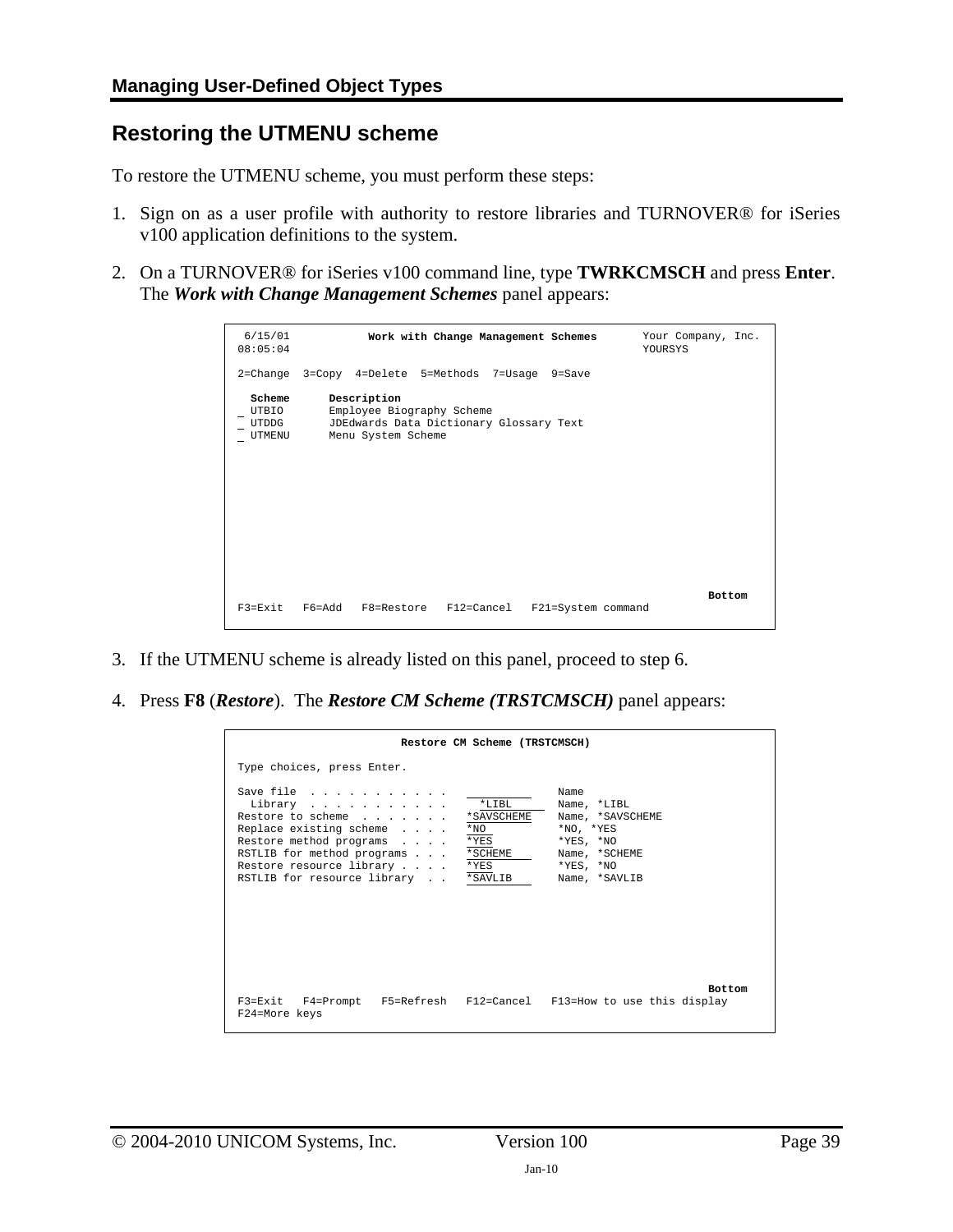On this panel, type **UTMENUSAVF** for the save file name. Accept the default values for the other parameters (the save file is in the TURNOVER® for iSeries v100 product library). Press **Enter**.

TURNOVER® for iSeries v100 then restores these items:

- a) The UTMENU scheme definition.
- b) Library UTMENUPRD (the resource library), which contains the menu definition and menu source files (described on pages [28](#page-36-2) and [38](#page-37-0)), the **UTCRTMENU** command (and command processing programs), and the UTMENU CM method programs.
- 5. Select TURNOVER® for iSeries v100 Main Menu option **1** (*Work with Application Definitions*). If application UT is already on the *Work with Application Definitions panel* (you might have to page down to see it), proceed to step 8.
- 6. On a TURNOVER® for iSeries v100 command line, type **TRSTAPP**. The *Restore Application (TRSTAPP)* panel appears:

|                                                                                        | Restore Application (TRSTAPP) |                                                                                      |
|----------------------------------------------------------------------------------------|-------------------------------|--------------------------------------------------------------------------------------|
| Type choices, press Enter.                                                             |                               |                                                                                      |
| Save file<br>Library<br>Restore to Application<br>Release<br>Version<br>Restore option | $*$ SAV<br>*BASIC             | Name<br>Name<br>Character value<br>Number<br>Number<br>*BASIC, *FULL                 |
| F24=More keys                                                                          |                               | <b>Bottom</b><br>F3=Exit F4=Prompt F5=Refresh F12=Cancel F13=How to use this display |

On this panel, type **UTAPPSAVF** for the save file name. For the save file library, type the name of your TURNOVER® for iSeries v100 product library (normally SOFTTURN).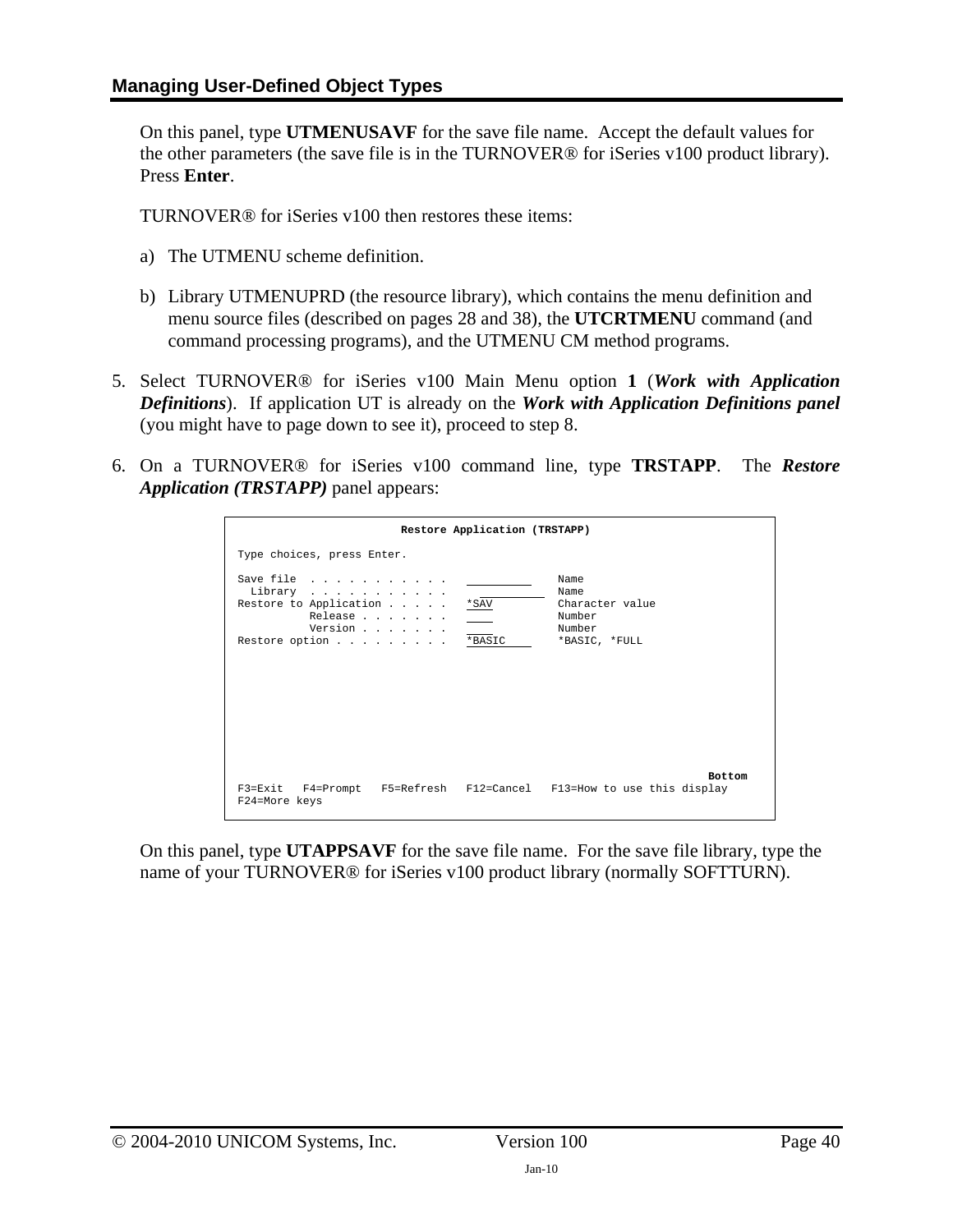The panel now looks like this:

|                                                                                                | Restore Application (TRSTAPP)                                                                                  |
|------------------------------------------------------------------------------------------------|----------------------------------------------------------------------------------------------------------------|
| Type choices, press Enter.                                                                     |                                                                                                                |
| Save file<br>Library<br>Restore to Application<br>*SAV<br>Release<br>Version<br>Restore option | Name<br>UTAPPSAVF<br>Name<br><b>SOFTTURN</b><br>Character value<br>Number<br>Number<br>*BASIC<br>*BASIC, *FULL |
| F24=More keys                                                                                  | <b>Bottom</b><br>F3=Exit F4=Prompt F5=Refresh F12=Cancel F13=How to use this display                           |

Accept the default values for the other parameters and press **Enter**. TURNOVER® for iSeries v100 restores the UT application definition as well as the UTMENU global type code definition.

7. Select TURNOVER® for iSeries v100 Main Menu option **8** (*Utility Menu*) and then option **4**  (*Work with type code definitions*). The *Work with Type Codes* panel appears. Type **2** next to the UTMENU type code:

| 6/15/01<br>16:03:02 |                                   | Work with Type Codes |      |     | Your Company, Inc.<br>YOURSYS |
|---------------------|-----------------------------------|----------------------|------|-----|-------------------------------|
|                     |                                   |                      |      |     | Position to                   |
|                     | 2=Change 3=Copy 4=Delete          |                      | Data |     |                               |
| Type                | Description                       | Object Type Object   |      | Sea | Create CMD                    |
| TBL                 | Translation Table                 | $*$ TBL.             | N    | 400 | CRTTBL TBL("&LI"/             |
| TXT                 | Copy Text Member                  | $*$ SRC              | N    | 100 |                               |
| T3                  | AS/400 Physical File              | $*$ FILE             | Y    | 410 | CRTPF FILE("&LI"/             |
|                     | <b>UTMMNU UTM Menu</b>            | *MENU                | N    | 200 | CRTMNU MENU ("&LI"            |
| UTBIO               | User-defined Biography            | $*$ UTBIO            | N    | 100 |                               |
| 2 UTMENU            | My Menu System Menu               | *UTMENU              | N    | 100 | UTCRTMENU MENU ( " &          |
| <b>WORD</b>         | Word Documents                    | *IFSOBJ              | Y    |     |                               |
| YINT                | Synon/2E Non-source type          | $*_{\text{SGT}}$     | N    | 900 |                               |
| YUFC                | User Source (COBOL)               | $*$ SRC              | N    | 100 |                               |
| YUFR                | User source                       | *SRC                 | N    | 100 |                               |
| YYCLP               | CL Program                        | $*$ PGM              | N    | 500 | &PRDLIB/TCRTOBJY              |
| YYCMD               | Command                           | $*$ CMD              | N    | 400 | &PRDLIB/TCRTOBJY              |
|                     | YYDSPF AS/400 Display File        | $*$ FILE             | N    | 450 | &PRDLIB/TCRTOBJY              |
| YYLF                | AS/400 Logical File               | $*$ FILE             | Y    | 425 | &PRDLIB/TCRTOBJY              |
| YYPF                | AS/400 Physical File              | $*$ FILE             | Y    | 410 | &PRDLIB/TCRTOBJY              |
|                     |                                   |                      |      |     | More                          |
| F3=Exit             | F6=Add Type F8=User-defined parms |                      |      |     | F24=More Keys                 |

Press **Enter**.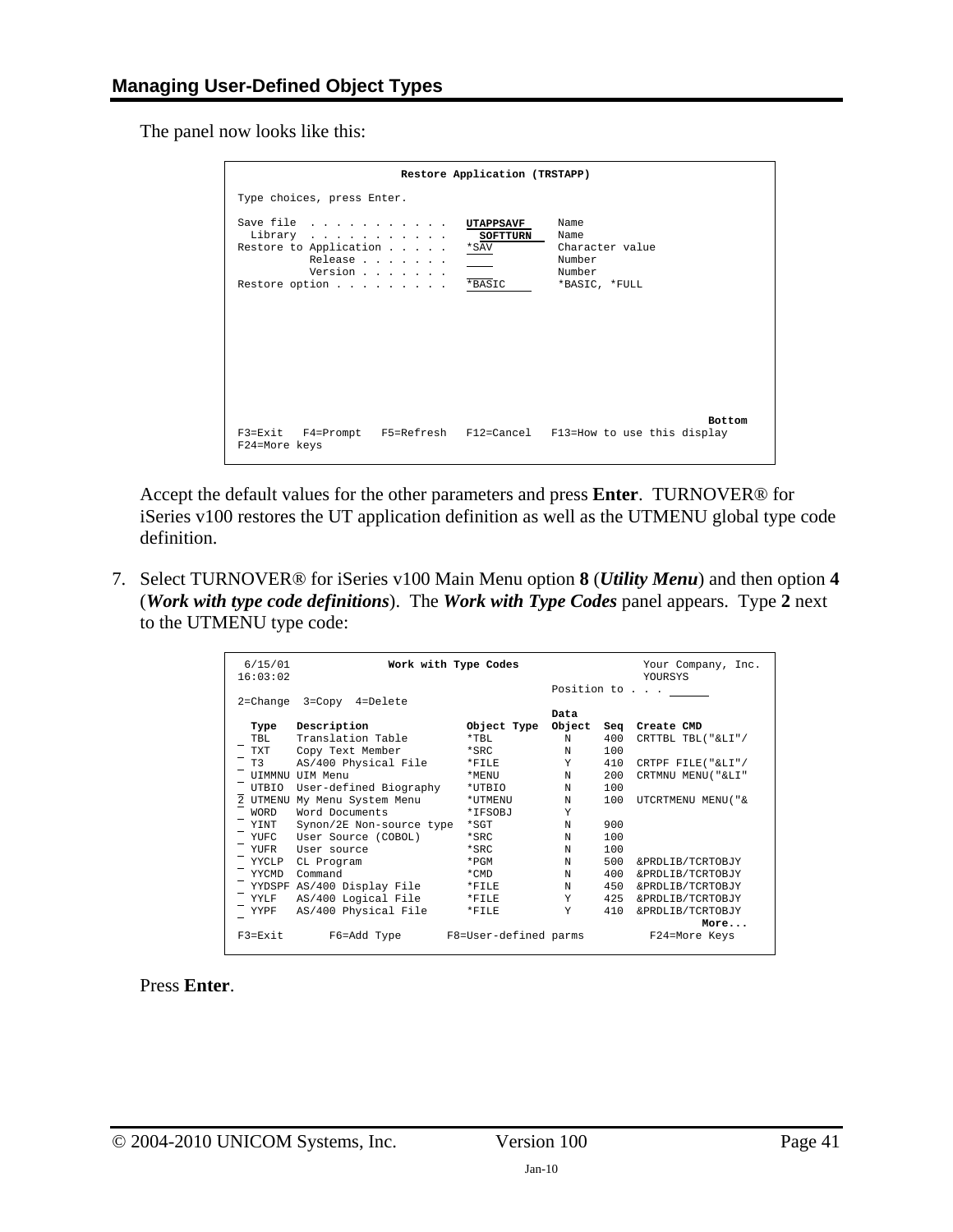Make sure that the type code definition you now see matches this:

| 6/15/01<br>16:05:04                                                                                                                                                                                                                                                                                                                                                                          | Change a Type Code | Your Company, Inc.<br><b>YOURSYS</b>                                                                                                                                                                                                                                                                                                                                                              |
|----------------------------------------------------------------------------------------------------------------------------------------------------------------------------------------------------------------------------------------------------------------------------------------------------------------------------------------------------------------------------------------------|--------------------|---------------------------------------------------------------------------------------------------------------------------------------------------------------------------------------------------------------------------------------------------------------------------------------------------------------------------------------------------------------------------------------------------|
| Type code UTMENU<br>Description My Menu System Menu<br>Object type *UTMENU<br>Sequence $\ldots$ $\ldots$ 100<br>SM")                                                                                                                                                                                                                                                                         |                    | CM scheme UTMENU<br>Attribute<br>Source file name UTMENSRC<br>Data object N<br>Create command UTCRTMENU MENU("&LI"/"&OB") SRCFILE("&SL"/"&SF") SRCMBR("&                                                                                                                                                                                                                                          |
| "& OB" = Object name<br>"&LI" = Library name<br>"& TY" = Type code<br>" $\&$ SM" = Source member name<br>"& SF" = Source file name<br>"& SL" = Source library name<br>"& U0" = Generation options<br>"&U2" = Optimization level<br>"&U4" = Source listing options<br>"&U6" = Unassigned<br>"&U8" = Binding directory<br>F3=Exit F4=Prompt/select F7=Applications F12=Cancel F22=Long command | " & FM "           | "&RF" = Reference $V$ "&X0"-"&X9" = Exit<br>"&TO" = Test object name<br>"&TL" = Test object library name<br>"&TR" = Target release<br>$=$ From source member name<br>" $F$ $F$ " = $F$ rom source file name<br>"&FL" = From source library name<br>"&Ul" = Debugging views<br>"&U3" = Compiler options<br>"&U5" = Unassigned<br>"&U7" = Service program source file<br>"&U9" = Module source file |

- 8. Return to TURNOVER® for iSeries v100 Main Menu option **1** (*Work with Application Definitions*) and type option **14** (*Create missing items*) next to the UT application. Unless they have been created previously, you will be prompted to create library UTMENUDEV (development library) and file UTMENUDEV/UTMENSRC (development source). Because UTMENSRC is not actually a source file, we have used the UTMENU CM scheme (**\*MISSING** method) to override (from **CRTPF***xxxx* to **CRTDUPOBJ***xxxxx*) the create command for the source file. Press **Enter** to create the missing objects.
- 9. Now you are ready to create a Programmer Worklist and start experimenting with the UTMENU CM scheme. To start with, you can work with two existing menu definitions: ACCOUNTING and TESTMENU.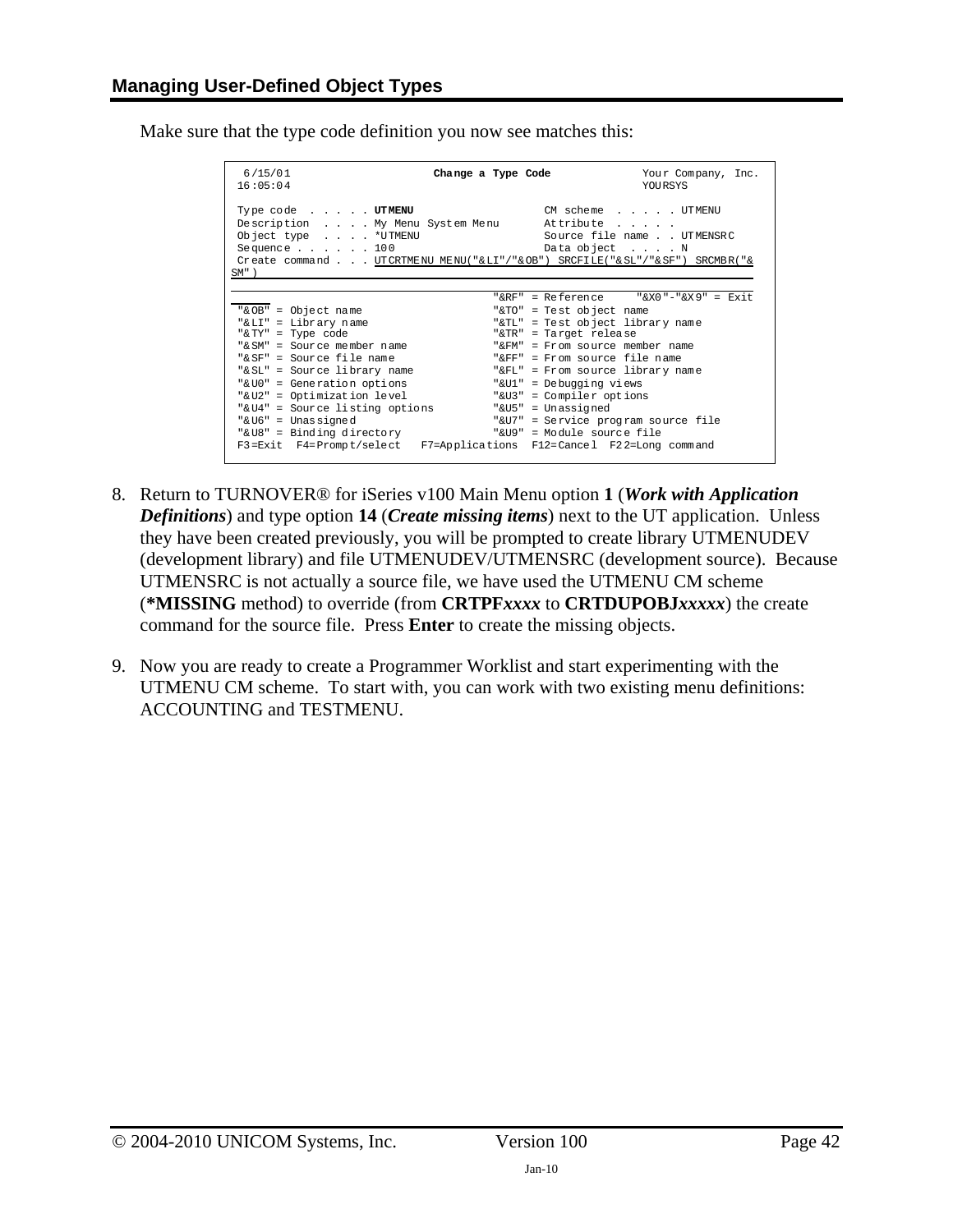### <span id="page-42-1"></span><span id="page-42-0"></span>**UTMENU scheme objects**

The source code for all the objects that were restored into library UTMENUPRD when you restored the UTMENU CM scheme can be found in source files ADDSSRC (PFs), ACMDSRC (CMD), ACLSRC (CLLEs) and ARPGLESRC (RPGLEs) in the TURNOVER® for iSeries v100 product library. The restored objects include:

- UTMENU, UTMENOPT, UTMENAUT, UTMENSRC. (These are the menu definition files described on page [28](#page-36-2).)
- UTMENARC The source archive file for the UTMENU scheme. The format is identical to UTMENSRC. (See the description of method program UTARCHIVE later in this section for a description of how this file is used.)
- UTCRTMENU (CMD, CLLE) and UTCRTMENUR (RPGLE) The command and command processing programs used to construct UTMENU menus.
- UTARCHIVE (CLLE) **\*ARCHIVE** method program.
- UTCHGOBJ (CLLE) and UTCHGOBJR (RPGLE) **\*CHGOBJ** method program.
- UTCHGOWN (CLLE) and UTCHGOWNR (RPGLE) **\*CHGOBJOWN** method program.
- UTCHKOBJ (CLLE) and UTCHKOBJR (RPGLE) **\*CHKOBJ** method program.
- UTCHKSRC (CLLE) **\*CHKSRC** method program.
- UTCMPSRC (CLLE) **\*CMPSRC** method program.
- UTCPYSRCF (CLLE) **\*CPYSRCF** method program.
- UTDLTOBJ (CLLE) and UTDLTOBJR (RPGLE) **\*DLTOBJ** method program.
- UTDLTSRC (CLLE) **\*DLTSRC** method program.
- UTEDTBRW (CLLE) **\*EDTSRC** and **\*BROWSE** method program.
- UTGRTAUT (CLLE) and UTGRTAUTR (RPGLE) **\*GRTOBJAUT** method program.
- UTMISSING (CLLE) **\*MISSING** method program.
- UTMOVDUP (CLLE) and UTMOVDUPR (RPGLE) **\*MOVOBJ** and **\*DRTDUPOBJ** method programs.
- UTRTVOBJD (CLLE) and UTRTVOBJDR (RPGLE) **\*RTVOBJD** method program.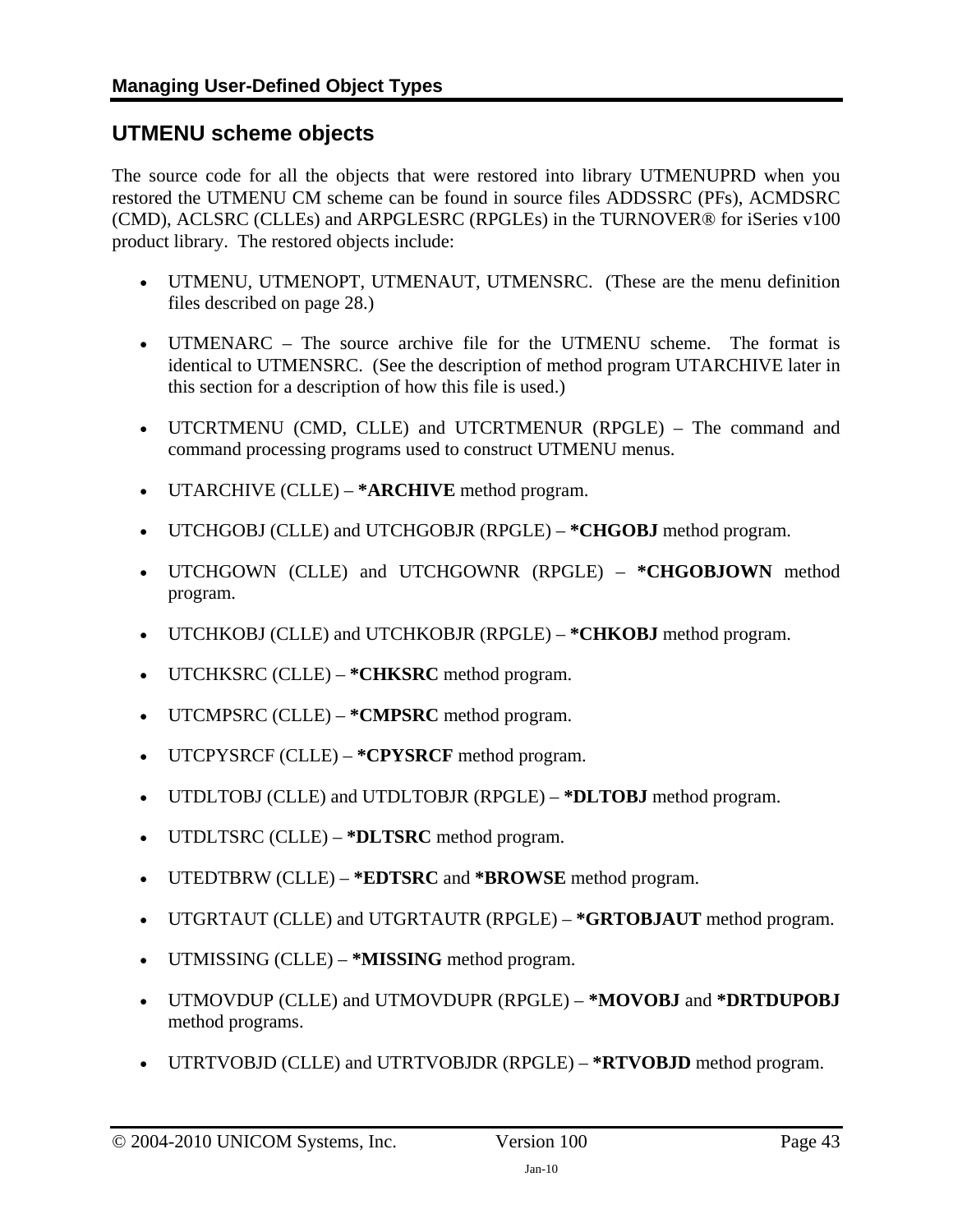### <span id="page-43-1"></span><span id="page-43-0"></span>**CM method program parameters**

All CM method programs must accept the same four parameters (see *[Step 3: Create CM](#page-16-1)  [Method Programs](#page-16-1)* beginning on page [17\)](#page-16-1). You can use the parameter definitions for the UTMENU method programs as templates for creating your own method programs.

# <span id="page-43-2"></span>**Using the TRTVCMPARM command in a CL method program**

The second parameter passed to all CM method programs is a 2000-character string from which all information needed to execute the method can be retrieved (object name, from library, target library, and so forth). You can use the TURNOVER® for iSeries v100 command, **TRTVCMPARM**, to retrieve individual data elements from this 2000-character string. For examples of this, review the source code for any of the following UTMENU method programs:

UTARCHIVE, UTCHGOWN, UTCHKSRC, UTCMPSRC, UTCPYSRCF, UTDLTOBJ, UTDLTSRC, UTEDTBRW, UTMISSING, UTMOVDUP, UTRTVOBJD

See the next topic for examples of how to retrieve data elements from an RPGLE program.

## <span id="page-43-3"></span>**Using TCMPARMS file for an externally-defined data structure in RPGLE**

You can use the externally-defined TURNOVER® for iSeries v100 file, TCMPARMS, in an RPGLE program to create a data structure over the second parameter passed to all CM method programs (see previous paragraph) to easily parse the individual data elements from this 2000 character string. For examples of this technique, review the source code for any of the following UTMENU method programs (these programs are actually called by method programs):

UTCHGOBJR, UTCHKOBJR, UTGRTAUTR

# <span id="page-43-4"></span>**Using the TRTNOBJDTA command in a CL method program**

The **\*RTVOBJD** (**Retrieve Object Description**) CM method program must return object description data using the fourth parameter, which is a 2000-character string that must be correctly formatted (that is, correct data elements in correct positions). You can use the TURNOVER® for iSeries v100 command, **TRTNOBJDTA**, to set the individual data elements to the appropriate values. For an example of this, review the source code for the UTMENU method program UTRTVOBJD.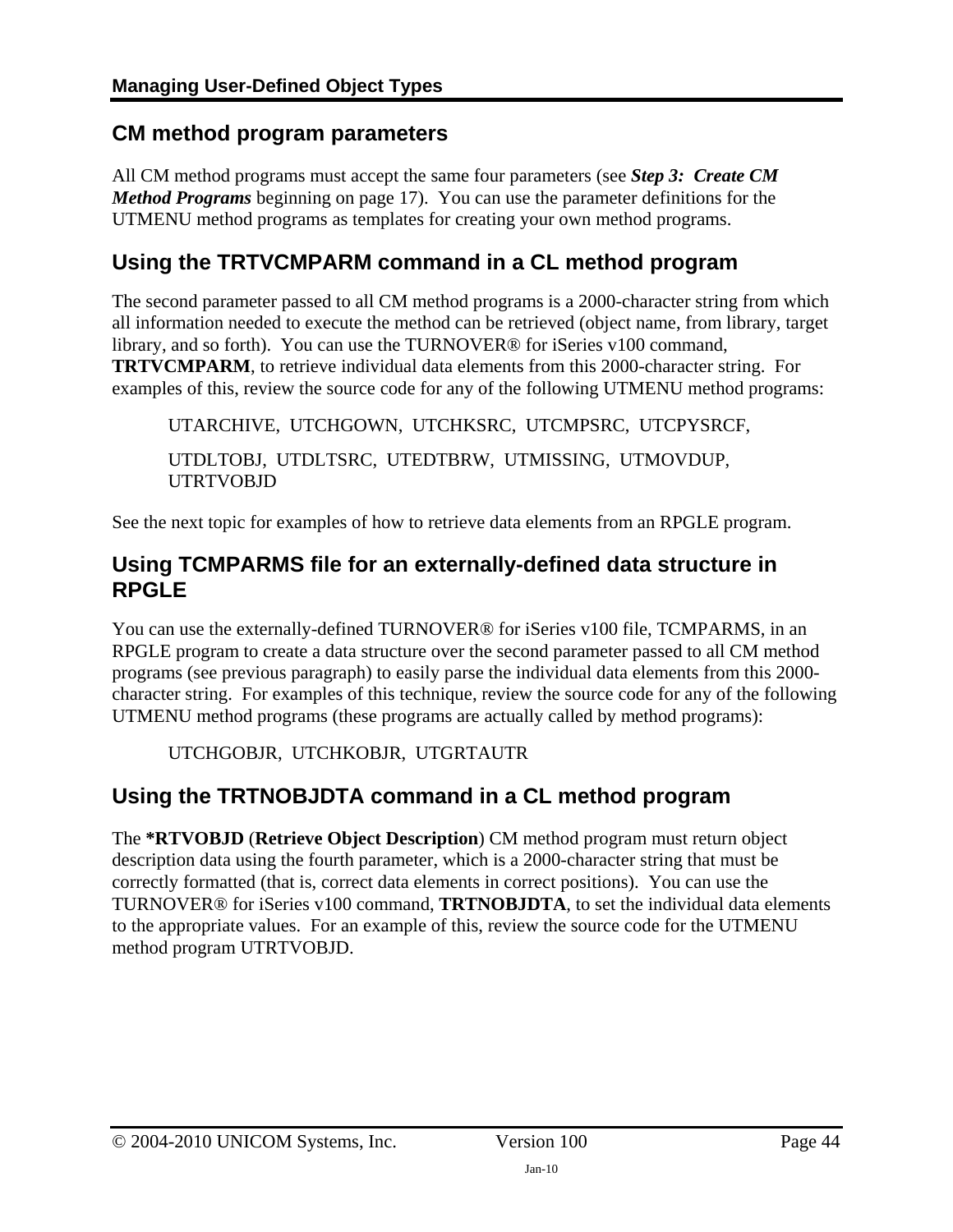# <span id="page-44-1"></span><span id="page-44-0"></span>**Using TRTNOBJDTA file for an externally-defined data structure in RPGLE**

You can use the externally-defined TURNOVER<sup>®</sup> for iSeries v100 file, TRTNOBJDTA, in an RPGLE program to create a data structure over the fourth parameter (see previous paragraph) to easily parse the individual data elements from this 2000-character string. For examples of this, review the source code for the UTMENU method program UTCHGOBJR (called by method program UTCHGOBJ).

## <span id="page-44-2"></span>**Handling multiple CM methods in the same method program**

When you are creating a CM scheme, you might choose to create separate method programs for each CM method, or to create method programs that handle more than one method. (A single method program could even handle all the methods.) For examples of method programs that handle more than one method, review the source code for the UTMENU method programs UTEDTBRW (**\*EDTSRC** and **\*BROWSE** methods) and UTMOVDUP (**\*MOVOBJ** and **\*CRTDUPOBJ** methods).

## <span id="page-44-3"></span>**Executing a CM method from another CM method**

Sometimes you might find it useful to execute one CM method from within the method program that handles another CM method. You can use the TURNOVER® for iSeries v100 command, **TRUNCMMTH**, to do this. For an example, review the source code for the UTMENU program UTMISSING (**\*MISSING** method), which uses the **TRUNCMMTH** command to execute the **\*CHKOBJ** (**Check for Object**) method.

### <span id="page-44-4"></span>**Overriding the source archive file from the \*ARCHIVE method**

To archive source for an object type that does not store its source code in actual source physical files, you must provide a method program for the **\*ARCHIVE** method. Because the source archive file is a source physical file, the **\*ARCHIVE** method program will typically not archive to the source archive file specified in the application definition. (The source archive file is passed to the method program as one of the data elements of the second parameter.) In case the method program has to redirect the archived "source", the method program must return the actual target of the archived source in the fourth parameter, using this format:

- Archive file (positions 1-10)
- Archive file library (positions 11-20)
- Archive member (positions 21-30).

For an example, review the source code for the UTMENU method program UTARCHIVE.

### <span id="page-44-5"></span>**Checking for missing objects with the \*MISSING method**

After you read the description of the **\*MISSING** (**Create Missing Items**) method (see *[\\*MISSING \(Create Missing Objects\) CM method](#page-22-0)* on page [23\)](#page-22-0), review the source code for the UTMENU method program UTMISSING as an example of how you use this method.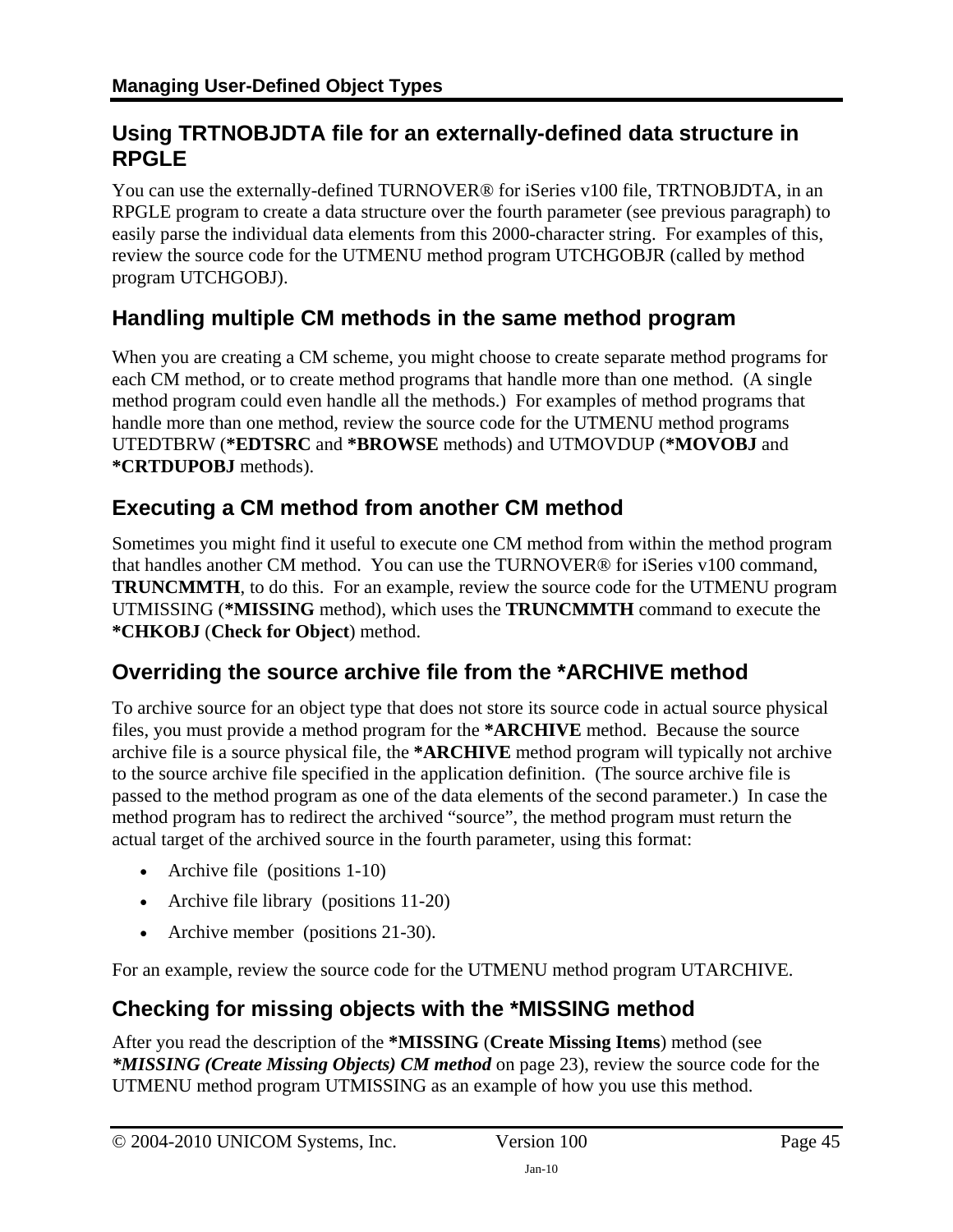## <span id="page-45-1"></span><span id="page-45-0"></span>**Retrieving the default scheme library from the TSCHEMELIB data area**

When defining a CM scheme, one of the special values you can use for the method program library (for the scheme's default method program library or for an individual method's method program libraries, or for both) is **\*SCHEMELIB**. This special value causes TURNOVER® for iSeries v100 to retrieve the library name from the TSCHEMELIB data area. (The TURNOVER® for iSeries v100 user or administrator is responsible for setting this data area to the appropriate library name). If a CM method program needs to call other programs, and you cannot assume that TURNOVER® for iSeries v100 will find those programs in the library list, you can use a convenient technique. Place those programs in the \*SCHEMELIB library (the library found in TSCHEMELIB data area) and code calling method programs to retrieve the library of the called program from there. For an example of this technique, review the source code for these UTMENU method programs:

UTCHGOBJ, UTCHGOWN, UTCHKOBJ, UTGRTAUT, UTMOVDUP, UTRTVOBJD

### <span id="page-45-2"></span>**File overrides and opens from CM method programs**

Very often, you will use a CM scheme to manage "objects" that are actually represented by records in a database file or files. (UTMENU is an example of such a scheme.) This means that the scheme's method programs typically need to read or update records in these files (to move objects, delete objects, check for objects, and so forth). Because the method programs do not have control over what the library list will be at the time that they are executed, they must execute overrides or user-controlled opens, or both, to these files as needed to ensure that the correct files are opened and processed by the method program. The UTMENU scheme uses two different methods for doing this:

1) For examples of method programs that use CL commands to perform the overrides prior to calling RPGLE programs which perform the actual I/O, review the source code for these UTMENU method programs:

| UTCHGOWN  | (calls UTCHGOWNR)  |
|-----------|--------------------|
| UTDLTOBJ  | (calls UTDLTOBJR)  |
| UTRTVOBJD | (calls UTRTVOBJDR) |
| UTMOVDUP  | (calls UTMOVDUPR)  |

2) For examples of method programs (actually, programs called by method programs) that perform the overrides in the RPGLE program itself, review the source code for any of these UTMENU method programs:

| UTCHGOBJR | (called by UTCHGOBJ) |
|-----------|----------------------|
| UTCHKOBJR | (called by UTCHKOBJ) |
| UTGRTAUTR | (called by UTGRTAUT) |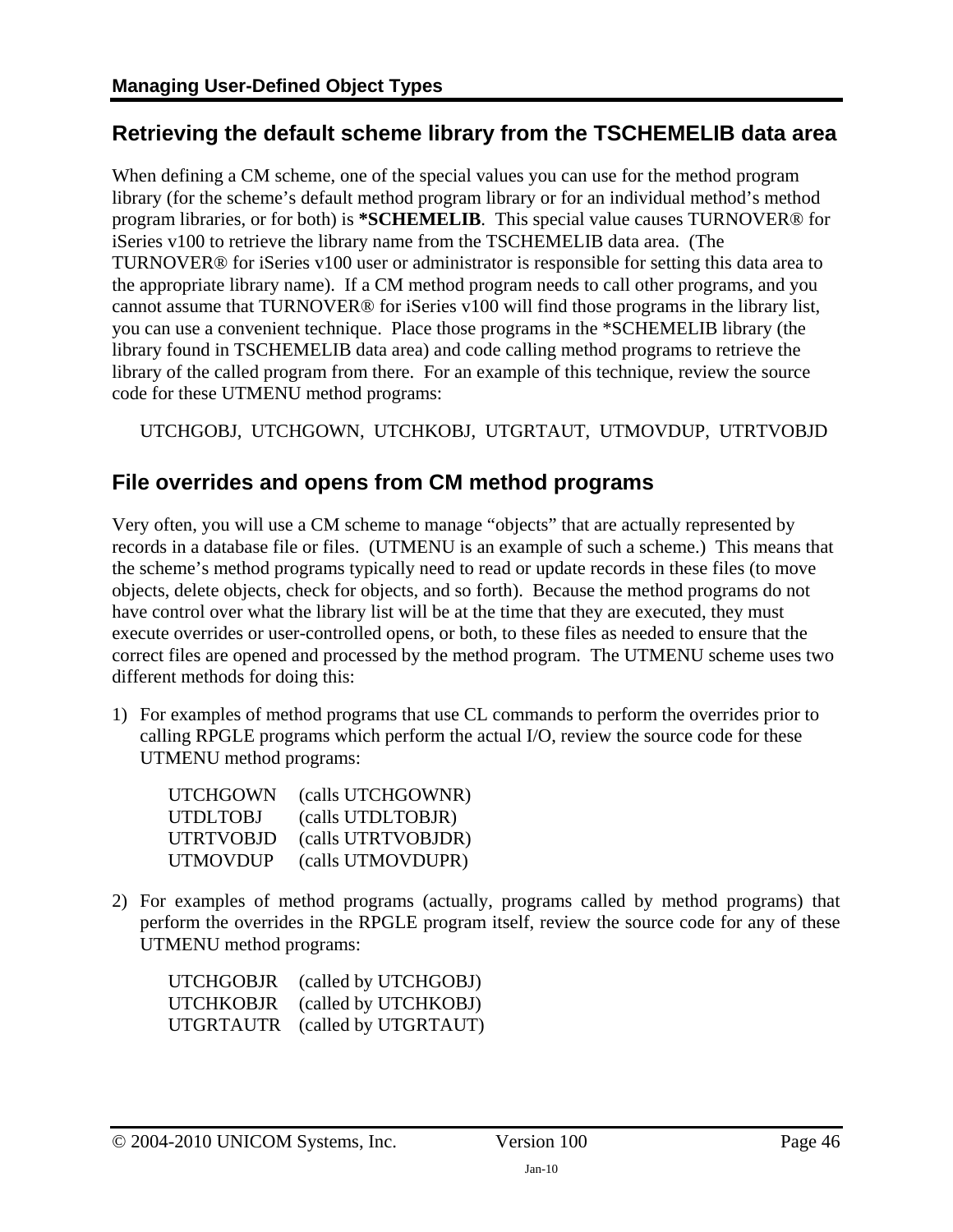# <span id="page-46-1"></span><span id="page-46-0"></span>**SAMPLE 2 – UTBIO SCHEME (EMPLOYEE BIOGRAPHIES)**

The **UTBIO** CM scheme is a sample scheme that manages changes to employee biographies that are stored in an employee biography file. This file and its fields are:

### **UTBIO – Employee Biography File**

 Department Code (Key) Employee ID (Key) Biography Text

Because the total length of the file's key is 20 (Department Code and Employee ID are each 10), you cannot identify an employee biography object using a 10-character object name such as TURNOVER® for iSeries v100's database supports. Consequently, this scheme uses aliases, which are stored in an alias file. (For additional details, see *[Using object aliases in CM schemes](#page-52-2)* on page [53.](#page-52-2)) This file and its fields are:

### **UTBIOALIAS – Employee Biography Alias File**

 Alias (Key) Department Code Option Description Employee ID

For retrieving an existing alias for an employee biography, there is a logical file over the alias file. This file and its fields are:

### **UTBIOALILF – Employee Biography Alias Logical File**

 Department Code (Key) Employee ID (Key)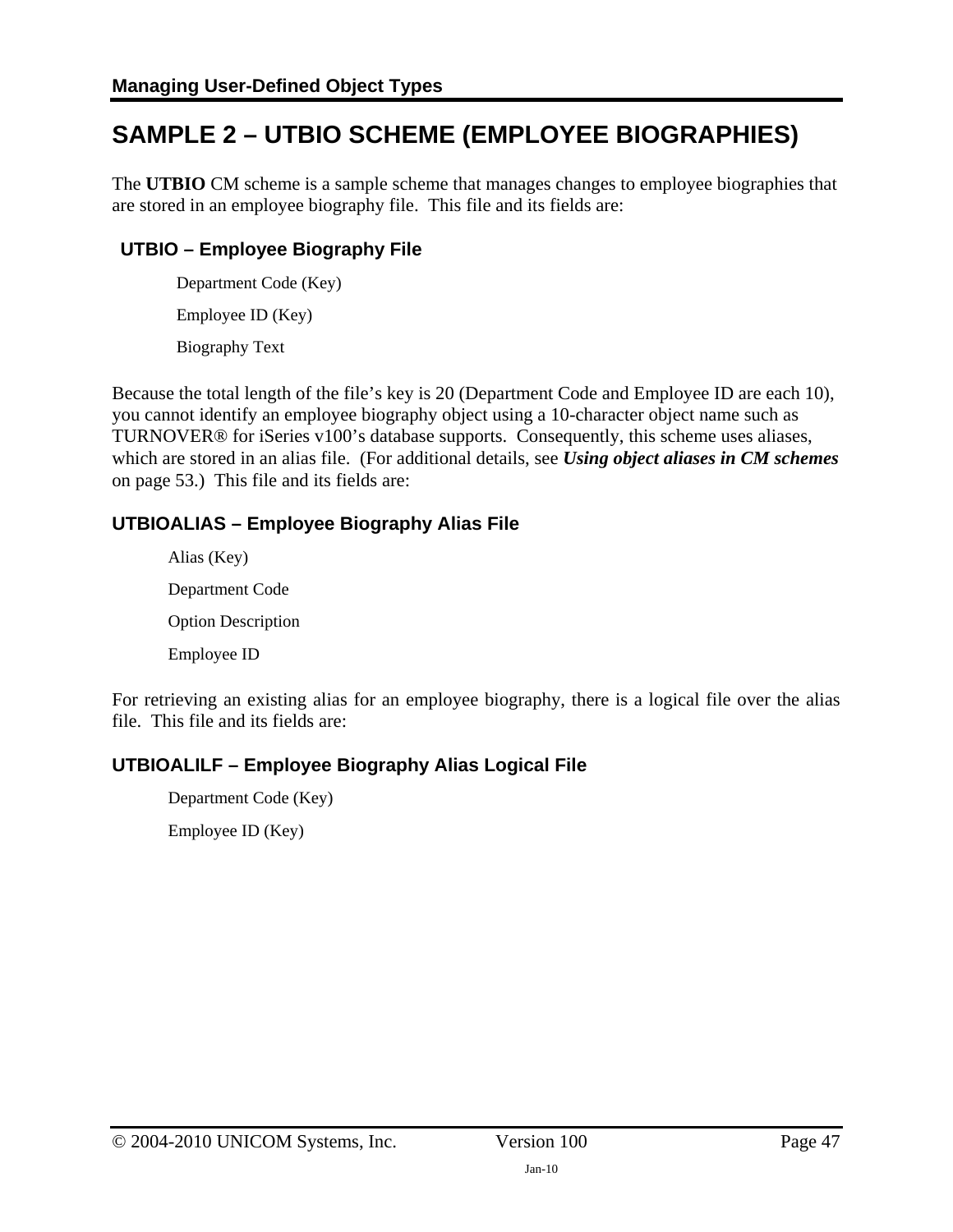### <span id="page-47-1"></span><span id="page-47-0"></span>**Restoring the UTBIO scheme**

To restore the UTBIO scheme, you must perform these steps:

- 1. Sign on as a user profile with authority to restore libraries and TURNOVER® for iSeries v100 application definitions to the system.
- 2. On a TURNOVER® for iSeries v100 command line, type **TWRKCMSCH** and press **Enter**. The *Work with Change Management Schemes* panel appears:

| 6/15/01<br>08:05:04                | Work with Change Management Schemes                                                                       | Your Company, Inc.<br>YOURSYS       |
|------------------------------------|-----------------------------------------------------------------------------------------------------------|-------------------------------------|
|                                    | 2=Change 3=Copy 4=Delete 5=Methods 7=Usage 9=Save                                                         |                                     |
| Scheme<br>UTBIO<br>UTDDG<br>UTMENU | Description<br>Employee Biography Scheme<br>JDEdwards Data Dictionary Glossary Text<br>Menu System Scheme |                                     |
| F3=Exit                            | F6=Add<br>F8=Restore F12=Cancel                                                                           | <b>Bottom</b><br>F21=System command |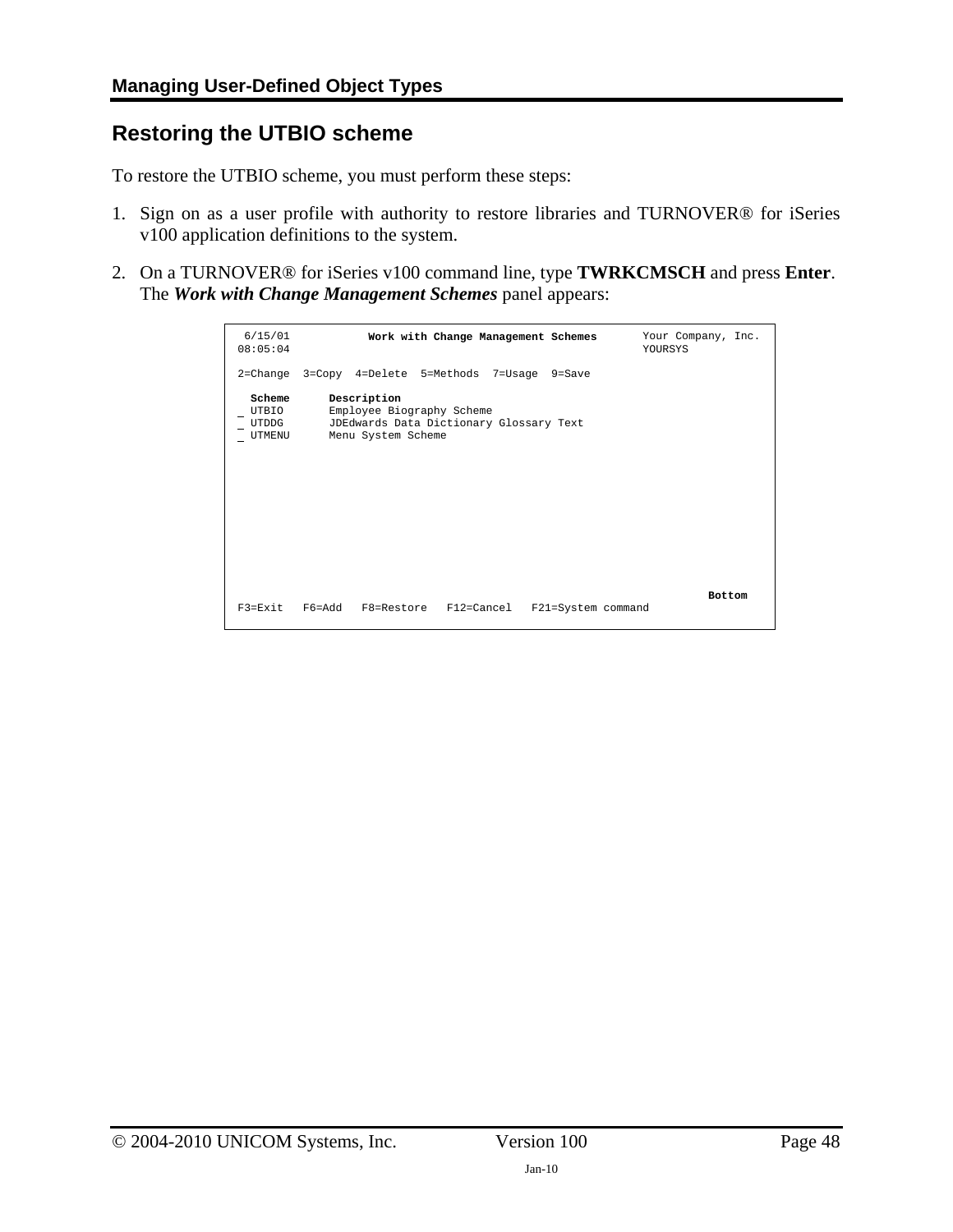- <span id="page-48-0"></span>3. If the UTBIO scheme is already listed on this panel, proceed to step 6.
- 4. Press **F8** (**Restore**). The *Restore CM Scheme (TRSTCMSCH)* panel appears:

|                                                                                                                                                                                                          | Restore CM Scheme (TRSTCMSCH)                                |                                                                                                                              |
|----------------------------------------------------------------------------------------------------------------------------------------------------------------------------------------------------------|--------------------------------------------------------------|------------------------------------------------------------------------------------------------------------------------------|
| Type choices, press Enter.                                                                                                                                                                               |                                                              |                                                                                                                              |
| Save file<br>Library<br>Restore to scheme<br>Replace existing scheme<br>Restore method programs<br>RSTLIB for method programs *SCHEME<br>Restore resource library<br>RSTLIB for resource library *SAVLIB | $*$ LTBL<br>*SAVSCHEME<br>$*_{\rm NO}$<br>$*$ YES<br>$*$ YES | Name<br>Name, *LIBL<br>Name, *SAVSCHEME<br>*NO, *YES<br>$*$ YES, $*$ NO<br>Name, *SCHEME<br>$*$ YES, $*$ NO<br>Name, *SAVLIB |
| F3=Exit F4=Prompt F5=Refresh F12=Cancel F13=How to use this display<br>F24=More keys                                                                                                                     |                                                              | <b>Bottom</b>                                                                                                                |

On this panel, type **UTBIOSAVF** for the save file name. Accept the default values for the other parameters (the save file is in the TURNOVER® for iSeries v100 product library). Press **Enter**.

TURNOVER® for iSeries v100 then restores these items:

- a) The UTBIO scheme definition.
- b) Library UTBIOPRD (the resource library), which contains the employee biography and alias files (described on page [47\)](#page-46-1) and the UTBIO CM method programs.
- 5. Select TURNOVER® for iSeries v100 Main Menu option **1** (*Work with Application Definitions*). If application UT is already on the *Work with Application Definitions panel* (you might have to page down to see it), proceed to step 8. (If you have restored the previous UTMENU sample, it will be there.)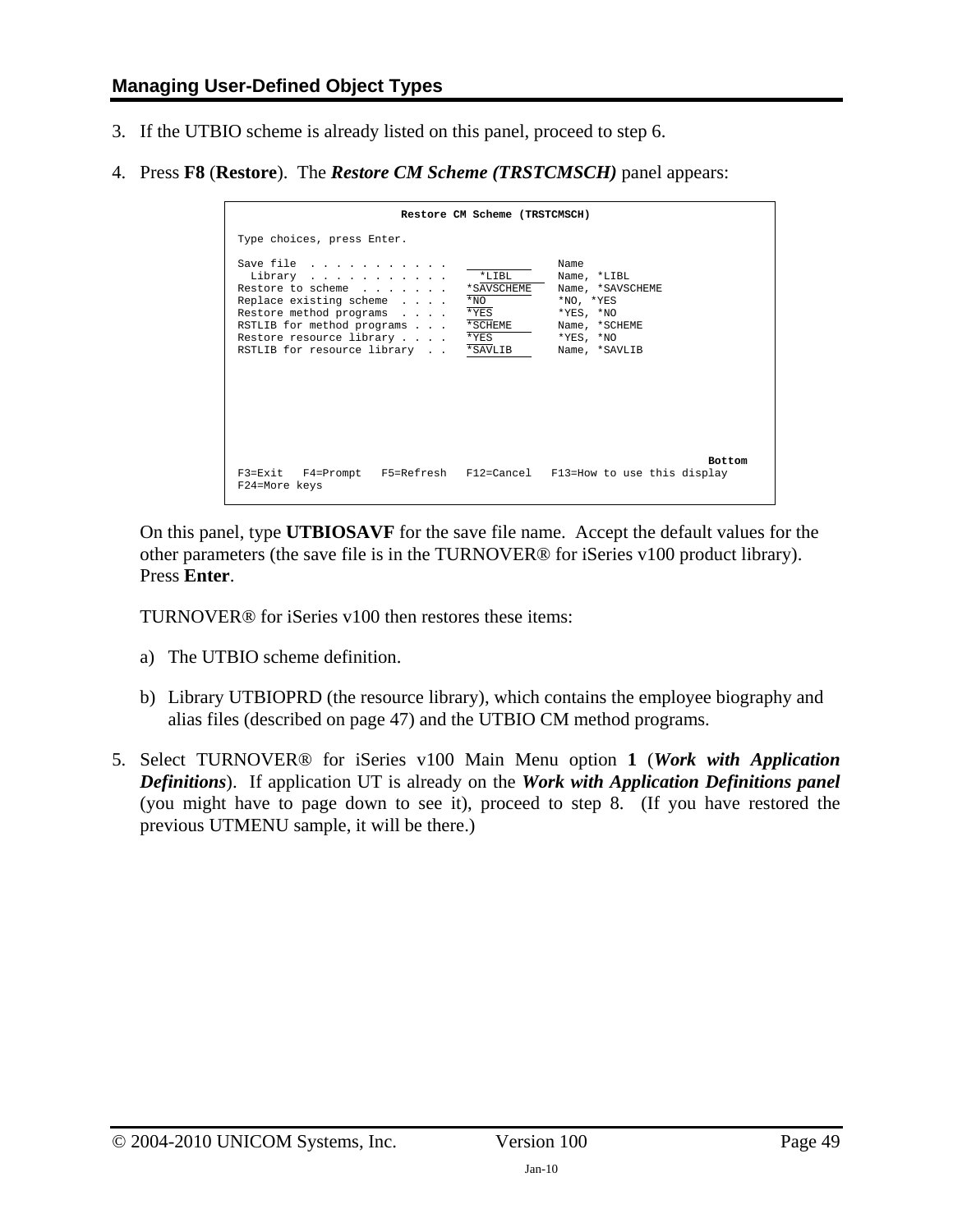6. On a TURNOVER® for iSeries v100 command line, type **TRSTAPP**. The *Restore Application (TRSTAPP)* panel appears:

|                                                                                                | Restore Application (TRSTAPP) |                                                                      |
|------------------------------------------------------------------------------------------------|-------------------------------|----------------------------------------------------------------------|
| Type choices, press Enter.                                                                     |                               |                                                                      |
| Save file<br>Library<br>Restore to Application<br>Release<br>Version<br>Restore option * BASIC | *SAV                          | Name<br>Name<br>Character value<br>Number<br>Number<br>*BASIC, *FULL |
| F3=Exit F4=Prompt F5=Refresh F12=Cancel F13=How to use this display<br>F24=More keys           |                               | <b>Bottom</b>                                                        |

On this panel, type **UTAPPSAVF** for the save file name. For the save file library, type the name of your TURNOVER® for iSeries v100 product library (normally SOFTTURN).

The panel now looks like this:

| Restore Application (TRSTAPP)                                                                                                |                                                                      |  |  |
|------------------------------------------------------------------------------------------------------------------------------|----------------------------------------------------------------------|--|--|
| Type choices, press Enter.                                                                                                   |                                                                      |  |  |
| Save file<br>UTAPPSAVF<br>SOFTTURN<br>Library<br>Restore to Application *SAV<br>Release<br>Version<br>Restore option * BASIC | Name<br>Name<br>Character value<br>Number<br>Number<br>*BASIC, *FULL |  |  |
| F3=Exit F4=Prompt F5=Refresh F12=Cancel F13=How to use this display<br>F24=More keys                                         | <b>Bottom</b>                                                        |  |  |

Accept the default values for the other parameters and press **Enter**. TURNOVER® for iSeries v100 restores the UT application definition as well as the UTBIO global type code definition.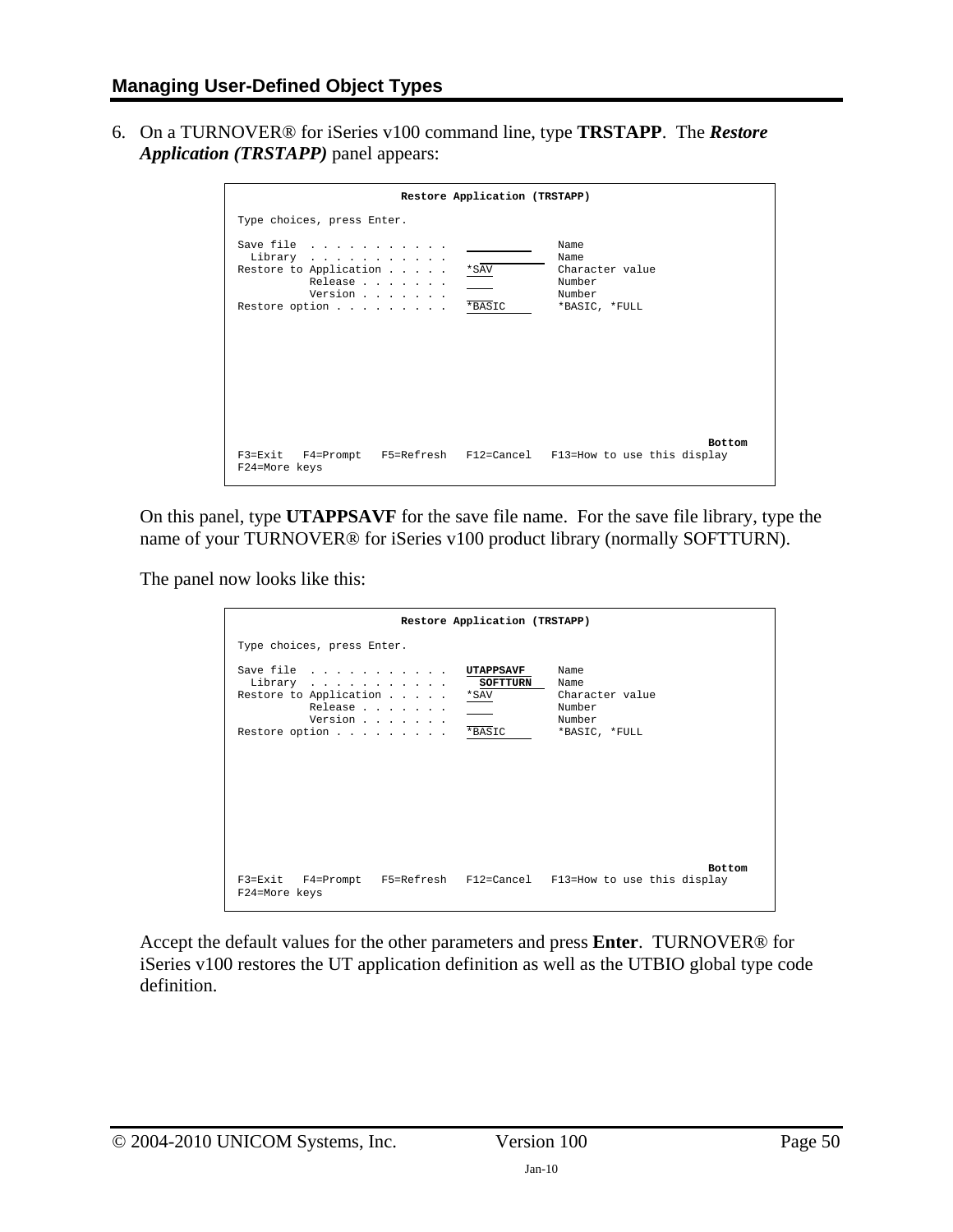7. Select TURNOVER® for iSeries v100 Main Menu option **8** (*Utility Menu*) and then option **4** (*Work with type code definitions*). The *Work with Type Codes* panel appears. Type **2** next to the UTBIO type code:

| 6/15/01<br>16:03:02 |                            | Work with Type Codes  |            |     | Your Company, Inc.<br><b>YOURSYS</b> |
|---------------------|----------------------------|-----------------------|------------|-----|--------------------------------------|
|                     |                            |                       |            |     | Position to                          |
|                     | 2=Change 3=Copy 4=Delete   |                       |            |     |                                      |
|                     |                            |                       | Data       |     |                                      |
| Type                | Description                | Object Type           | Object     | Sea | Create CMD                           |
| TBL                 | Translation Table          | $*$ TBL               | N          | 400 | CRTTBL TBL("&LI"/                    |
| <b>TXT</b>          | Copy Text Member           | $*$ SRC               | $_{\rm N}$ | 100 |                                      |
| T3                  | AS/400 Physical File       | $*$ FILE              | Y          | 410 | CRTPF FILE("&LI"/                    |
|                     | <b>UTMMNU UTM Menu</b>     | *MENU                 | N          | 200 | CRTMNU MENU ( "&LI"                  |
| 2 UTBIO             | User-defined Biography     | *UTBIO                | N          | 100 |                                      |
| <b>UTMENU</b>       | My Menu System Menu        | *UTMENU               | N          | 100 | UTCRTMENU MENU ( " &                 |
| <b>WORD</b>         | Word Documents             | *TFSOBJ               | Y          |     |                                      |
| YINT                | Synon/2E Non-source type   | $*$ SGT               | N          | 900 |                                      |
| YUFC                | User Source (COBOL)        | $*$ SRC               | N          | 100 |                                      |
| YUFR                | User source                | $*$ SRC               | N          | 100 |                                      |
| YYCLP               | CL Program                 | $*$ PGM               | N          | 500 | &PRDLIB/TCRTOBJY                     |
| YYCMD               | Command                    | $*$ CMD               | N          | 400 | &PRDLIB/TCRTOBJY                     |
|                     | YYDSPF AS/400 Display File | *FILE                 | N          | 450 | &PRDLIB/TCRTOBJY                     |
|                     | YYLF AS/400 Logical File   | $*$ FILE              | Y          | 425 | &PRDLIB/TCRTOBJY                     |
|                     | YYPF AS/400 Physical File  | *FILE                 | Y          | 410 | &PRDLIB/TCRTOBJY                     |
|                     |                            |                       |            |     | More                                 |
| F3=Exit             | F6=Add Type                | F8=User-defined parms |            |     | F24=More Keys                        |

#### Press **Enter**.

Make sure that the type code definition you now see matches this:

| 6/15/01<br>16:05:04                                                                                                                                  | Change a Type Code |                                                                     | Your Company, Inc.<br>YOURSYS            |
|------------------------------------------------------------------------------------------------------------------------------------------------------|--------------------|---------------------------------------------------------------------|------------------------------------------|
| Type code UTBIO<br>Description Employee Biography<br>Object type $\ldots$ $*$ UTBIO<br>Sequence $\ldots$ , $\ldots$ , 100<br>Create command $\ldots$ |                    | CM scheme UTBIO<br>Attribute<br>Source file name<br>Data object N   |                                          |
| "&OB" = Object name                                                                                                                                  |                    | "&TO" = Test object name                                            | "&RF" = Reference $V$ "&X0"-"&X9" = Exit |
| "& LI" = Library name<br>"& TY" = Type code                                                                                                          |                    | "&TL" = Test object library name<br>"&TR" = Target release          |                                          |
| " $%$ SM" = Source member name<br>"& SF" = Source file name                                                                                          | " & FM "           | = From source member name<br>"&FF" = From source file name          |                                          |
| "& SL" = Source library name<br>"&U0" = Generation options                                                                                           |                    | "&FL" = From source library name<br>"&Ul" = Debugging views         |                                          |
| "&U2" = Optimization level<br>"&U4" = Source listing options<br>" $&U6" = Unassigned$                                                                |                    | "&U3" = Compile options<br>"&U5" = Unassigned<br>"&U7" = Unassigned |                                          |
| "&U8" = Unassigned<br>F3=Exit F4=Prompt/select F7=Applications F12=Cancel F22=Long command                                                           |                    | "&U9" = Unassigned                                                  |                                          |

- 8. Return to TURNOVER® for iSeries v100 Main Menu option **1** (*Work with Application Definitions*) and type option **14** (*Create missing items*) next to the UT application. Unless it has been created previously, you will be prompted to create library UTBIODEV (development library). Press **Enter** to create the library.
- 9. Now you are ready to create a Programmer Worklist and start experimenting with the UTBIO CM scheme. To start with, you can work with two existing employee biographies: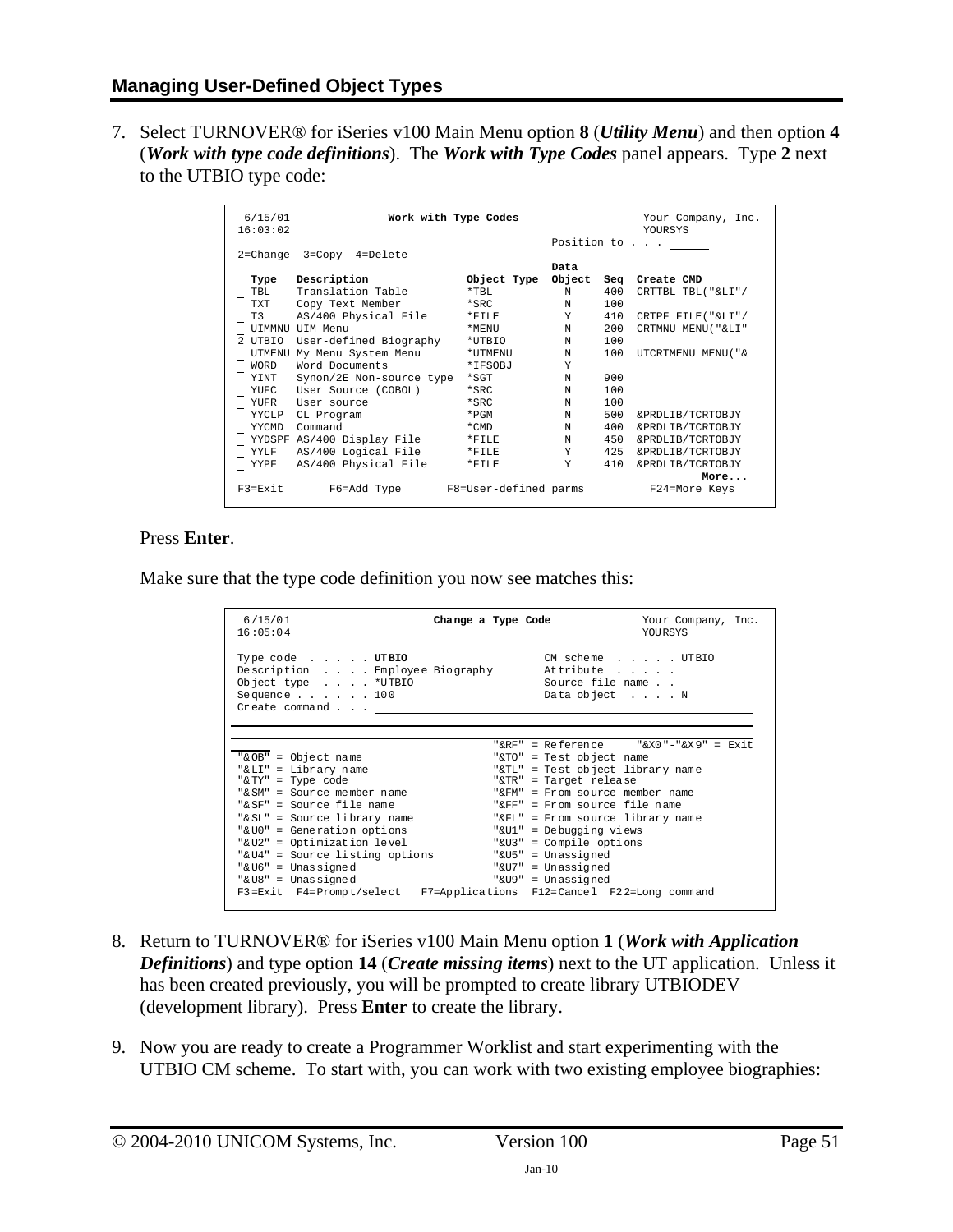- Department MARKETING, employee COUNTERB
- Department SALES, employee KRAAPS.

### <span id="page-51-0"></span>**UTBIO scheme objects**

In addition to the files restored during the restore operation (described previously), these objects are restored when you restore the UTBIO CM scheme:

- UTBIO (CLLE) This is the method program for all the scheme's overridden CM methods. These include **\*CHKOBJ**, **\*CRTDUPOBJ**, **\*DLTOBJ**, **\*MOVOBJ**, and **\*RTVOBJD**.
- UTBIOR (RPGLE) Called by UTBIO to perform the I/O on the employee biography and alias files.
- UTSLTBIO (CMD, CLLE) The Select Employee Biography command and command processing program. (See *[Creating a selection program for user-defined objects](#page-53-1)* on page [54.](#page-53-1))
- UTBIOSLT (DSPF, RPGLE) The display file and program (called by UTSLTBIO) used to add employee biographies to the Programmer Worklist from a selection list, generating aliases when necessary. (See *[Creating a selection program for user-defined](#page-53-1)  [objects](#page-53-1)* on page [54.](#page-53-1))

The source code for all the UTBIO objects is stored in these source files in the TURNOVER® for iSeries v100 product library:

- ADDSSRC (PFs, LF, DSPF)
- ACMDSRC (CMD)
- ACLSRC (CLLE)
- ARPGLESRC (RPGLE).

Review these source members, paying special attention to the remaining topics for this UTBIO CM scheme.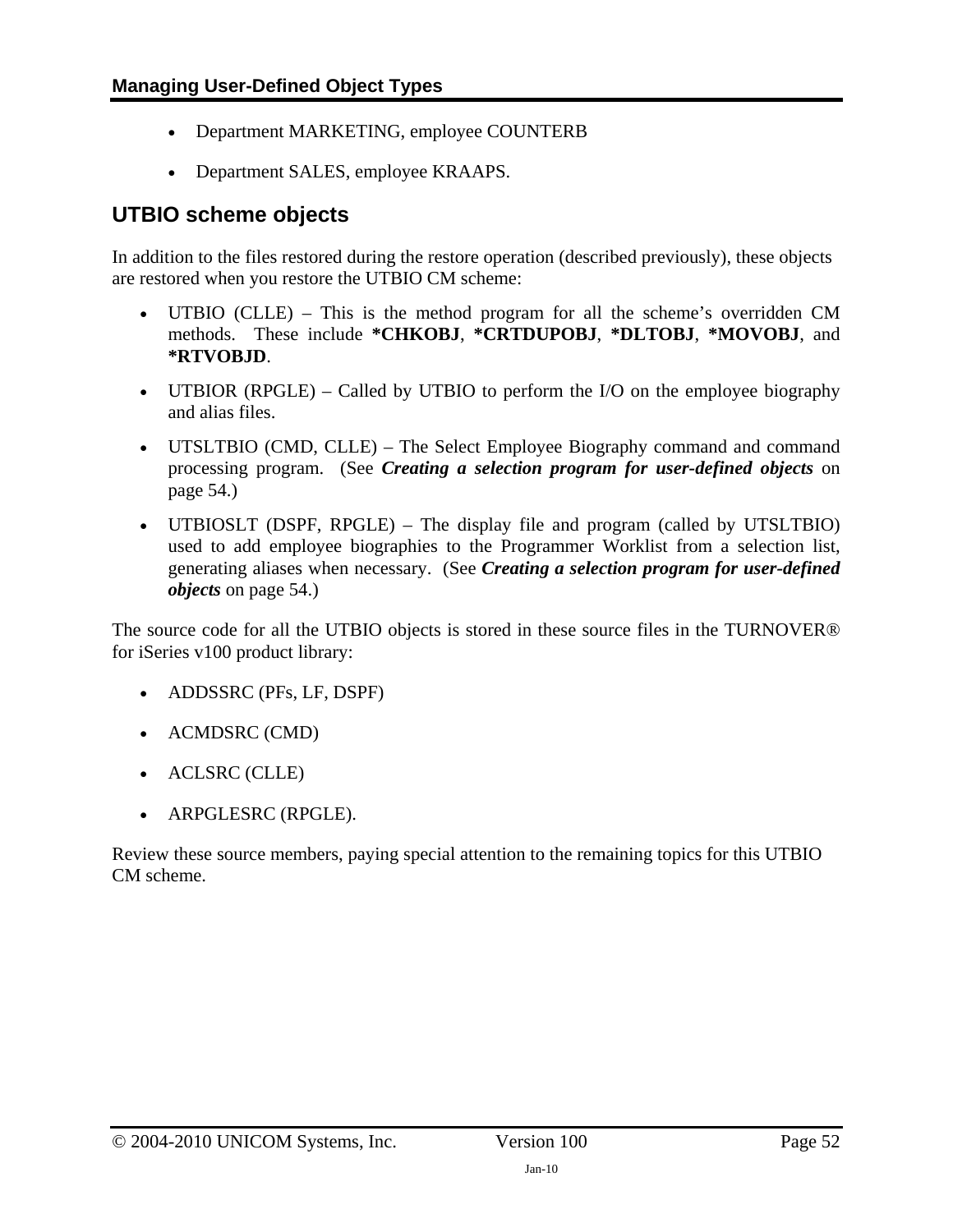# <span id="page-52-1"></span><span id="page-52-0"></span>**Overriding CM methods to \*NONE**

The UTBIO CM scheme uses **\*NONE** as its the default method program. Actually, **\*NONE** is appropriate for most of the methods for this particular scheme because they require no action by TURNOVER® for iSeries v100 but we still want some reflection of a "positive" completion. The exceptions to this are the **\*CHKOBJ**, **\*CRTDUPOBJ**, **\*DLTOBJ**, **\*MOVOBJ**, and **\*RTVOBJD** methods, which have all been overridden to use program UTBIO as the method program; and the **\*CHKSRC** method, which has been overridden to use **\*TURNOVER**.

**\*CHKSRC** uses **\*TURNOVER** rather than **\*NONE**. Using \***NONE** for the **\*CHKSRC** method would cause Programmer Worklists to appear as though source exists at all levels, even though the UTBIO scheme is used to manage a non-source object type (that is, no **"&SM"**, **"&SF"**, **"&SL"** variables in global create command, which is blank). By specifying **\*TURNOVER** instead, the Programmer Worklists will always show **N** in the *Src* column (because TURNOVER® for iSeries v100's method of checking for source is to automatically return **N** for non-source object types).

Whether you should use **\*TURNOVER** or **\*NONE** for a scheme's method is subtle, depending on the nature of the object type you are managing and the method you are overriding. When creating your own CM schemes, you might need to experiment some to determine which of these methods is appropriate for which methods (and which methods need to be overridden to programs).

# <span id="page-52-2"></span>**Using object aliases in CM schemes**

Because TURNOVER® for iSeries v100's database does not support object names longer than 10 characters, it is sometimes necessary to devise an aliasing scheme to manage user-defined object types that require more than 10 characters for unique identification. The UTBIO CM scheme is an example of this. File UTBIO (Employee Biography File) is keyed by Department Code (length is 10; data type is Character) and Employee (length is 10; data type is Character), which is a total key length of 20 characters. This scheme uses an alias file (UTBIOALIAS) to cross-reference 10-character aliases with the actual department codes and employee IDs that the aliases represent. Program UTBIO (and UTBIOR, which is called by UTBIO), the method program for the **\*CHKOBJ**, **\*CRTDUPOBJ**, **\*DLTOBJ**, **\*MOVOBJ**, and **\*RTVOBJD** methods, is responsible for translating aliases to department codes and employee IDs to perform the requested CM method.

In file UTBIO, the format of the Employee ID field is last name, first initial (Bill Smith  $=$ SMITHB) and each department (MARKETING, SALES) starts with a unique letter. A logical aliasing scheme, which this sample uses, is to generate aliases in this format: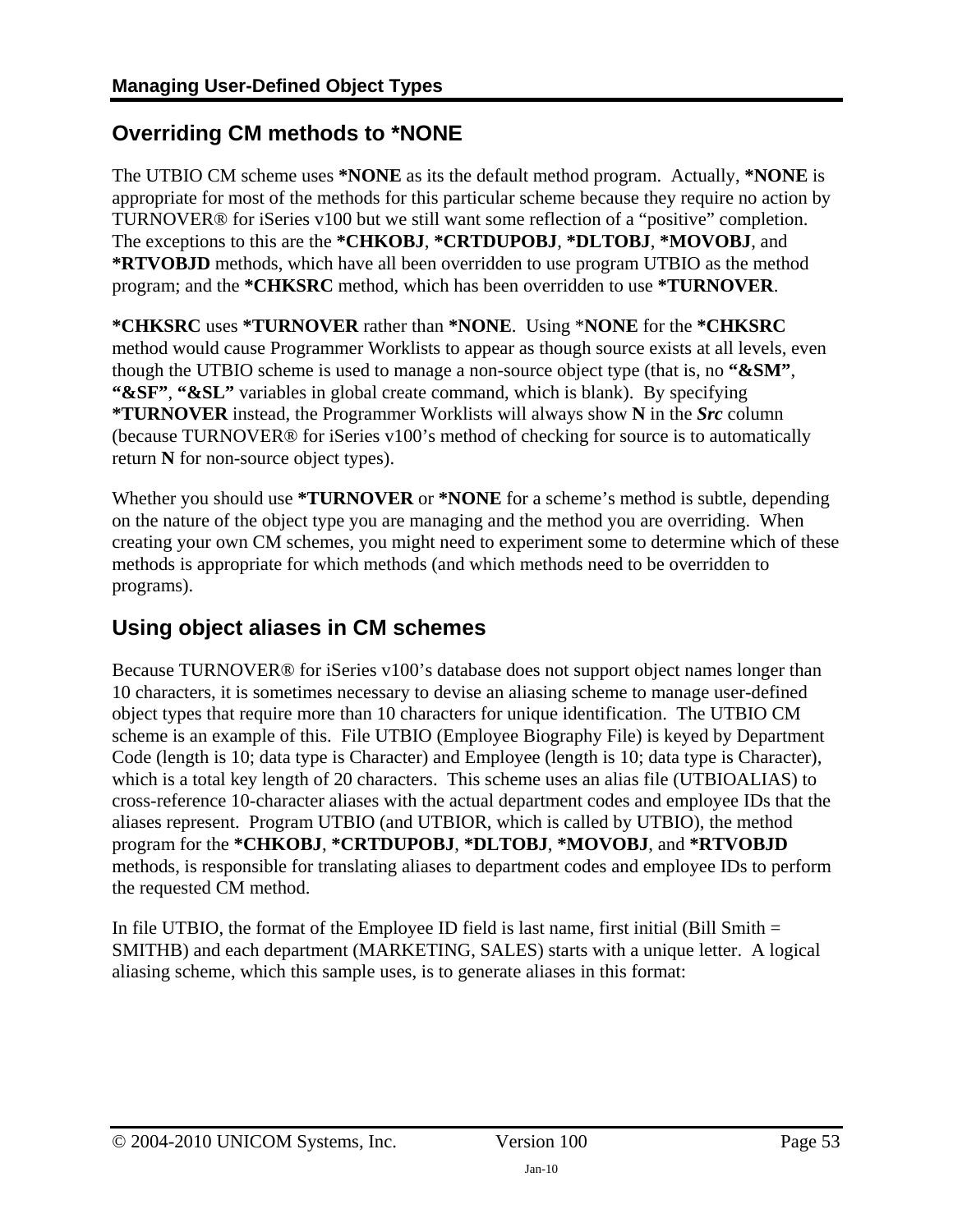<span id="page-53-0"></span>First letter of department + First letter of Employee ID + Last letter of Employee ID + *nnn*

where *nnn* is 001, 002 (if there is already an alias with the same first three characters), 003, and so forth. For example, the alias for Bill Smith in Marketing would be MSB001 (if there is not already an alias starting with MSB).

Of course, this aliasing scheme is unique to this example. When creating your own CM schemes, you will have to come up with your own aliasing schemes, using whatever formula is appropriate for your object type.

The UTBIO scheme requires an alias file (UTBIOALIAS) and logical file (UTBIOALILF) to keep track of aliases. However, in some cases it might be possible to use an aliasing scheme that does not require such a file.

For example, suppose you were creating a CM scheme that manages records in a file that is keyed by Category (length is 10; data type is Character) and Part Code (length is 8; data type is Character). The total length of the key exceeds TURNOVER® for iSeries v100's limit of 10 for object names. But, suppose you can safely assume that no two categories will begin with the same letter. If that were the case, you could use a scheme where the object alias has the format C*pppppppp* (where C is the first letter of the Category, and *pppppppp* is the entire part code). Because the alias is not longer than 10 characters, not special alias file is needed.

# <span id="page-53-1"></span>**Creating a selection program for user-defined objects**

As long as the CM scheme is defined appropriately, user-defined object types are fully supported by the Programmer Worklist. However, for user-defined object types, we do not have the convenience of pressing **F20** and selecting (using TURNOVER® for iSeries v100's user-defined PDM option) objects to add to the worklist from a list of objects or members. Of course, you can press **F6** and type the object names and type codes to manually add the objects to the worklist. But this could quickly become tedious. And, if your scheme requires an alias file, you will also need to add the necessary records to that file before you can add the object to the worklist (using an alias name).

To simplify this, you can write a command that brings up a selection list of your objects and adds selected objects to the active worklist, generating aliases as necessary. This program could then be called from the worklist command line (or by a user-defined worklist option if there is already at least one object on the worklist against which to execute the option).

Such a program would be somewhat complex. However, the UTBIO scheme includes such a command (UTSLTBIO) that you can use as is or modify to suit your needs when creating similar commands for your own CM schemes.

Carefully review the source code for these objects: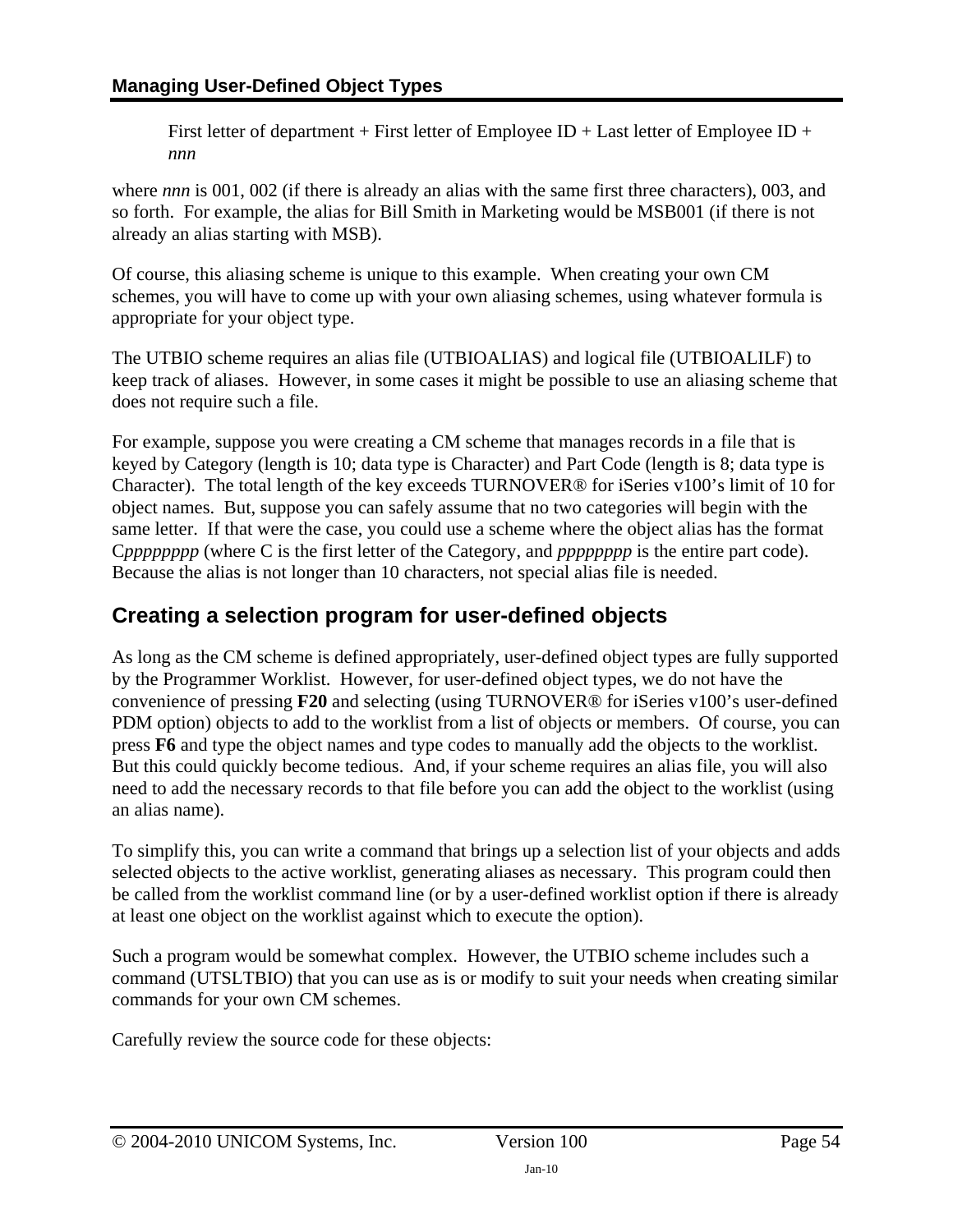- <span id="page-54-0"></span>• UTSLTBIO (CMD, CLLE)
- UTBIOSLT (DSPF, RPGLE).

There are extensive comments in the source code indicating the points where the source would require modifications to accommodate your own CM scheme.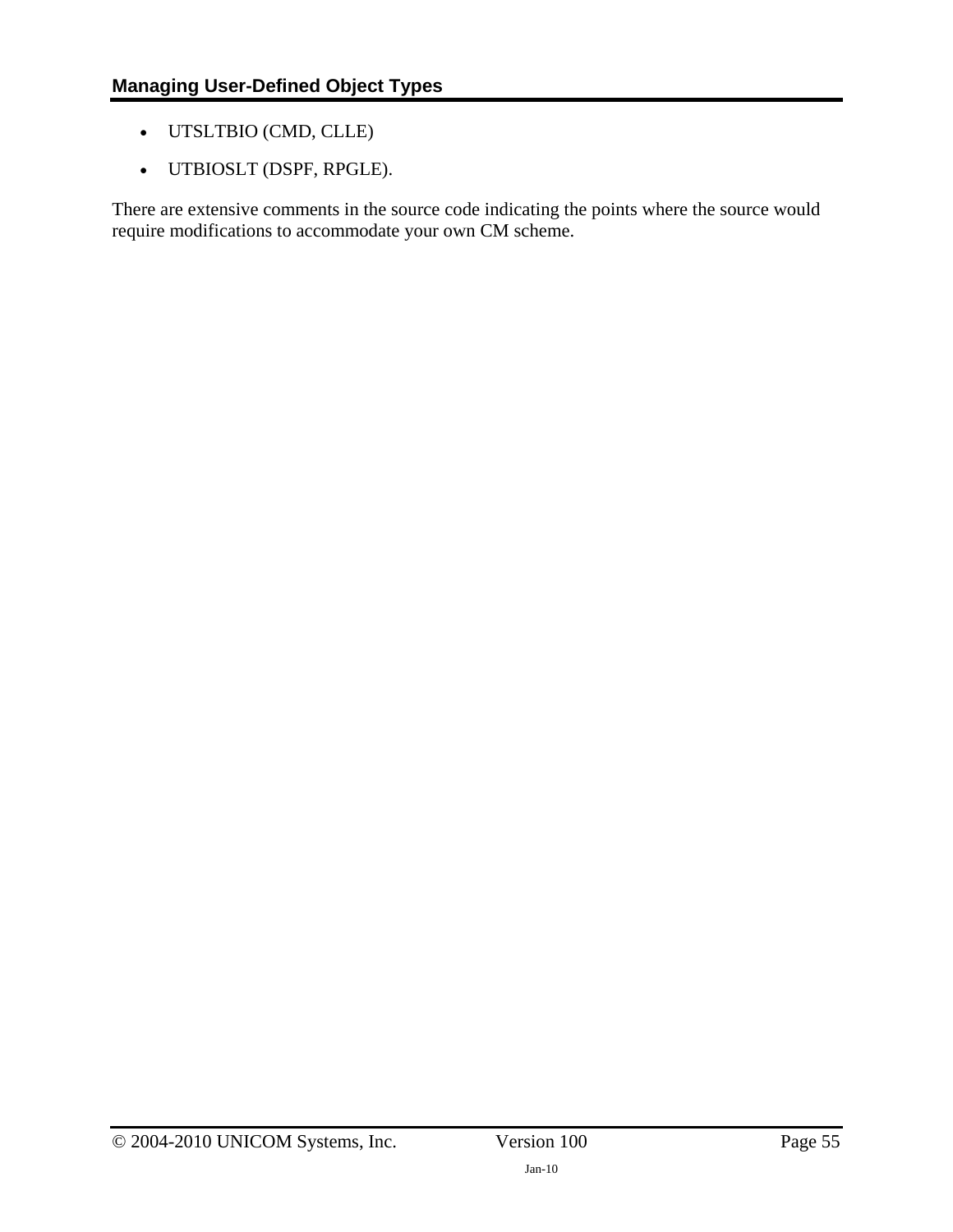# <span id="page-55-0"></span>**SAMPLE 3 – UTDDG SCHEME (JDEDWARDS DATA DICTIONARY GLOSSARY TEXT)**

The **UTDDG** CM scheme is a sample scheme that manages changes to JDEdwards Data Dictionary Glossary text (referred to in this section as *Data Dictionary Glossary Object*). The main driver file is the JDEdwards F9203 Data Item Alpha Descriptions file. The file and its fields are:

| <b>Field</b>  | <b>Description</b>            | Length | Data Type |  |
|---------------|-------------------------------|--------|-----------|--|
| <b>FRDTAI</b> | Data Item (Key)               | 10     | Character |  |
| <b>FRLNGP</b> | Language Group (Key)          | 2      | Character |  |
| <b>FRSYR</b>  | Reporting System (Key)        | 4      | Character |  |
| <b>FRDSCA</b> | Description Alpha             | 40     | Character |  |
| <b>FRDSCC</b> | <b>Description Compressed</b> | 40     | Character |  |
| <b>FRSCRN</b> | Screen (Key)                  | 10     | Character |  |

### **F9203 – Data Item Alpha Descriptions File**

Because the total length of the file's key is 26 (see lengths and data types above for Data Item, Language Group, Reporting System, and Screen), you cannot identify a Data Dictionary Glossary object using a 10-character object name such as TURNOVER® for iSeries v100's database supports. Consequently, this scheme uses aliases, which are stored in an alias file. (For additional details, see *[Using object aliases in CM schemes](#page-60-2)* on page [61.](#page-60-2)) The alias file and its fields are:

# **Field Description Length Data Type**  ALIAS Alias (Key) 10 Character DTAI Data Item 10 Character LNGP Language 2 Character SYR System Code 4 Character SCRN Screen 10 Character

### **UTDDGALIAS – Data Dictionary Glossary Alias File**

For retrieving an existing alias for a Data Dictionary Glossary object, there is also a logical file, UTDDGALILF, over the UTDDGALIAS file. The key fields for the UTDDGALILF file are Data Item, Language, System Code, and Screen.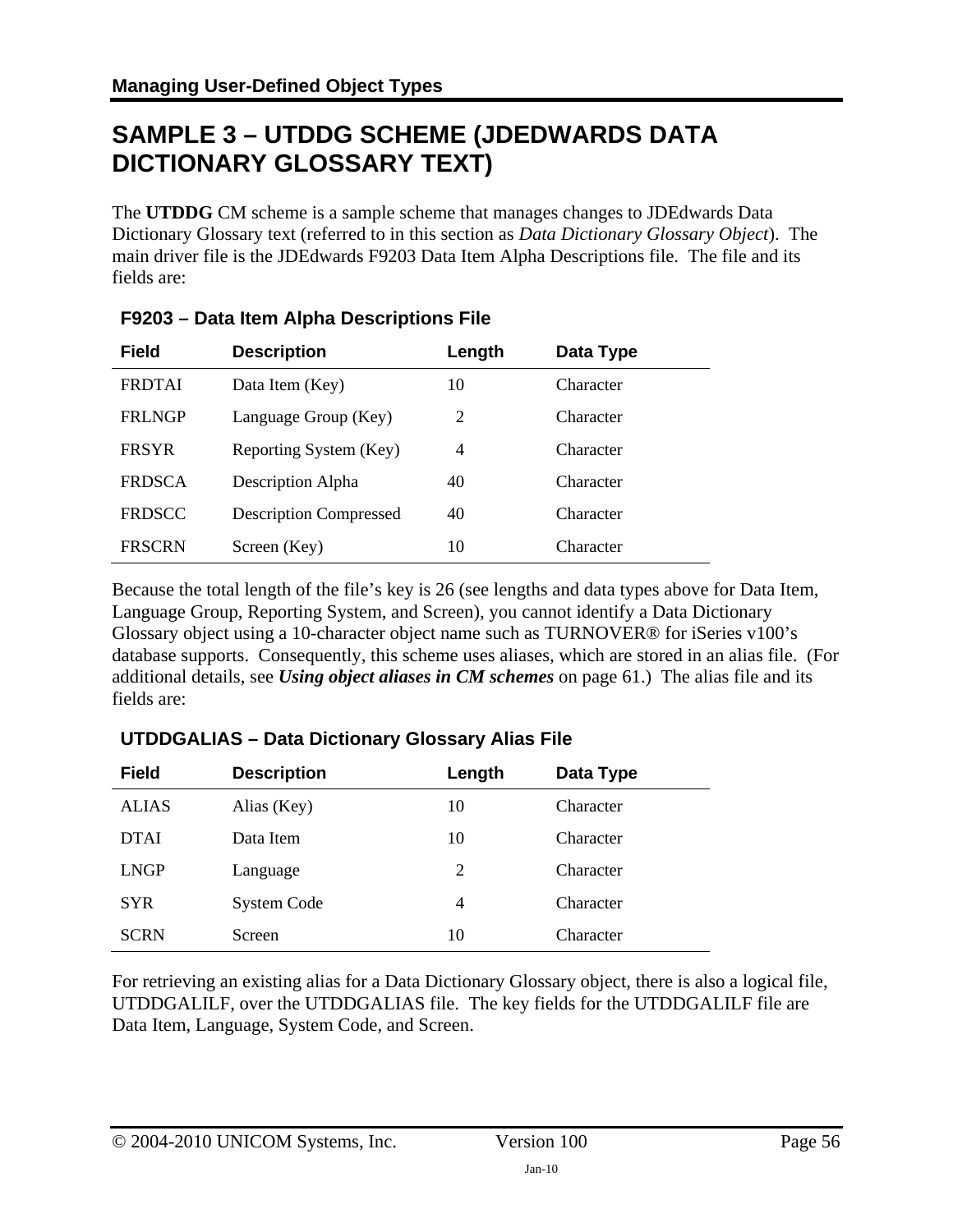# <span id="page-56-1"></span><span id="page-56-0"></span>**Restoring the UTDDG scheme**

Restoring the UTDDG scheme is slightly different from restoring the UTBIO or UTMENU schemes. Restoring the UTDDG scheme restores the UTDDG library with the method programs, and also creates a TURNOVER® for iSeries v100 CM scheme. The CM scheme will not be assigned automatically to any existing TURNOVER® for iSeries v100 applications, nor will it be assigned automatically to the UT sample application.

To restore the UTDDG scheme, you must perform these steps:

- 1) Sign on as a user profile with authority to restore libraries and TURNOVER® for iSeries v100 application definitions to the system.
- 2) On a TURNOVER® for iSeries v100 command line, type **TWRKCMSCH** and press **Enter**. The *Work with Change Management Schemes* panel appears:

| 6/15/01<br>08:05:04                | Work with Change Management Schemes                                                                       | Your Company, Inc.<br>YOURSYS |
|------------------------------------|-----------------------------------------------------------------------------------------------------------|-------------------------------|
|                                    | 2=Change 3=Copy 4=Delete 5=Methods 7=Usage 9=Save                                                         |                               |
| Scheme<br>UTBIO<br>UTDDG<br>UTMENU | Description<br>Employee Biography Scheme<br>JDEdwards Data Dictionary Glossary Text<br>Menu System Scheme |                               |
| $F3 = Exit$                        | F6=Add F8=Restore F12=Cancel<br>F21=System command                                                        | <b>Bottom</b>                 |

3) If the UTDDG scheme is already listed on this panel, proceed to step 6.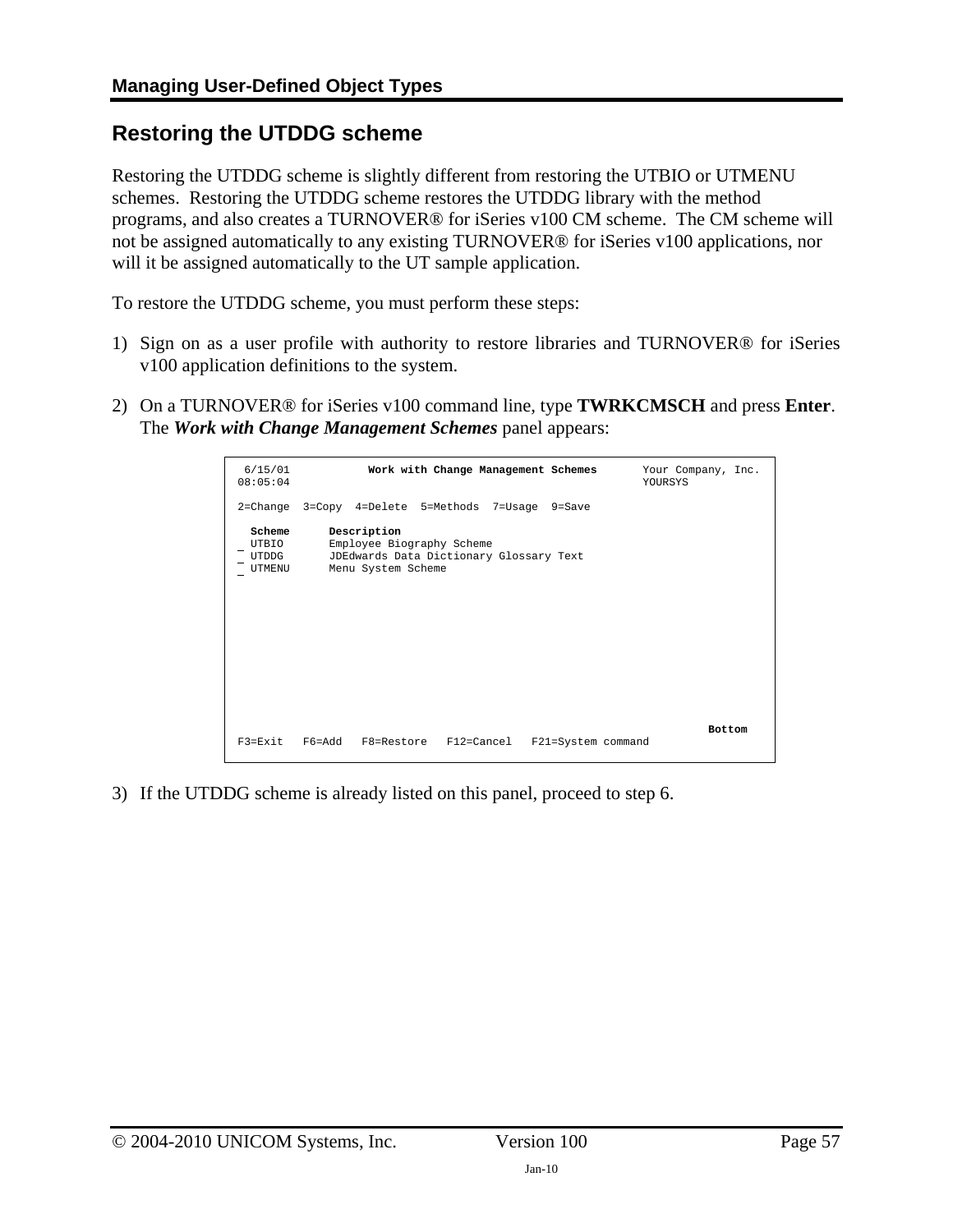<span id="page-57-0"></span>4) Press **F8** (**Restore**). The *Restore CM Scheme (TRSRCMSCH)* panel appears:

|                                                                                                                                                                                          | Restore CM Scheme (TRSTCMSCH)                                                                                                                                                                           |
|------------------------------------------------------------------------------------------------------------------------------------------------------------------------------------------|---------------------------------------------------------------------------------------------------------------------------------------------------------------------------------------------------------|
| Type choices, press Enter.                                                                                                                                                               |                                                                                                                                                                                                         |
| Save file<br>Library<br>Restore to scheme<br>Replace existing scheme<br>Restore method programs<br>RSTLIB for method programs<br>Restore resource library<br>RSTLIB for resource library | Name<br>$*$ LTBL<br>Name, *LIBL<br>*SAVSCHEME<br>Name, *SAVSCHEME<br>$*_{\rm NO}$<br>$*NO. *YES$<br>*YES<br>$*YES, *NO$<br>* SCHEME<br>Name, *SCHEME<br>*YES<br>$*YES, *NO$<br>*SAVLIB<br>Name, *SAVLIB |
| F24=More keys                                                                                                                                                                            | <b>Bottom</b><br>F3=Exit F4=Prompt F5=Refresh F12=Cancel F13=How to use this display                                                                                                                    |

On this panel, type **UTDDGSAVF** for the save file name. Accept the default values for the other parameters (the save file is in the TURNOVER® for iSeries v100 product library). Press **Enter**. TURNOVER® for iSeries v100 then restores these items:

- a) The UTDDG scheme definition.
- b) Library UTDDG (the resource library), which contains the Data Dictionary Glossary Alias file (described on page [56](#page-55-0)), the UTDDG CM method programs, and the source to the objects being restored.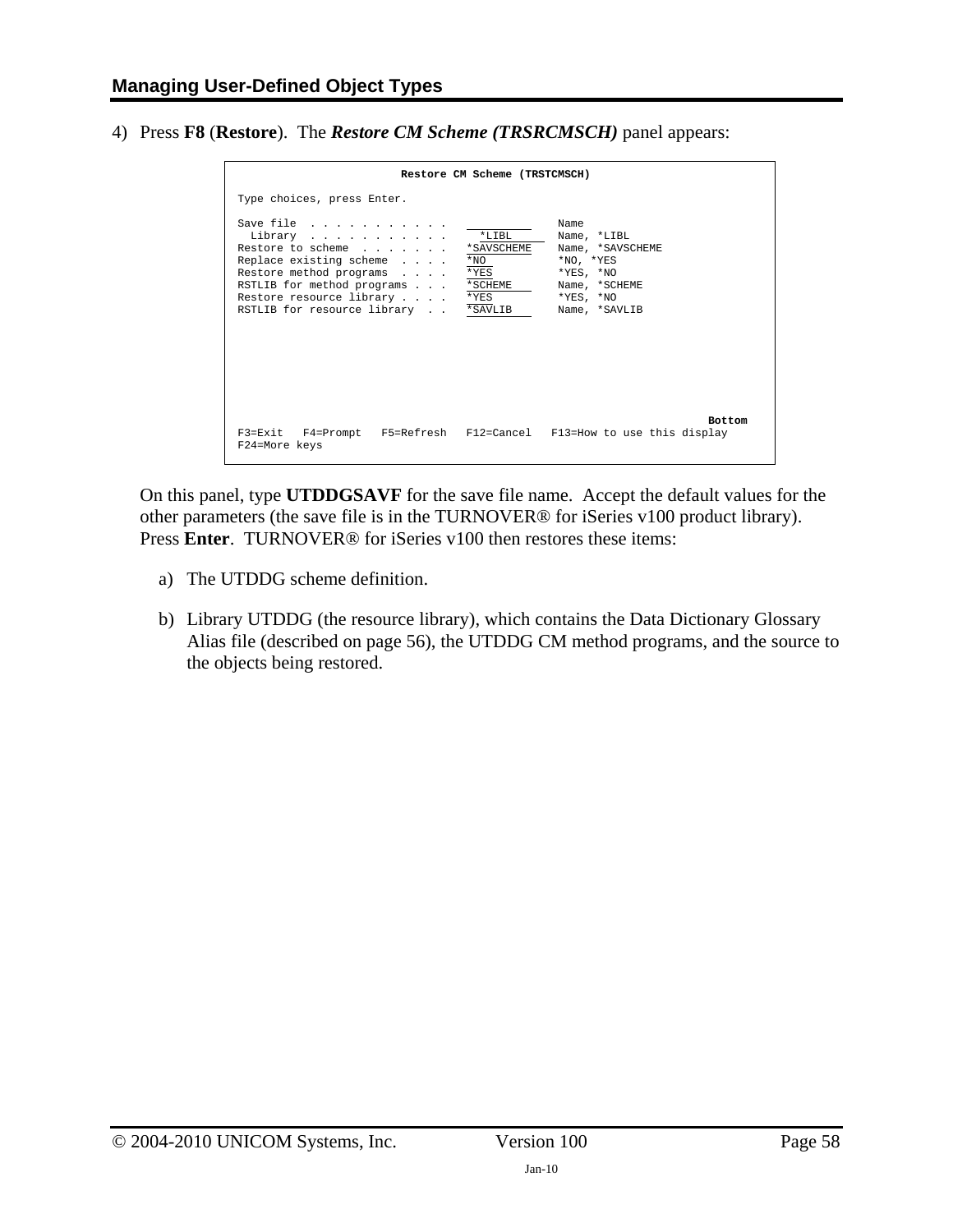5) Select TURNOVER® for iSeries v100 Main Menu option **8** (*Utility Menu*) and then option **4** (*Work with type code definitions*). If the UTDDG type code is not listed on the *Work with Type Codes* panel (you might have to page down to see it), you need to create it. If the type code is already there, then type **2** (and press **Enter**) to view it. In either case, you must make sure that the type code definition matches this:<sup>[5](#page-59-1)</sup>

| 6/15/01<br>16:05:04                                                                                                                                    | Change a Type Code | Your Company, Inc.<br>YOURSYS                                |
|--------------------------------------------------------------------------------------------------------------------------------------------------------|--------------------|--------------------------------------------------------------|
| Type code UTDDG<br>Description Data Dictionary glossary Attribute<br>Object type $\ldots$ . *UTDDG<br>Sequence $\ldots$ $\ldots$ 100<br>Create command |                    | CM scheme UTDDG<br>Source file name<br>Data object N         |
|                                                                                                                                                        |                    | "&RF" = Reference $\sqrt{X0}$ "-"&X9" = Exit                 |
| "& OB" = Object name<br>"& LI" = Library name                                                                                                          |                    | "&TO" = Test object name<br>"&TL" = Test object library name |
| "& TY" = Type code                                                                                                                                     |                    | "&TR" = Target release                                       |
| " $\&$ SM" = Source member name                                                                                                                        |                    | " $\text{F}$ M" = $\text{F}$ rom source member name          |
| "& SF" = Source file name                                                                                                                              |                    | " $F$ FF" = From source file name                            |
| "& SL" = Source library name                                                                                                                           |                    | "&FL" = From source library name                             |
| "& UO" = Generation options                                                                                                                            |                    | "&Ul" = Debugging views                                      |
| "&U2" = Optimization level                                                                                                                             |                    | "&U3" = Compiler options                                     |
| "&U4" = Source listing options                                                                                                                         |                    | "&U5" = Unassigned                                           |
| "& U6" = Unassigned                                                                                                                                    |                    | "&U7" = Service program source file                          |
| "&U8" = Binding directory                                                                                                                              |                    | "&U9" = Module source file                                   |
| F3=Exit F4=Prompt/select F7=Applications F12=Cancel F22=Long command                                                                                   |                    |                                                              |

- 6) Now you need to assign the UTDDG type code to a TURNOVER® for iSeries v100 application that is used to manage JDEdwards objects. Select TURNOVER® for iSeries v100 Main Menu option **1** (*Work with Application Definitions*). On the *Work with Application Definitions* panel, type **2** (*Change*) next to a valid JDEdwards application, then type option **14** (*Type codes*) next to any level. On the *Type Codes* panel, press **F4** (*Add/Delete types*), page down until you see the UTDDG type code, and type **1** next to it. Press **Enter**. When you are prompted to do so, be sure to include this type code for any additional levels of the application.
- 7) Now you are ready to create a Programmer Worklist and start experimenting with the UTDDG CM scheme.

 $\overline{a}$ 

 $<sup>5</sup>$  Make the necessary changes to have your UTDDG type code what is shown here.</sup>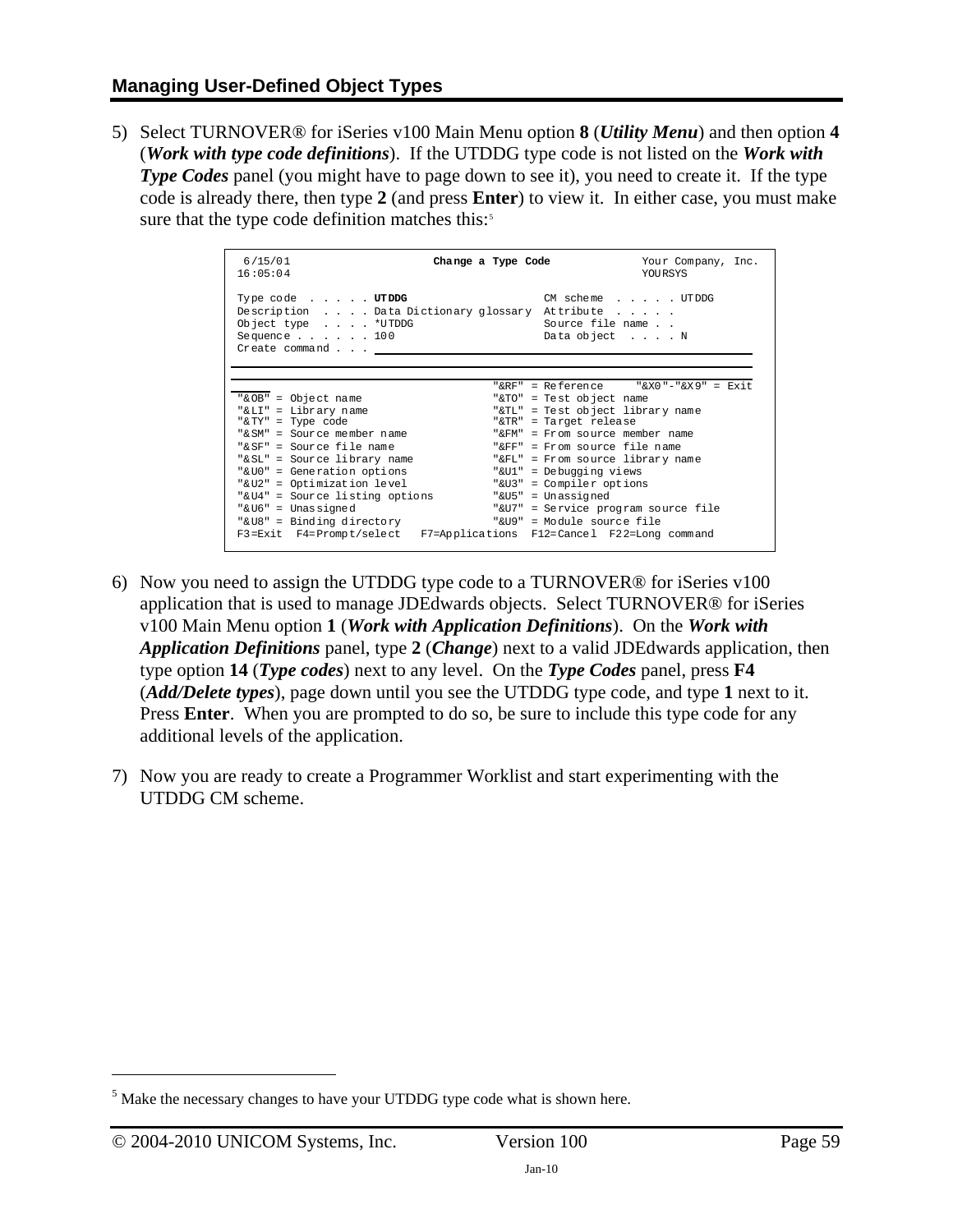## <span id="page-59-0"></span>**UTDDG scheme objects**

In addition to the files restored during the restore operation (described previously), these objects are restored when you restore the UTDDG CM scheme:

- UTDDG (CLLE) This is the method program for all the scheme's overridden CM methods. These include **\*BROWSE**, **\*CHKOBJ**, **\*CRTDUPOBJ**, **\*DLTOBJ**, **\*EDTSRC**, **\*MOVOBJ**, and **\*RTVOBJD**.
- UTDDGR (RPGLE) Called by UTDDG to perform the I/O on the Data Dictionary Glossary alias file, and to call the JD Edwards routines to transfer Data Dictionary control records (P996301).
- UTDDGC1 (CLLE) Uses TURNOVER<sup>®</sup> for iSeries v100 routines to check if the base Data Dictionary object exists in a library. The base object must exist before a glossary variant can be created in that library.
- UTDDGSLT (CMD, CLLE, DSPF) The Select Data Dictionary Glossary object command and command processing program. (See *[Creating a selection program for](#page-61-1)  [user-defined objects](#page-61-1)* on page [62.](#page-61-1))
- UTDDGSLTR (RPGLE) The display file and program (called by UTSLTDDG) used to add Data Dictionary Glossary objects to the Programmer Worklist from a selection list, generating aliases when necessary. (See *[Creating a selection program for user-defined](#page-61-1)  [objects](#page-61-1)* on page [62.](#page-61-1))
- UTDDGEDT (CMD, CLLE, DSPF) Sets up the environment to edit a specified Data Dictionary Glossary object, then calls the JDEdwards program P92001 to present the edit screen. (**Note:** When editing a specific screen, you must first position to that screen before starting to edit.)
- UTDDGVIEW (CMD, CLLE, DSPF) Can be specified in a user-defined option to be executed next to a particular worklist item. This presents a window that translates the alias name to the actual Data Dictionary Glossary object.
- <span id="page-59-1"></span>• UTDDGVIEWR (RPGLE) – Called by UTDDGVIEW.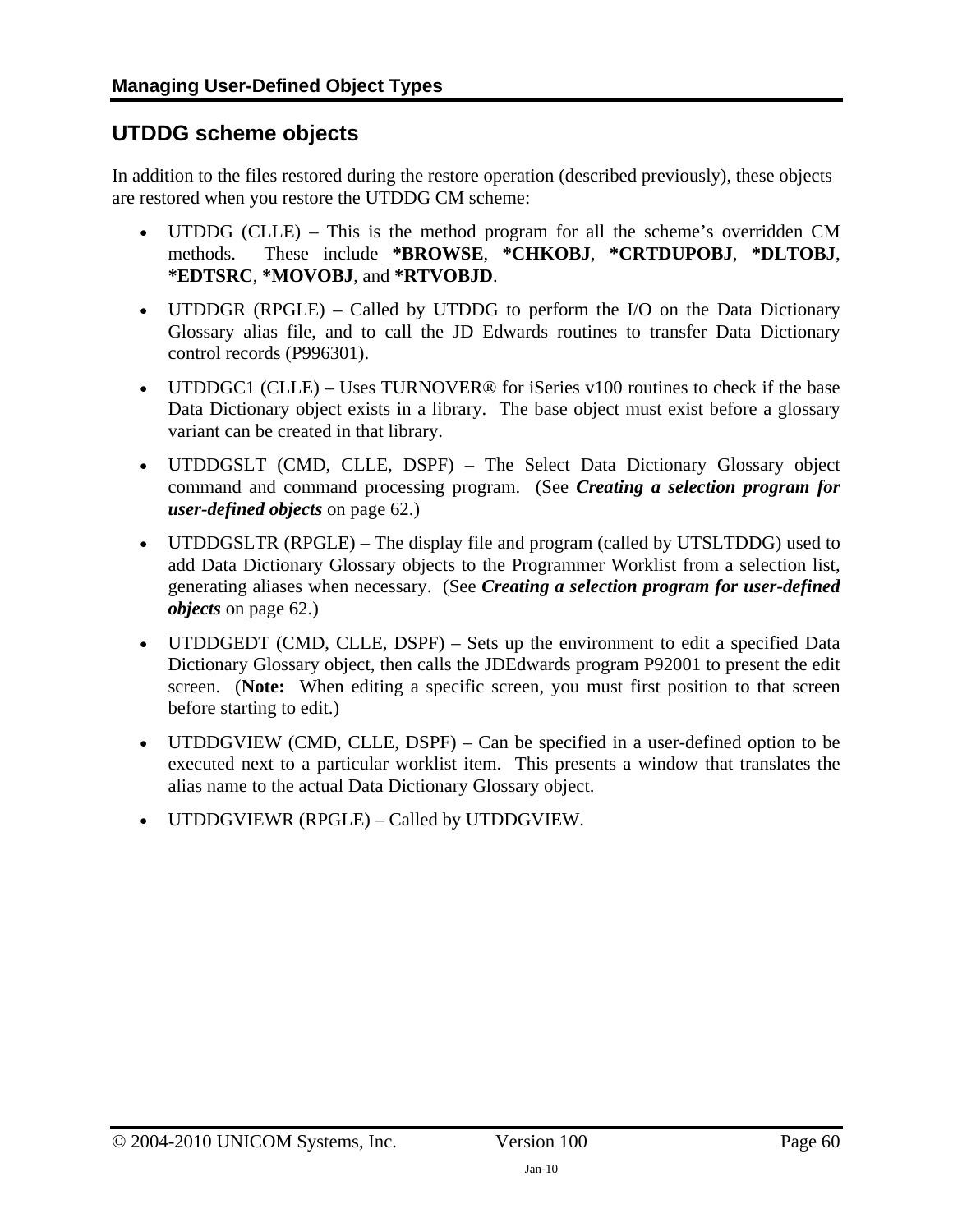<span id="page-60-0"></span>The source code for all the UTDDG objects is stored in these source files in the resource library UTDDG:

- QDDSSRC (PFs, LF, DSPF)
- QCMDSRC (CMD)
- QCLSRC (CLLE)
- QRPGLESRC (RPGLE).

Review these source members, paying special attention to the remaining topics for this UTDDG CM scheme.

To use these programs in your environment, you must make sure that the UTDDG library is included in your library list either by adding UTDDG to your TURNOVER® for iSeries v100 environment record, or by using the **ADDLIBLE** command.

# <span id="page-60-1"></span>**Overriding CM methods to \*NONE**

The UTDDG CM scheme uses **\*NONE** as its default method program. Actually, **\*NONE** is appropriate for most of the methods for this scheme. The exceptions to this are the **\*BROWSE**, **\*CHKOBJ**, **\*CRTDUPOBJ**, **\*DLTOBJ**, **\*EDTSRC**, **\*MOVOBJ**, and **\*RTVOBJD** methods, which have all been overridden to use program UTDDG as the method program; and the **\*CHKSRC** method, which has been overridden to use **\*TURNOVER**. For additional explanation, see *[Overriding CM methods to \\*NONE](#page-52-1)* on page [53.](#page-52-1) Except for the scheme name (which in that case is UTBIO), the text in the second paragraph of that section also relates to this UTDDG scheme.

# <span id="page-60-2"></span>**Using object aliases in CM schemes**

Because TURNOVER® for iSeries v100's database does not support object names longer than 10 characters, it is sometimes necessary to devise an aliasing scheme to manage user-defined object types that require more than 10 characters for unique identification. The UTDDG CM scheme is an example of this. File F9203 (Data Item Alpha Descriptions) is keyed by Data Item (length is 10; data type is Character), Language (length is 2; data type is Character), Reporting System (length is 4; data type is Character), and Screen (length is 10; data type is Character), which is a total key length of 26 characters. This scheme uses an alias file (UTDDGALIAS) to cross-reference 10-character aliases with the actual F9203 records that the aliases represent. Program UTDDG (and UTDDGR, which is called by UTDDG), the method program for the **\*BROWSE**, **\*CHKOBJ**, **\*CRTDUPOBJ**, **\*DLTOBJ**, **\*EDTSRC**, **\*MOVOBJ**, and **\*RTVOBJD** methods, is responsible for translating aliases to the corresponding F9203 records to perform the requested CM method.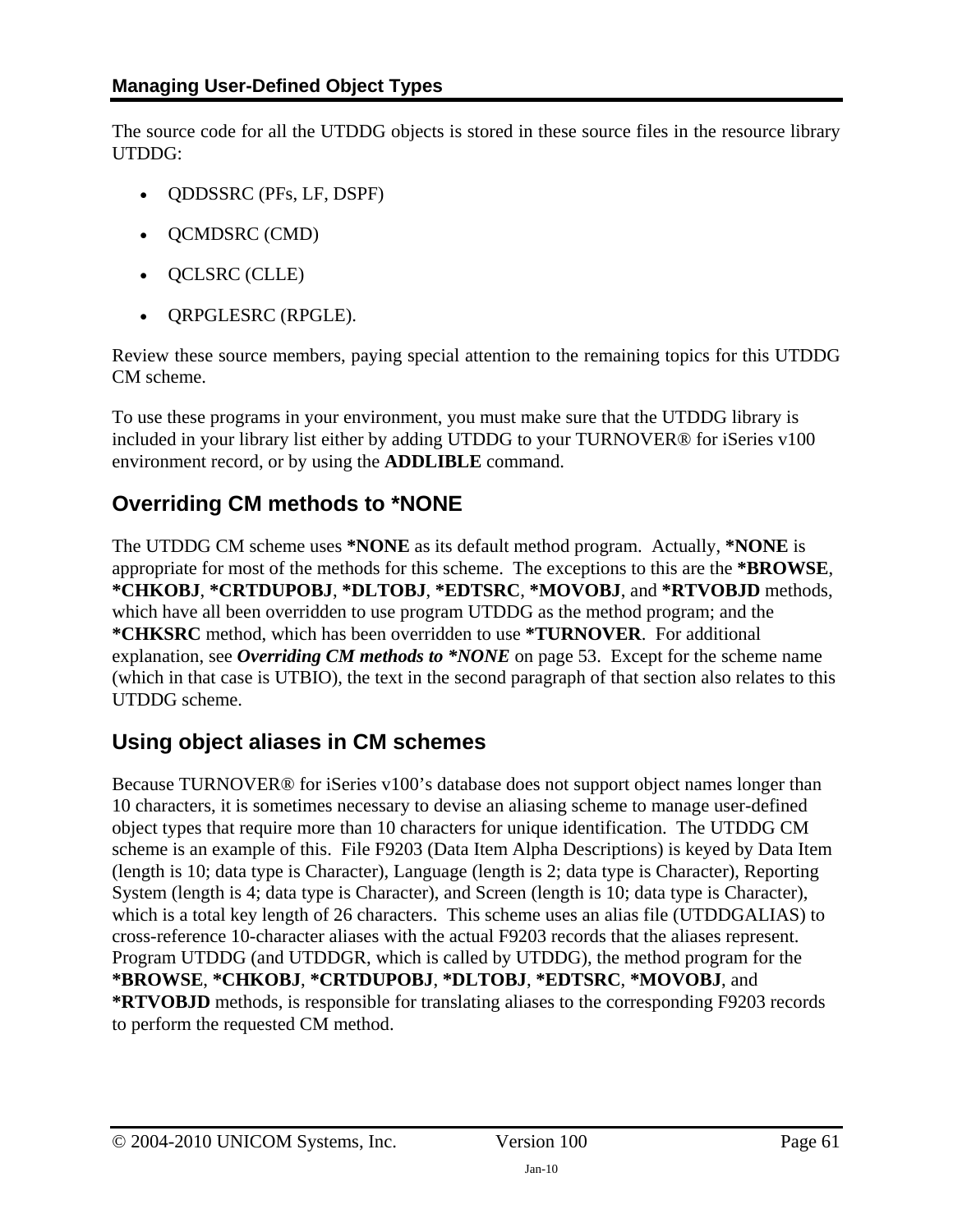<span id="page-61-0"></span>In file F9203, most Data Items consist of 4 positions (even though 10 are available), and the system reporting code must be blank if a screen is being defined. A logical aliasing scheme, which this sample uses, is to generate aliases in the format DDDD L 999:

First 4 positions of the Data Item + an underscore + first 1 position of the Language code + an underscore + *nnn*

where *nnn* is 001, 002 (if there is already an alias with the same first three characters), 003, and so forth.

For example, the alias for Data Item ACL1 for language French, screen V12010 would be ACL1\_F\_001 (if there is not already an alias starting with 'ACL1\_F\_'). If the Data item was AD, base language, Screen V069951, underscores would be used to fill the blanks, and the alias AD  $\qquad$  001 would be used (5 underscores in this example).

You might want to use this aliasing scheme, or create your own that incorporates part of the screen ID. Use whatever scheme works best for your setup. If you change the aliasing scheme, be sure to review all the related programs in the UTDDG scheme.

# <span id="page-61-1"></span>**Creating a selection program for user-defined objects**

As long as the CM scheme is defined appropriately, user-defined object types are fully supported by the Programmer Worklist. However, for user-defined object types, we do not have the convenience of pressing **F20** and selecting (using TURNOVER® for iSeries v100's user-defined PDM option) objects to add to the worklist from a list of objects or members. Of course, you can press **F6** and type the object names and type codes to manually add the objects to the worklist. But this could quickly become tedious. And, if your scheme requires an alias file, you will need to also add the necessary records to that file before you can add the object to the worklist (using an alias name).

To simplify this, you can write a command that brings up a selection list of available Data Dictionary Glossary objects and adds selected objects to the active worklist, generating aliases as necessary. This program could then be called from the worklist command line (or by a userdefined worklist option if there is already at least one object on the worklist against which to execute the option).

The UTDDG scheme includes a command (UTSLTDDG) that you can use as is or modify to suit your needs.

Carefully review the source code for these objects:

- UTDDGSLT (CMD, CLLE, DSPF)
- UTDDGSLTR (RPGLE).

The UTDDGSLT command hides the system reporting code. It does this because it is not valid to define an override for a screen along with a specific system reporting code.